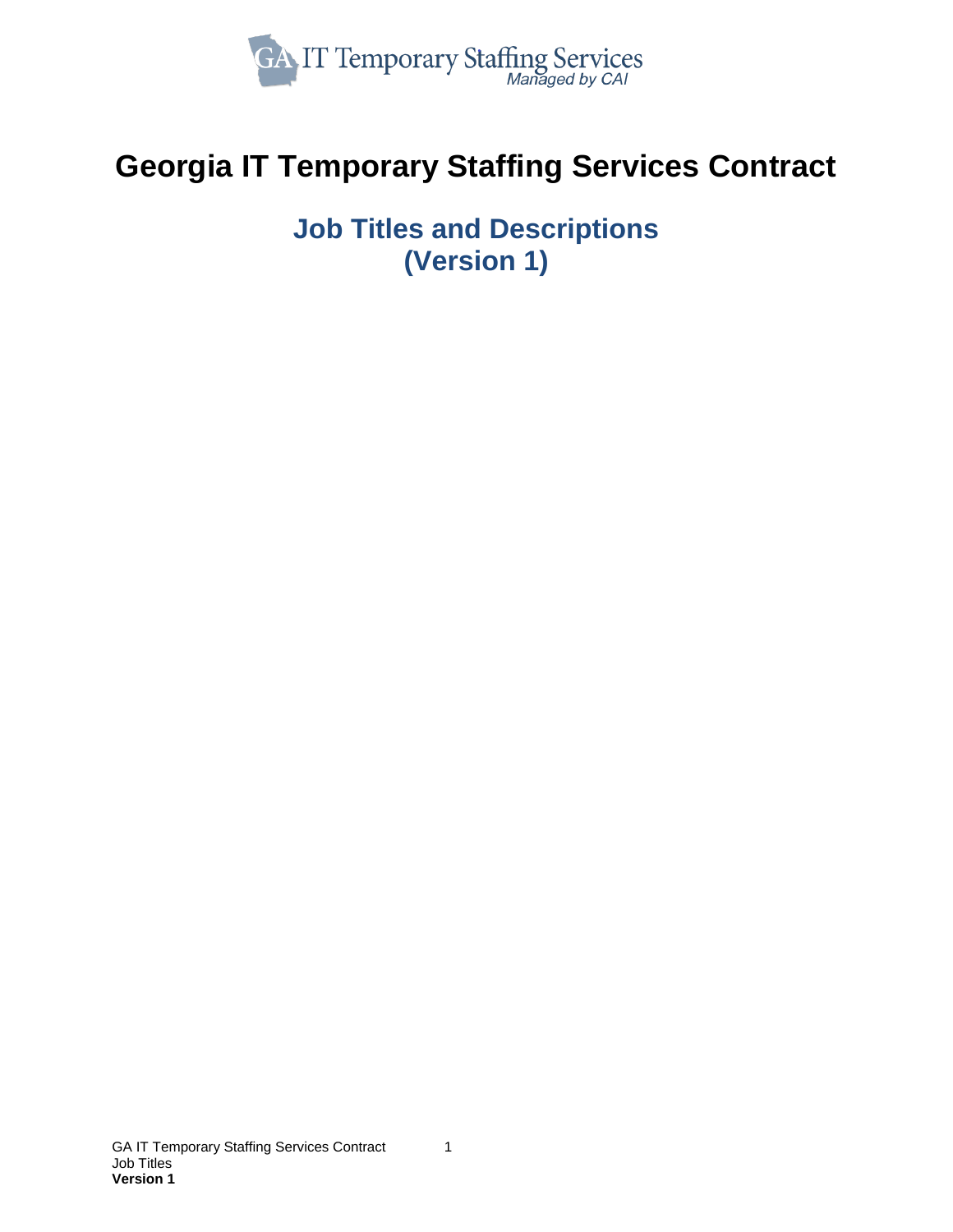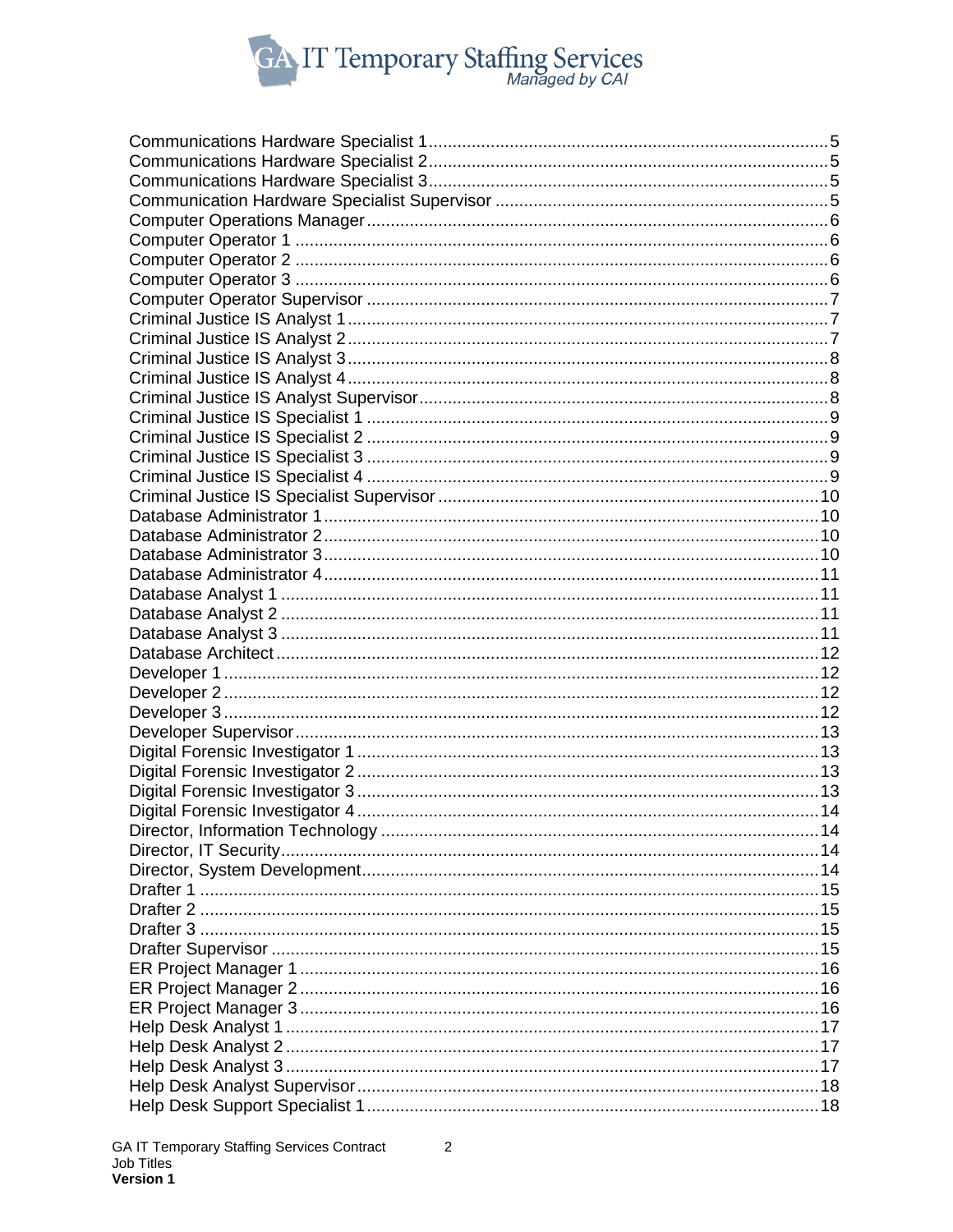

| 30. |
|-----|
|     |
|     |
|     |
|     |
|     |
|     |
|     |
|     |
|     |
|     |
|     |
|     |
|     |
|     |
|     |
|     |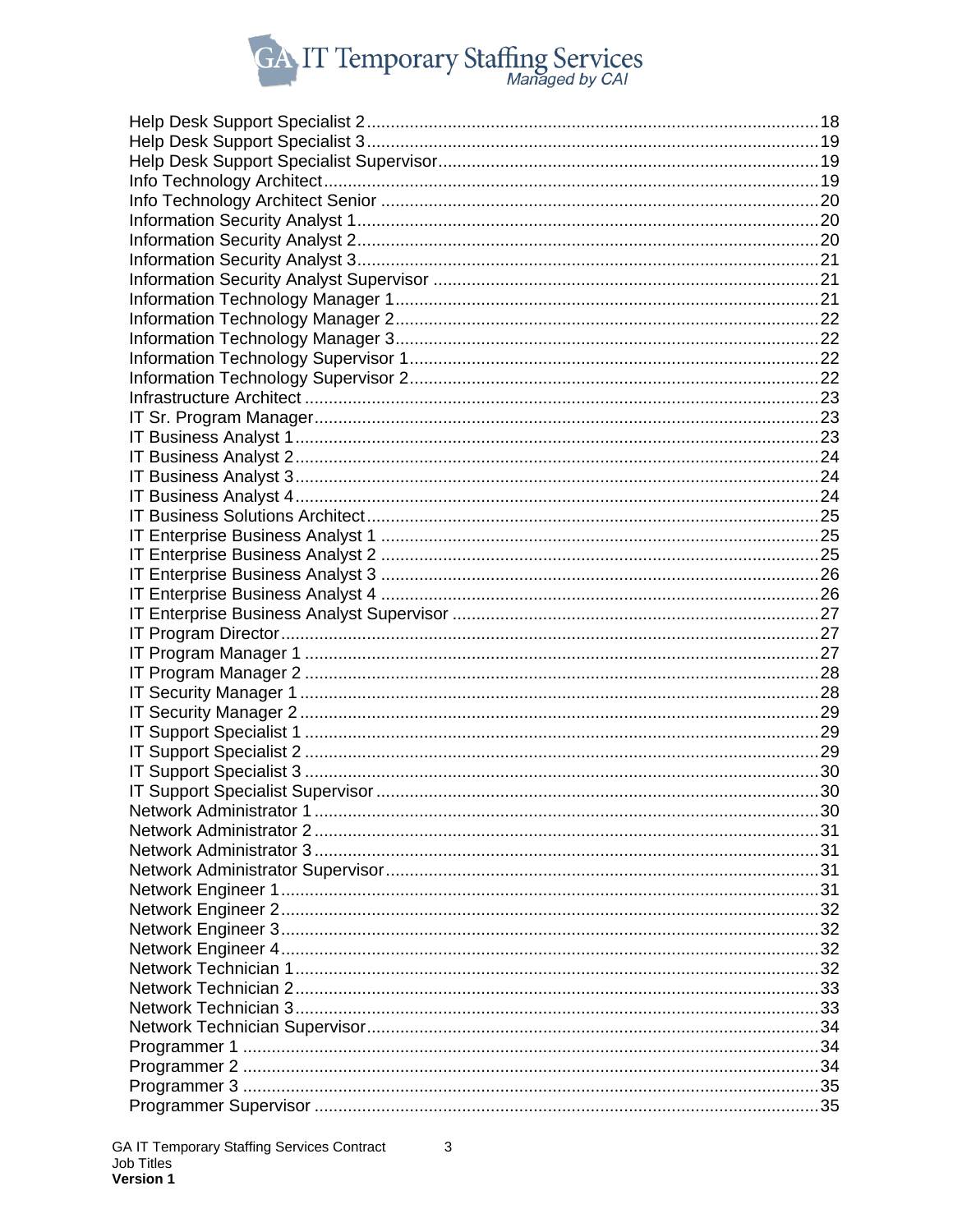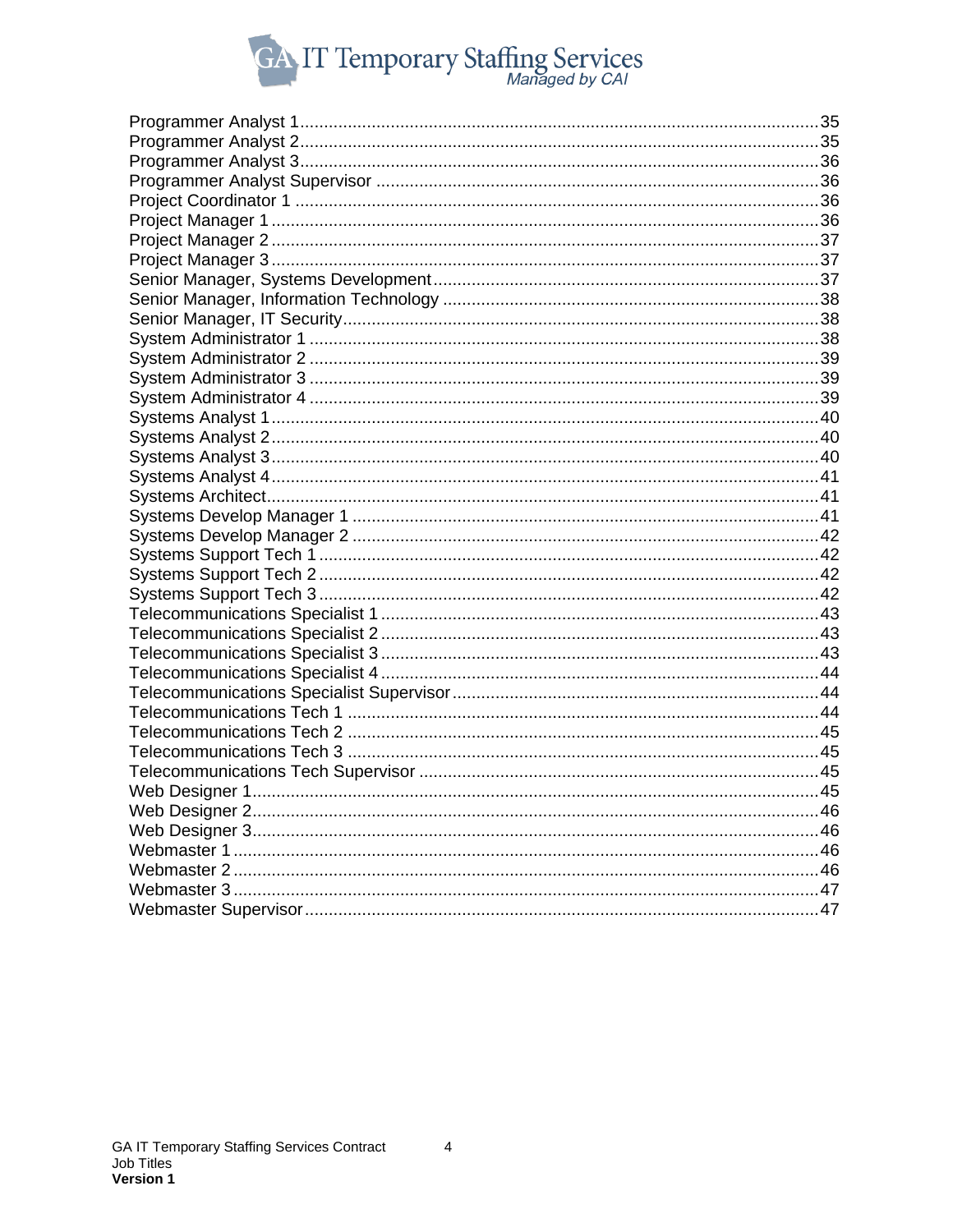

#### <span id="page-4-0"></span>*Communications Hardware Specialist 1*

| <b>Job Summary</b> | Under direct supervision, provides installation, programming, troubleshooting, and repair<br>of data communications and telecommunications equipment.                                                                                                                                                                             |
|--------------------|-----------------------------------------------------------------------------------------------------------------------------------------------------------------------------------------------------------------------------------------------------------------------------------------------------------------------------------|
| Qualifications     | Vocational/Technical degree in electronic technology, computer technology, or<br>telecommunications technology from an accredited college<br>OR High school diploma or GED AND One year of experience in the installation<br>and/or repair of computers, communications, and/or technical equipment in the<br>area of assignment. |

#### <span id="page-4-1"></span>*Communications Hardware Specialist 2*

| <b>Job Summary</b> | Under general supervision, provides installation, programming, troubleshooting, and repair<br>of data communications and telecommunications equipment.                                                                                                                                                                                                                                                                                                                                              |
|--------------------|-----------------------------------------------------------------------------------------------------------------------------------------------------------------------------------------------------------------------------------------------------------------------------------------------------------------------------------------------------------------------------------------------------------------------------------------------------------------------------------------------------|
| Qualifications     | Vocational/Technical degree in electronic technology, computer technology, or<br>telecommunications technology from an accredited college AND One year of<br>experience in the area of assignment<br>OR High school diploma or GED AND Two years of experience in the installation<br>and/or repair of computers, communications, and/or technical equipment in the<br>area of assignment<br>OR One year of experience at the lower level Communications Hardware Spec 1<br>or position equivalent. |

#### <span id="page-4-2"></span>*Communications Hardware Specialist 3*

| <b>Job Summary</b> | Under broad supervision, provides installation, programming, troubleshooting, and repair<br>of data communications and telecommunications equipment.                                                                                                                                                                                                                                                                                                                                                                             |
|--------------------|----------------------------------------------------------------------------------------------------------------------------------------------------------------------------------------------------------------------------------------------------------------------------------------------------------------------------------------------------------------------------------------------------------------------------------------------------------------------------------------------------------------------------------|
| Qualifications     | Vocational/Technical degree in electronic technology, computer technology, or<br>$\bullet$<br>telecommunications technology from an accredited college AND Two years of<br>experience in the area of assignment<br>OR High school diploma or GED AND Three years of experience in the<br>installation and/or repair of computers, communications, and/or technical<br>equipment in the area of assignment<br>OR One year of experience at the lower level Communications Hardware Spec 2<br>$\bullet$<br>or position equivalent. |

## <span id="page-4-3"></span>*Communication Hardware Specialist Supervisor*

| <b>Job Summary</b> | Supervises, guides, and/or instructs the work assignments of subordinate staff and<br>provides installation, programming, troubleshooting, and repair of data communications<br>and telecommunications equipment.                                                                                                                                                                                                                                                                                      |
|--------------------|--------------------------------------------------------------------------------------------------------------------------------------------------------------------------------------------------------------------------------------------------------------------------------------------------------------------------------------------------------------------------------------------------------------------------------------------------------------------------------------------------------|
| Qualifications     | Vocational/Technical degree in electronic technology, computer technology, or<br>telecommunications technology from an accredited college AND Two years of<br>experience in the area of assignment<br>OR High school diploma or GED AND Three years of experience in the<br>installation and/or repair of computers, communications, and/or technical<br>equipment in the area of assignment<br>OR One year of experience at the lower level Communications Hardware Spec 2<br>or position equivalent. |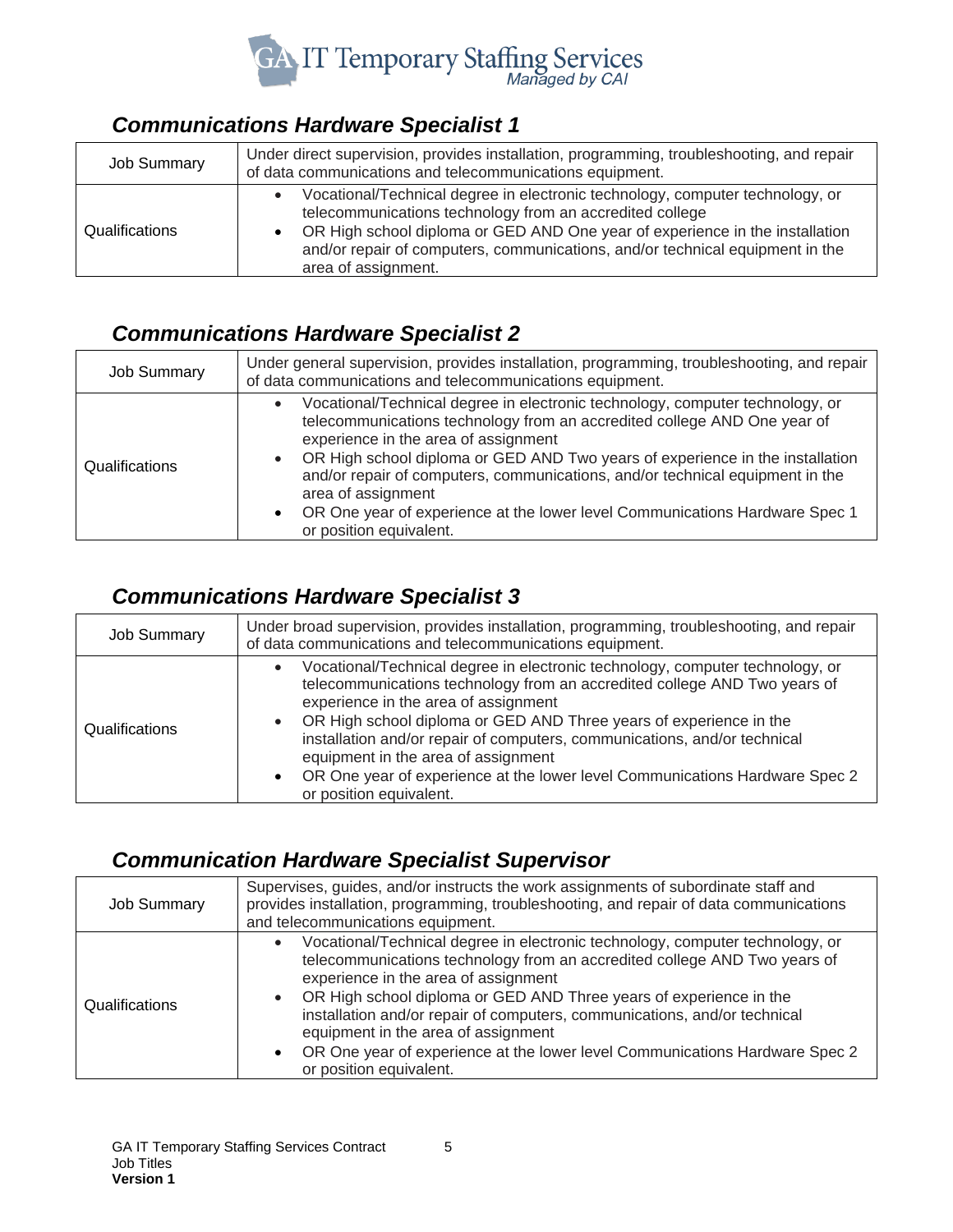

## <span id="page-5-0"></span>*Computer Operations Manager*

| <b>Job Summary</b> | Manages shift operations and activities which provide information services. Monitors all<br>environmental, security and uninterrupted power systems. Coordinates all automated<br>scheduling system activity. Maintains a point of contact for all users of computer<br>operations services to answer questions or resolve problems. |
|--------------------|--------------------------------------------------------------------------------------------------------------------------------------------------------------------------------------------------------------------------------------------------------------------------------------------------------------------------------------|
| Qualifications     | Master's degree in education or a related field from an accredited college or<br>university AND Two years of related experience<br>OR Bachelor's degree in education or a related field from an accredited college or<br>university AND Four years of related experience.                                                            |

## <span id="page-5-1"></span>*Computer Operator 1*

| Job Summary    | Under direct supervision, operates computer and peripheral equipment. Performs clerical<br>and maintenance tasks in support of a mainframe computer complex or other large<br>centralized IT system. |
|----------------|------------------------------------------------------------------------------------------------------------------------------------------------------------------------------------------------------|
| Qualifications | Vocational/Technical degree in a related field from an accredited college<br>OR High school diploma or GED AND Six months of experience operating<br>computer consoles and/or peripheral equipment.  |

## <span id="page-5-2"></span>*Computer Operator 2*

| <b>Job Summary</b> | Under general supervision, operates computer and peripheral equipment. Performs<br>clerical and maintenance tasks in support of a mainframe computer complex or other<br>large centralized IT system.                                     |
|--------------------|-------------------------------------------------------------------------------------------------------------------------------------------------------------------------------------------------------------------------------------------|
| Qualifications     | Vocational/Technical degree in a related field from an accredited college AND Six<br>months of related experience<br>OR High school diploma or GED AND One year of experience operating computer<br>consoles and/or peripheral equipment. |

## <span id="page-5-3"></span>*Computer Operator 3*

| <b>Job Summary</b> | Operates computer and peripheral equipment. Performs clerical and maintenance tasks in<br>support of a mainframe computer complex or other large centralized IT system. Develops<br>operator training plans and manages the resolution of processing problems. May serve as<br>lead worker.                                                         |
|--------------------|-----------------------------------------------------------------------------------------------------------------------------------------------------------------------------------------------------------------------------------------------------------------------------------------------------------------------------------------------------|
| Qualifications     | Vocational/Technical degree in a related field from an accredited college AND<br>One year of related experience<br>OR High school diploma or GED AND Two years of experience operating<br>$\bullet$<br>computer consoles and/or peripheral equipment<br>OR One year of experience at the lower level Computer Operator 2 or position<br>equivalent. |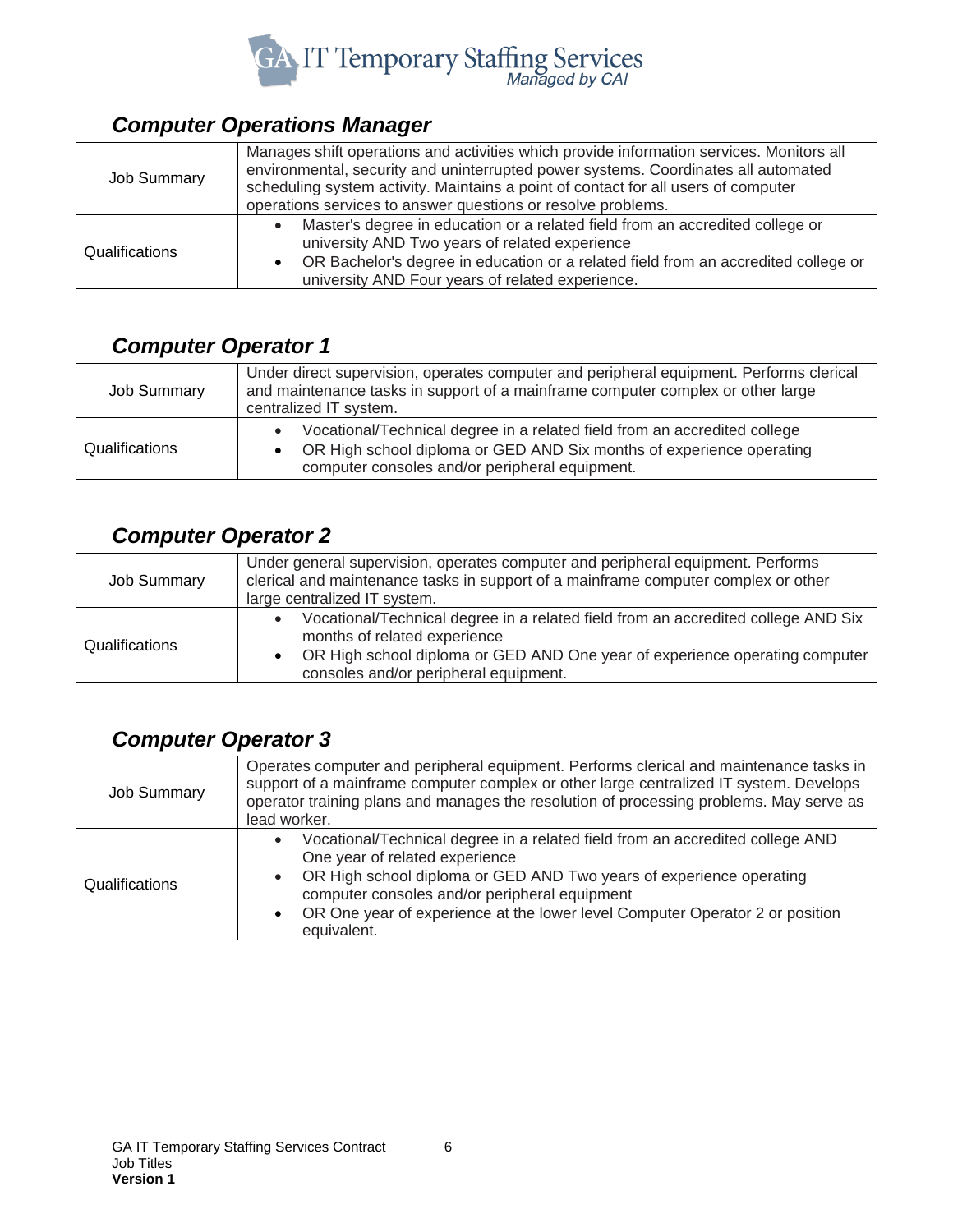

#### <span id="page-6-0"></span>*Computer Operator Supervisor*

| <b>Job Summary</b> | Supervises, guides, and/or instructs the work assignments of subordinate staff, the<br>operation of computer and peripheral equipment. Supervises/leads clerical and<br>maintenance tasks in support of a mainframe computer complex or other large centralized<br>IT system. Develops operator training plans and manages the resolution of processing<br>problems. |
|--------------------|----------------------------------------------------------------------------------------------------------------------------------------------------------------------------------------------------------------------------------------------------------------------------------------------------------------------------------------------------------------------|
| Qualifications     | Vocational/Technical degree in a related field from an accredited college AND<br>$\bullet$<br>Two years of related experience<br>OR High school diploma or GED AND Three years of experience operating<br>$\bullet$<br>computer consoles and/or peripheral equipment<br>OR One year of experience at the lower level Computer Operator 3 or position<br>equivalent.  |

## <span id="page-6-1"></span>*Criminal Justice IS Analyst 1*

| Job Summary    | Under supervision, provides support to federal, state and local criminal justice agencies,<br>private businesses and the general public relating to criminal justice information.<br>Performs work related to operations, technical development, quality assurance, policy and<br>operational standards, and user support with regards to CJIS Programs. CJIS Programs<br>may include Criminal History Record Information, Uniform Crime Reporting, Sex Offender<br>Registry, Protection Order Registry, NCIC, CJIS network or other services provided by the<br>Georgia Crime Information Center. |
|----------------|----------------------------------------------------------------------------------------------------------------------------------------------------------------------------------------------------------------------------------------------------------------------------------------------------------------------------------------------------------------------------------------------------------------------------------------------------------------------------------------------------------------------------------------------------------------------------------------------------|
| Qualifications | Bachelor's degree from an accredited college or university<br>OR Three years of experience at the lower level Criminal Justice IS Spec 2 or<br>position equivalent.                                                                                                                                                                                                                                                                                                                                                                                                                                |

## <span id="page-6-2"></span>*Criminal Justice IS Analyst 2*

| <b>Job Summary</b> | Under general supervision, provides support to federal, state and local criminal justice<br>agencies, private businesses and the general public relating to criminal justice<br>information. Performs work related to operations, technical development, quality<br>assurance, policy and operational standards, and user support with regards to CJIS<br>Programs. CJIS Programs may include Criminal History Record Information, Uniform<br>Crime Reporting, Sex Offender Registry, Protection Order Registry, NCIC, CJIS network<br>or other services provided by the Georgia Crime Information Center. |
|--------------------|------------------------------------------------------------------------------------------------------------------------------------------------------------------------------------------------------------------------------------------------------------------------------------------------------------------------------------------------------------------------------------------------------------------------------------------------------------------------------------------------------------------------------------------------------------------------------------------------------------|
| Qualifications     | Bachelor's degree from an accredited college or university AND Two years of<br>related experience<br>OR Five years of experience at the lower level Criminal Justice IS Spec 2 or<br>$\bullet$<br>position equivalent.                                                                                                                                                                                                                                                                                                                                                                                     |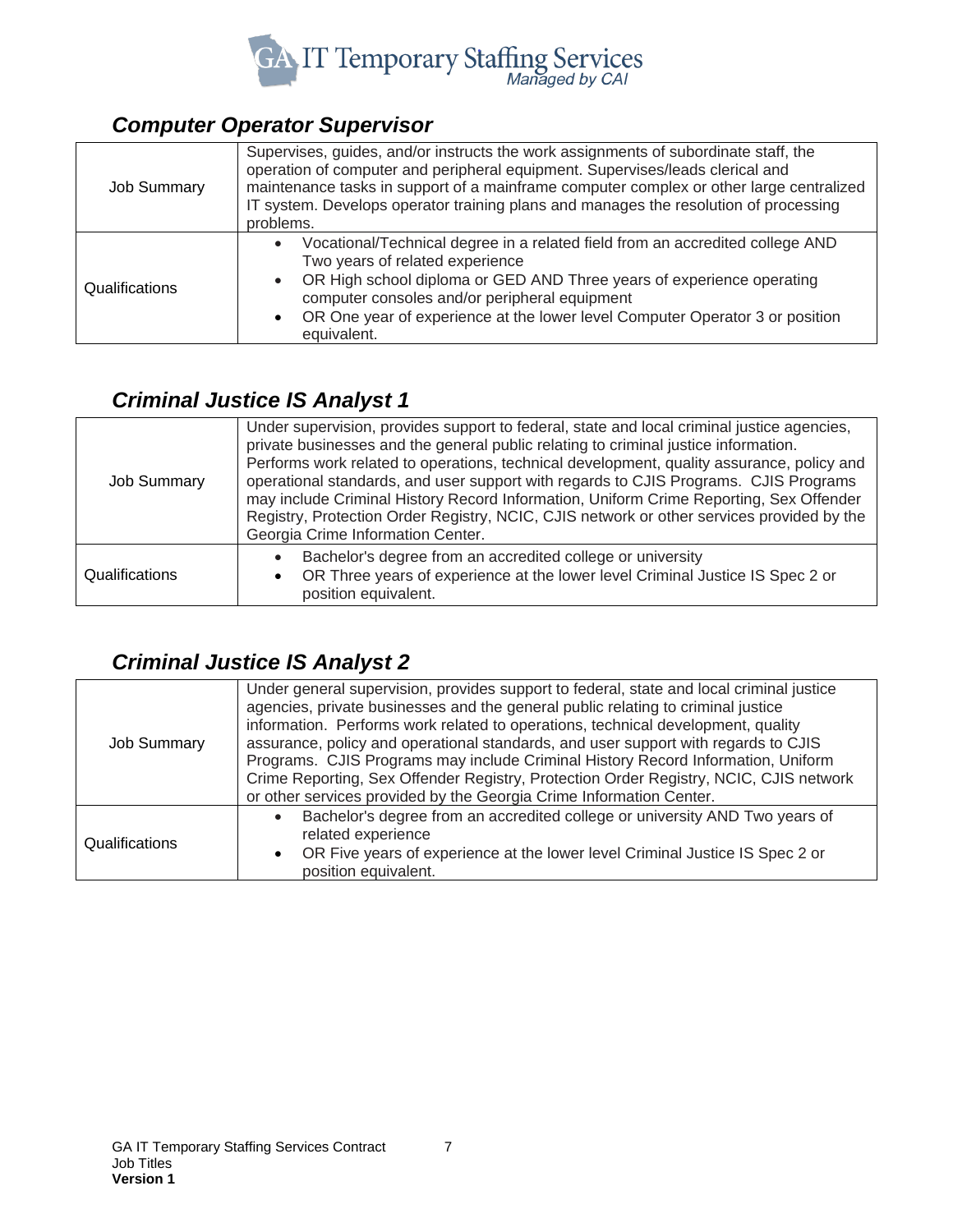

#### <span id="page-7-0"></span>*Criminal Justice IS Analyst 3*

| <b>Job Summary</b> | Under broad supervision, provides support to federal, state and local criminal justice<br>agencies, private businesses and the general public relating to criminal justice<br>information. Performs work related to operations, technical development, quality<br>assurance, policy and operational standards, and user support with regards to CJIS<br>Programs. CJIS Programs may include Criminal History Record Information, Uniform<br>Crime Reporting, Sex Offender Registry, Protection Order Registry, NCIC, CJIS network<br>or other services provided by the Georgia Crime Information Center. |
|--------------------|----------------------------------------------------------------------------------------------------------------------------------------------------------------------------------------------------------------------------------------------------------------------------------------------------------------------------------------------------------------------------------------------------------------------------------------------------------------------------------------------------------------------------------------------------------------------------------------------------------|
| Qualifications     | Bachelor's degree from an accredited college or university AND Four years of<br>related experience<br>• OR Seven years of experience at the lower level Criminal Justice IS Spec 2 or<br>position equivalent.                                                                                                                                                                                                                                                                                                                                                                                            |

#### <span id="page-7-1"></span>*Criminal Justice IS Analyst 4*

| <b>Job Summary</b> | Under limited supervision, provides support to federal, state and local criminal justice<br>agencies, private businesses and the general public relating to criminal justice<br>information. Performs work related to operations, technical development, quality<br>assurance, policy and operational standards, and user support with regards to CJIS<br>Programs. CJIS Programs may include Criminal History Record Information, Uniform<br>Crime Reporting, Sex Offender Registry, Protection Order Registry, NCIC, CJIS network<br>or other services provided by the Georgia Crime Information Center. Serves as highest<br>advanced level subject matter expert and may serve in a lead role. |
|--------------------|----------------------------------------------------------------------------------------------------------------------------------------------------------------------------------------------------------------------------------------------------------------------------------------------------------------------------------------------------------------------------------------------------------------------------------------------------------------------------------------------------------------------------------------------------------------------------------------------------------------------------------------------------------------------------------------------------|
| Qualifications     | Bachelor's degree from an accredited college or university AND Six years of<br>related experience<br>OR Nine years of experience at the lower level Criminal Justice IS Spec 2 or<br>$\bullet$<br>position<br>equivalent.                                                                                                                                                                                                                                                                                                                                                                                                                                                                          |

## <span id="page-7-2"></span>*Criminal Justice IS Analyst Supervisor*

| <b>Job Summary</b> | Supervises, guides, and/or instructs the work assignments of subordinate staff. Provides<br>support to federal, state and local criminal justice agencies, private businesses and the<br>general public relating to criminal justice information. Performs work related to operations,<br>technical development, quality assurance, policy and operational standards, and user<br>support with regards to CJIS Programs. CJIS Programs may include Criminal History<br>Record Information, Uniform Crime Reporting, Sex Offender Registry, Protection Order<br>Registry, NCIC, CJIS network or other services provided by the Georgia Crime<br>Information Center. |
|--------------------|--------------------------------------------------------------------------------------------------------------------------------------------------------------------------------------------------------------------------------------------------------------------------------------------------------------------------------------------------------------------------------------------------------------------------------------------------------------------------------------------------------------------------------------------------------------------------------------------------------------------------------------------------------------------|
| Qualifications     | Bachelor's degree from an accredited college or university AND Eight years of<br>$\bullet$<br>related professional experience<br>OR Eleven years of experience at the lower level Criminal Justice IS Spec 2 or<br>$\bullet$<br>position equivalent.                                                                                                                                                                                                                                                                                                                                                                                                               |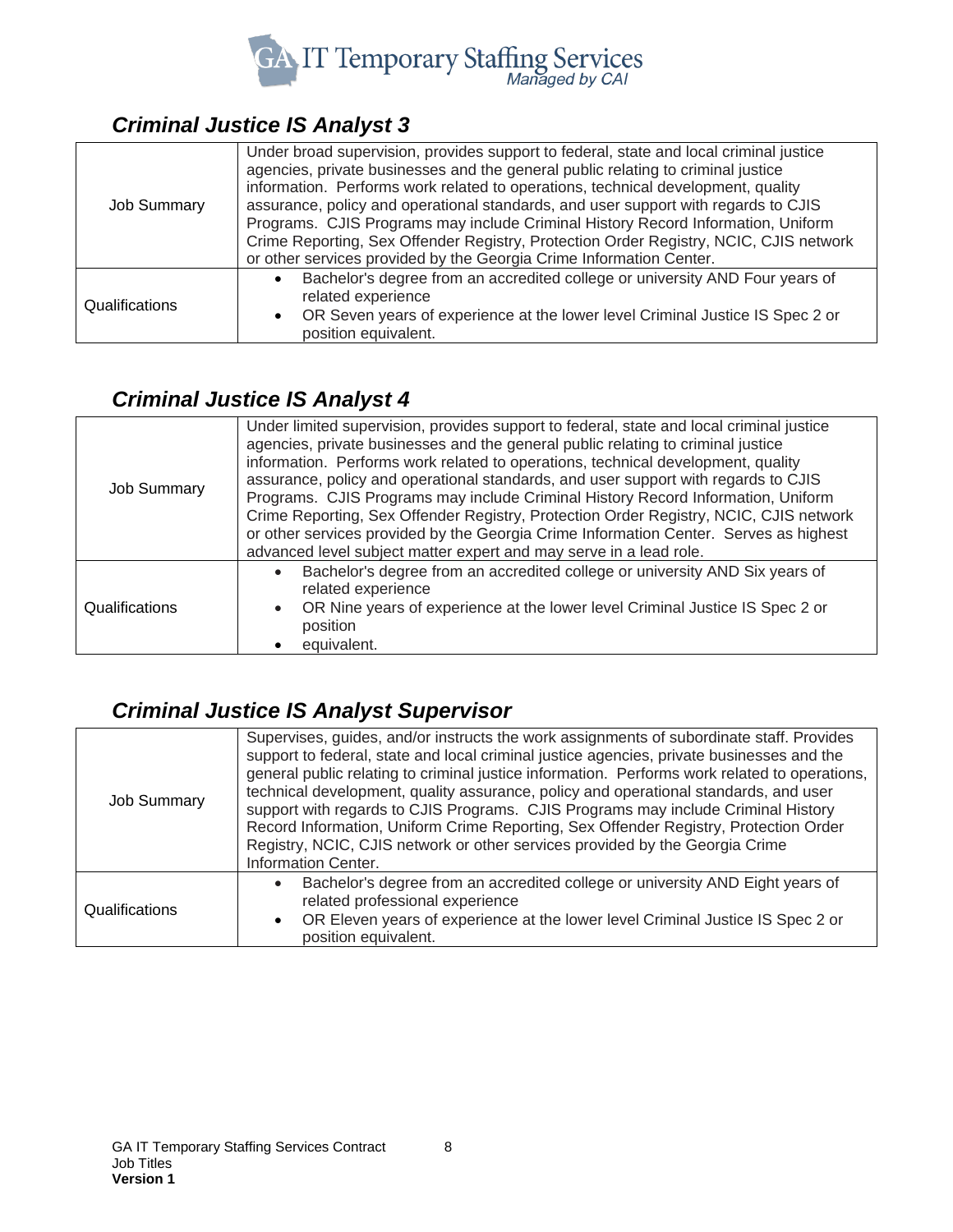

#### <span id="page-8-0"></span>*Criminal Justice IS Specialist 1*

| <b>Job Summary</b> | Under direct supervision, provides support to federal, state and local criminal justice<br>agencies, private businesses and the general public relating to criminal justice<br>information. Has responsibility for projects and assignments related to CJIS Programs.<br>CJIS Programs may include Criminal History Record Information, Uniform Crime<br>Reporting, Sex Offender Registry, Protection Order Registry, NCIC, CJIS network or other<br>services provided by the Georgia Crime Information Center. |
|--------------------|-----------------------------------------------------------------------------------------------------------------------------------------------------------------------------------------------------------------------------------------------------------------------------------------------------------------------------------------------------------------------------------------------------------------------------------------------------------------------------------------------------------------|
| Qualifications     | High school diploma or GED.                                                                                                                                                                                                                                                                                                                                                                                                                                                                                     |

## <span id="page-8-1"></span>*Criminal Justice IS Specialist 2*

| <b>Job Summary</b> | Under general supervision, provides support to federal, state and local criminal justice<br>agencies, private businesses and the general public relating to criminal justice<br>information. Has responsibility for projects and assignments related to CJIS Programs.<br>CJIS Programs may include Criminal History Record Information, Uniform Crime<br>Reporting, Sex Offender Registry, Protection Order Registry, NCIC, CJIS network or other<br>services provided by the Georgia Crime Information Center. |
|--------------------|------------------------------------------------------------------------------------------------------------------------------------------------------------------------------------------------------------------------------------------------------------------------------------------------------------------------------------------------------------------------------------------------------------------------------------------------------------------------------------------------------------------|
| Qualifications     | High school diploma or GED AND Two years of business related experience.                                                                                                                                                                                                                                                                                                                                                                                                                                         |

#### <span id="page-8-2"></span>*Criminal Justice IS Specialist 3*

| <b>Job Summary</b> | Under broad supervision, provides support to federal, state and local criminal justice<br>agencies, private businesses and the general public relating to criminal justice<br>information. Has responsibility for projects and assignments related to CJIS Programs.<br>CJIS Programs may include Criminal History Record Information, Uniform Crime<br>Reporting, Sex Offender Registry, Protection Order Registry, NCIC, CJIS network or other<br>services provided by the Georgia Crime Information Center. Owns assigned<br>tasks. May serve as lead or train staff. |
|--------------------|--------------------------------------------------------------------------------------------------------------------------------------------------------------------------------------------------------------------------------------------------------------------------------------------------------------------------------------------------------------------------------------------------------------------------------------------------------------------------------------------------------------------------------------------------------------------------|
| Qualifications     | High school diploma or GED AND Four years of business related experience.                                                                                                                                                                                                                                                                                                                                                                                                                                                                                                |

#### <span id="page-8-3"></span>*Criminal Justice IS Specialist 4*

| Job Summary    | Under limited supervision, provides support to federal, state and local criminal justice<br>agencies, private businesses and the general public relating to criminal justice<br>information. Has responsibility for projects and assignments related to CJIS Programs.<br>CJIS Programs may include Criminal History Record Information, Uniform Crime<br>Reporting, Sex Offender Registry, Protection Order Registry, NCIC, CJIS network or other<br>services provided by the Georgia Crime Information Center. Serves as highest<br>advanced level subject matter expert, providing authoritative guidance for professional<br>staff. |
|----------------|-----------------------------------------------------------------------------------------------------------------------------------------------------------------------------------------------------------------------------------------------------------------------------------------------------------------------------------------------------------------------------------------------------------------------------------------------------------------------------------------------------------------------------------------------------------------------------------------------------------------------------------------|
| Qualifications | High school diploma or GED AND Six years of business related experience.                                                                                                                                                                                                                                                                                                                                                                                                                                                                                                                                                                |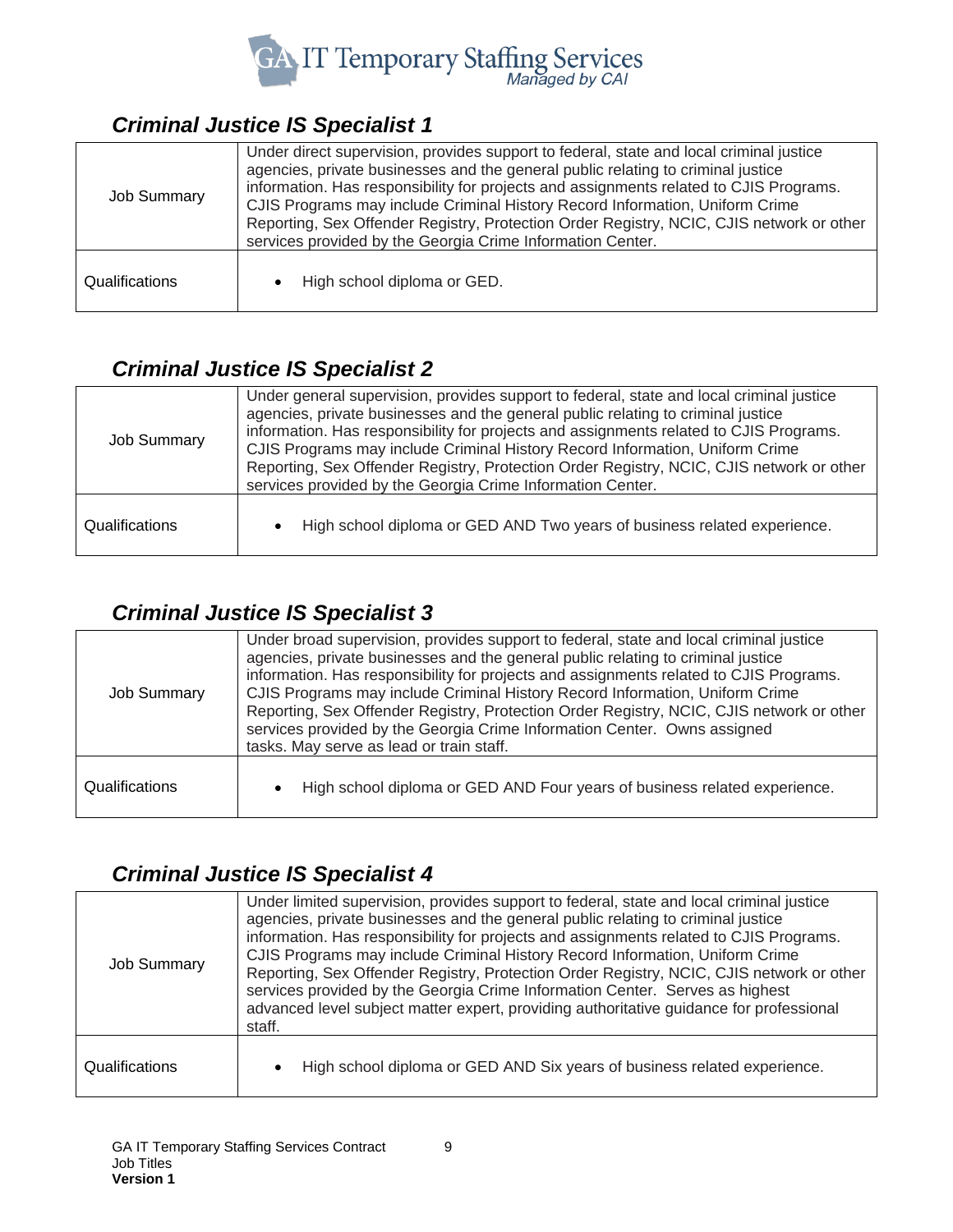

#### <span id="page-9-0"></span>*Criminal Justice IS Specialist Supervisor*

| <b>Job Summary</b> | Supervises, guides, and/or instructs the work assignments of subordinate staff.<br>Supervises the support to federal, state and local criminal justice agencies, private<br>businesses and the general public relating to criminal justice information. Has<br>responsibility for projects and assignments related to CJIS Programs. CJIS Programs may<br>include Criminal History Record Information, Uniform Crime Reporting, Sex Offender<br>Registry, Protection Order Registry, NCIC, CJIS network or other services provided by<br>the Georgia Crime Information Center. |
|--------------------|--------------------------------------------------------------------------------------------------------------------------------------------------------------------------------------------------------------------------------------------------------------------------------------------------------------------------------------------------------------------------------------------------------------------------------------------------------------------------------------------------------------------------------------------------------------------------------|
| Qualifications     | High school diploma or GED AND Six years of business related experience.                                                                                                                                                                                                                                                                                                                                                                                                                                                                                                       |

#### <span id="page-9-1"></span>*Database Administrator 1*

| Job Summary    | Under supervision, learns to design and/or secure computer databases to store, track,<br>and maintain a large volume of critical business information. Assists with simple, routine<br>database tasks.                            |
|----------------|-----------------------------------------------------------------------------------------------------------------------------------------------------------------------------------------------------------------------------------|
| Qualifications | Bachelor's degree in computer science or a related field from an accredited<br>college or university<br>• OR Three years of software applications experience designing, testing, and<br>coding applications of related databases. |

#### <span id="page-9-2"></span>*Database Administrator 2*

| Job Summary    | Under general supervision, designs and secures computer databases to store, track, and<br>maintain a large volume of critical business information.                                                                                                                                                                       |
|----------------|---------------------------------------------------------------------------------------------------------------------------------------------------------------------------------------------------------------------------------------------------------------------------------------------------------------------------|
| Qualifications | Bachelor's degree in computer science or a related field from an accredited<br>college or university AND Two years of experience in support of an operating<br>system, database management system or a related field<br>OR Two years of experience at the lower level Database Administrator 1 or<br>position equivalent. |

#### <span id="page-9-3"></span>*Database Administrator 3*

| <b>Job Summary</b> | Under broad supervision designs and secures computer databases to store, track, and<br>maintain a large volume of critical business information. Develops database models,<br>definitions and standards for administering databases and coordinates projects.                                                               |
|--------------------|-----------------------------------------------------------------------------------------------------------------------------------------------------------------------------------------------------------------------------------------------------------------------------------------------------------------------------|
| Qualifications     | Bachelor's degree in computer science or a related field from an accredited<br>college or university AND Three years of experience in support of an operating<br>system, database management system or a related field<br>OR Two years of experience at the lower level Database Administrator 2 or<br>position equivalent. |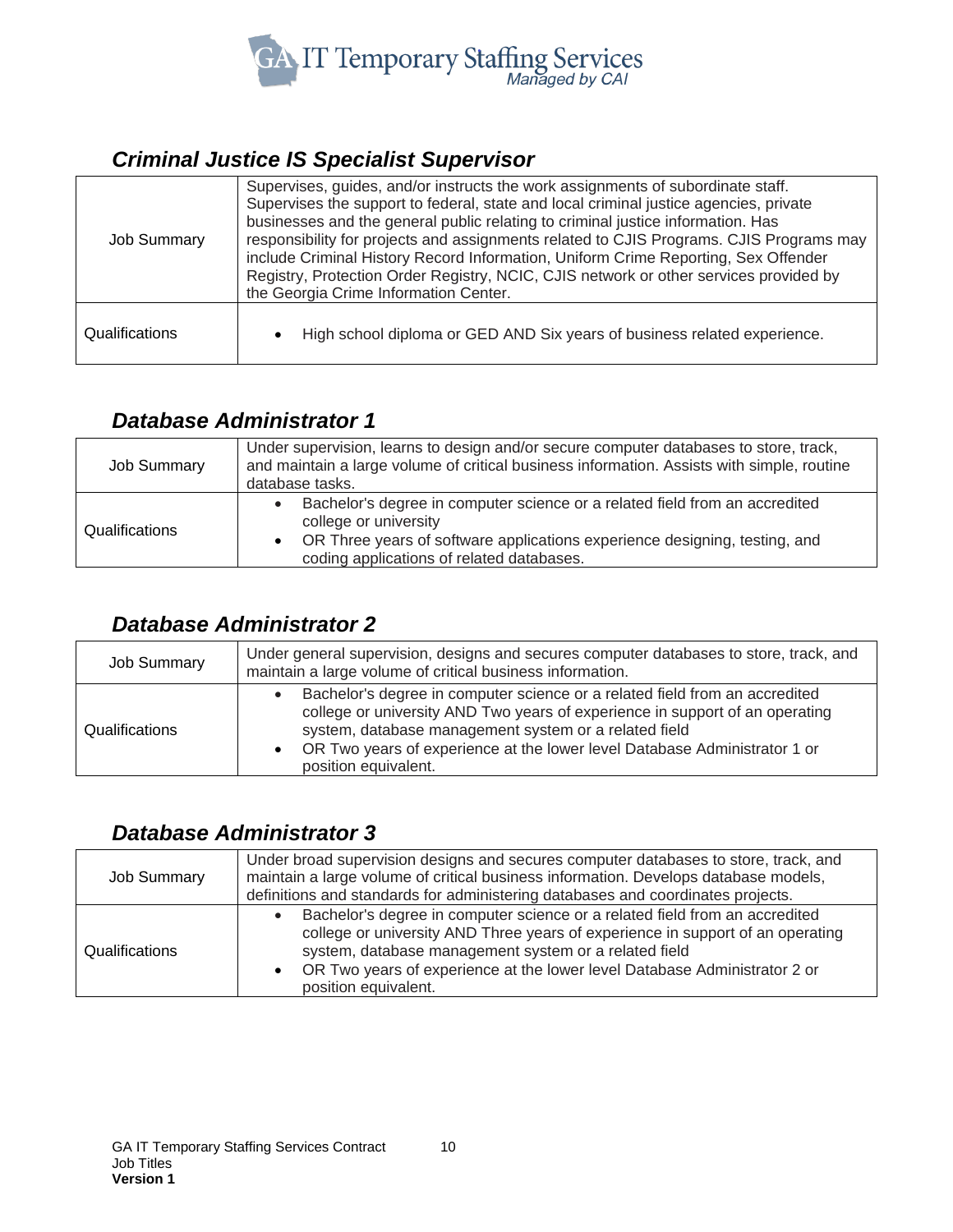

#### <span id="page-10-0"></span>*Database Administrator 4*

| <b>Job Summary</b> | Under limited supervision, coordinates design and secures computer databases to store,<br>track, and maintain a large volume of critical business information. Serves as highest<br>advanced level subject matter expert, providing authoritative guidance for professional<br>staff. May also serve in a lead role.       |
|--------------------|----------------------------------------------------------------------------------------------------------------------------------------------------------------------------------------------------------------------------------------------------------------------------------------------------------------------------|
| Qualifications     | Bachelor's degree in computer science or a related field from an accredited<br>college or university AND Four years of experience in support of an operating<br>system, database management system or a related field<br>OR Two years of experience at the lower level Database Administrator 3 or<br>position equivalent. |

## <span id="page-10-1"></span>*Database Analyst 1*

| <b>Job Summary</b> | Under supervision, provides assistance in monitoring and daily administrating of<br>databases and servers. Works closely with the Software Analysts in designing<br>applications. May provide technical assistance for projects. Appropriately documents<br>databases with systems and user documentation. Provides database support for agency<br>staff. |
|--------------------|-----------------------------------------------------------------------------------------------------------------------------------------------------------------------------------------------------------------------------------------------------------------------------------------------------------------------------------------------------------|
| Qualifications     | Bachelor's degree in computer science, information systems, electrical<br>engineering, or mathematics AND Two years of job specific experience.                                                                                                                                                                                                           |

#### <span id="page-10-2"></span>*Database Analyst 2*

| <b>Job Summary</b> | Under general supervision, designs, implements, and maintains moderately complex<br>databases. Includes maintenance of database dictionaries and integration of systems<br>through database design.                  |
|--------------------|----------------------------------------------------------------------------------------------------------------------------------------------------------------------------------------------------------------------|
| Qualifications     | Bachelor's degree in a related field from an accredited college or university AND<br>Four years of related experience<br>OR Two years of experience at the lower level Database Analyst 1 or position<br>equivalent. |

#### <span id="page-10-3"></span>*Database Analyst 3*

| <b>Job Summary</b> | Under broad supervision, incumbents are proficient in the design, development,<br>integration, testing, and support of large/complex database systems necessary to support<br>the information systems needs of the agency. Owns assigned tasks. May serve as a lead<br>or train staff.    |
|--------------------|-------------------------------------------------------------------------------------------------------------------------------------------------------------------------------------------------------------------------------------------------------------------------------------------|
| Qualifications     | Bachelor's degree in computer science, information systems, electrical<br>engineering, or mathematics from an accredited college or university AND Six<br>years of job specific experience<br>OR Two years of experience at the lower level Database Analyst 2 or position<br>equivalent. |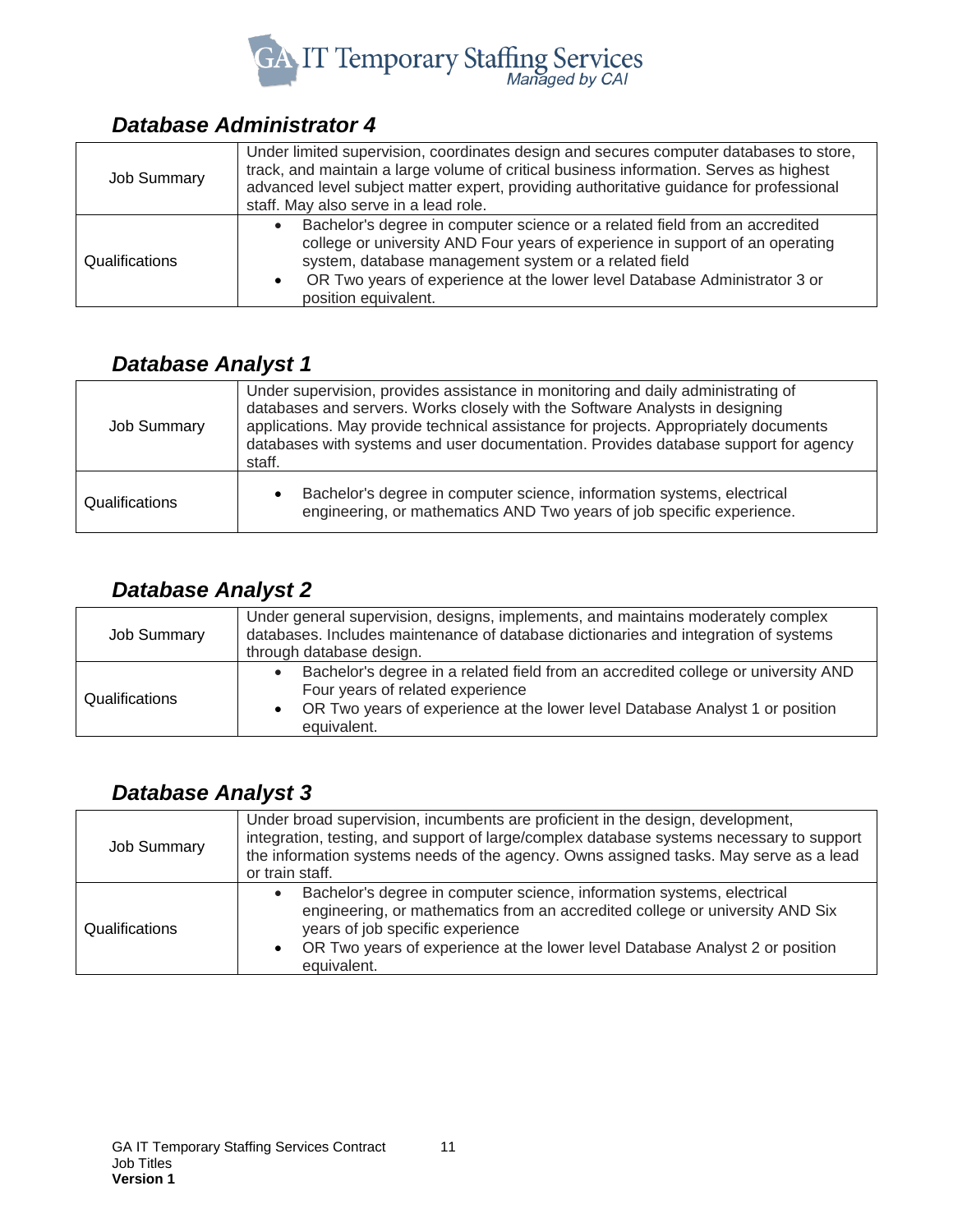

## <span id="page-11-0"></span>*Database Architect*

| <b>Job Summary</b>    | Supervises, guides, and/or instructs the work assignments of subordinate staff.<br>Supervises the coordination of design and security for computer databases to store, track,<br>and maintain a large volume of critical business information.                                                                                                                                 |
|-----------------------|--------------------------------------------------------------------------------------------------------------------------------------------------------------------------------------------------------------------------------------------------------------------------------------------------------------------------------------------------------------------------------|
| <b>Qualifications</b> | Bachelor's degree in computer science or a related field from an accredited<br>college or university AND Four years of experience in support of an operating<br>system, database management system or a related field, One year of which in a<br>lead or supervisory role<br>OR Two years of experience at the lower level Database Administrator 4 or<br>position equivalent. |

## <span id="page-11-1"></span>*Developer 1*

| <b>Job Summary</b>    | Under supervision, designs, codes, tests, modifies and debugs computer software.<br>Researches and analyzes program or systems problems and develops program<br>documentation. Translates business requirements into development activities in secure<br>and maintainable code. |
|-----------------------|---------------------------------------------------------------------------------------------------------------------------------------------------------------------------------------------------------------------------------------------------------------------------------|
| <b>Qualifications</b> | Bachelor's degree from an accredited college or university with coursework in<br>computer science or management information systems.                                                                                                                                            |

## <span id="page-11-2"></span>*Developer 2*

| <b>Job Summary</b> | Under general supervision, designs, codes, tests, modifies and debugs computer<br>software. Researches and analyzes program or systems problems and develops program<br>documentation. Translates business requirements into development activities in secure<br>and maintainable code. |
|--------------------|-----------------------------------------------------------------------------------------------------------------------------------------------------------------------------------------------------------------------------------------------------------------------------------------|
| Qualifications     | Bachelor's degree from an accredited college or university with coursework in<br>computer science or management information systems AND Two years of related<br>experience.                                                                                                             |

## <span id="page-11-3"></span>*Developer 3*

| <b>Job Summary</b> | Under broad supervision, designs, codes, tests, modifies and debugs computer software.<br>Researches and analyzes program or systems problems and develops program<br>documentation. Translates business requirements into development activities in secure<br>and maintainable code. |
|--------------------|---------------------------------------------------------------------------------------------------------------------------------------------------------------------------------------------------------------------------------------------------------------------------------------|
| Qualifications     | Bachelor's degree from an accredited college or university with coursework in<br>computer science or management information systems AND Six years of related<br>experience.                                                                                                           |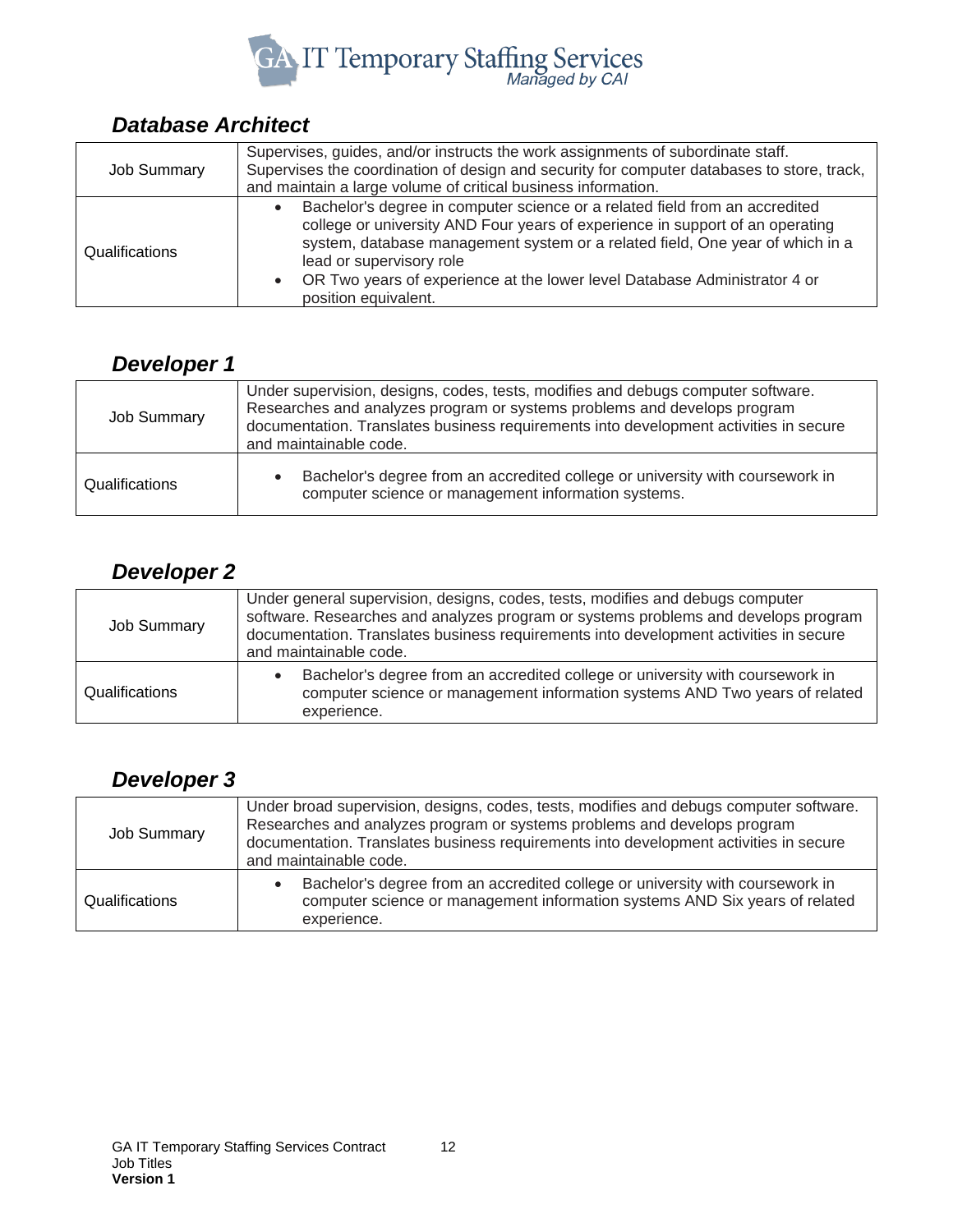

## <span id="page-12-0"></span>*Developer Supervisor*

| <b>Job Summary</b> | Supervises, guides, and/or instructs the work assignments of subordinate staff.<br>Supervises the design, coding, testing, modification and debugging of computer software.<br>Researches and analyzes program or systems problems and develops program<br>documentation. Translates business requirements into development activities in secure<br>and maintainable code. |
|--------------------|----------------------------------------------------------------------------------------------------------------------------------------------------------------------------------------------------------------------------------------------------------------------------------------------------------------------------------------------------------------------------|
| Qualifications     | Bachelor's degree from an accredited college or university with coursework in<br>computer science or management information systems AND Ten years of skill-<br>specific related experience.                                                                                                                                                                                |

#### <span id="page-12-1"></span>*Digital Forensic Investigator 1*

| <b>Job Summary</b> | Under supervision, performs forensic examinations of computer operating systems,<br>assists in investigating criminal activity by retrieving stored data from computers<br>utilized in criminal activities, provides technical assistance and training to other state and<br>local agencies on computer forensic issues, testifies in court and works with the<br>Internet Safety program through training development and scheduling presentations. |
|--------------------|------------------------------------------------------------------------------------------------------------------------------------------------------------------------------------------------------------------------------------------------------------------------------------------------------------------------------------------------------------------------------------------------------------------------------------------------------|
| Qualifications     | Bachelor's degree in a related area from an accredited college or university.                                                                                                                                                                                                                                                                                                                                                                        |

## <span id="page-12-2"></span>*Digital Forensic Investigator 2*

| <b>Job Summary</b> | Under general supervision, performs forensic examinations of computer operating<br>systems, assists in investigating criminal activity by retrieving stored data from computers<br>utilized in criminal activities, provides technical assistance and training to other state and<br>local agencies on computer forensic issues, testifies in court and works with the Internet<br>Safety program through training development and scheduling presentations. |
|--------------------|--------------------------------------------------------------------------------------------------------------------------------------------------------------------------------------------------------------------------------------------------------------------------------------------------------------------------------------------------------------------------------------------------------------------------------------------------------------|
| Qualifications     | Bachelor's degree in a related area from an accredited college or university AND<br>Three years of related experience<br>OR Two years of experience at the lower level Digital Forensic Investigator 1 or<br>position equivalent.                                                                                                                                                                                                                            |

## <span id="page-12-3"></span>*Digital Forensic Investigator 3*

| <b>Job Summary</b> | Under broad supervision, performs forensic examinations of computer operating systems,<br>assists in investigating criminal activity by retrieving stored data from computers utilized in<br>criminal activities, provides technical assistance and training to other state and local<br>agencies on computer forensic issues, testifies in court and works with the Internet Safety<br>program through training development and scheduling presentations. |
|--------------------|------------------------------------------------------------------------------------------------------------------------------------------------------------------------------------------------------------------------------------------------------------------------------------------------------------------------------------------------------------------------------------------------------------------------------------------------------------|
| Qualifications     | Bachelor's degree in a related area from an accredited college or university AND<br>Five years of related experience<br>OR Two years of experience at the lower level Digital Forensic Investigator 2 or<br>position equivalent.                                                                                                                                                                                                                           |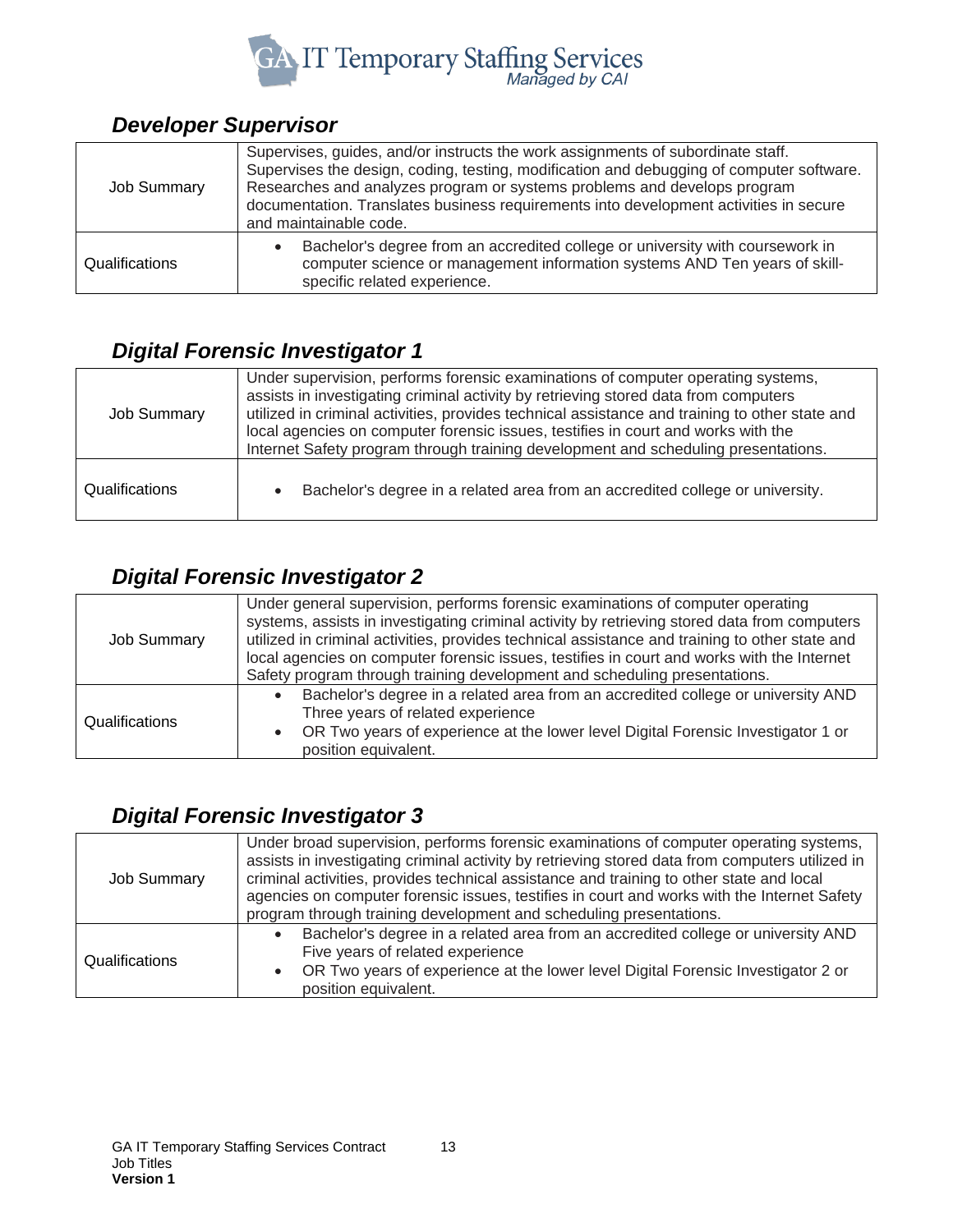

## <span id="page-13-0"></span>*Digital Forensic Investigator 4*

| <b>Job Summary</b>    | Under limited supervision, serves as subject matter expert (SME) and performs forensic<br>examinations of computer operating systems, assists in investigating criminal activity by<br>retrieving stored data from computers utilized in criminal activities, provides technical<br>assistance and training to other state and local agencies on computer forensic issues,<br>testifies in court and works with the Internet Safety program through training development<br>and scheduling presentations. May also serve in a lead role. |
|-----------------------|------------------------------------------------------------------------------------------------------------------------------------------------------------------------------------------------------------------------------------------------------------------------------------------------------------------------------------------------------------------------------------------------------------------------------------------------------------------------------------------------------------------------------------------|
| <b>Qualifications</b> | Bachelor's degree in a related area from an accredited college or university AND<br>Seven years of related experience and industry-specific certification<br>OR Two years of experience at the lower level Digital Forensic Investigator 3 or<br>position equivalent.                                                                                                                                                                                                                                                                    |

## <span id="page-13-1"></span>*Director, Information Technology*

| <b>Job Summary</b> | Oversees the strategic management of all aspects of I/S&T including evaluation,<br>development, implementation, and administration. In addition, this position must ensure<br>that proper practices are followed in the utilization of technology, following a well-<br>established strategic plan/direction. Oversees the development and implementation of IT<br>projects and initiatives. Provides leadership to subordinate managers and staff. |
|--------------------|-----------------------------------------------------------------------------------------------------------------------------------------------------------------------------------------------------------------------------------------------------------------------------------------------------------------------------------------------------------------------------------------------------------------------------------------------------|
| Qualifications     | Bachelor's degree in a related field from an accredited college or university AND<br>Ten years of directly related management experience<br>OR One year of experience at the lower level Sr. Mgr, Info Technology or position<br>equivalent.                                                                                                                                                                                                        |

## <span id="page-13-2"></span>*Director, IT Security*

| <b>Job Summary</b> | Oversees the delivery of IT security services or functions.                                                                                                                                  |
|--------------------|----------------------------------------------------------------------------------------------------------------------------------------------------------------------------------------------|
| Qualifications     | Bachelor's degree from an accredited college or university AND Eight years in the<br>specific field of IT Security, Five years of which include team leadership or<br>management experience. |

#### <span id="page-13-3"></span>*Director, System Development*

| <b>Job Summary</b> | Oversees the development and support of information systems. Oversees the work of<br>staff involved in programming, computer operations or support services. Provides<br>leadership to subordinate managers and staff.                                                                                                                                                                                                                                                                                                                                                                                                                                                                                                                              |
|--------------------|-----------------------------------------------------------------------------------------------------------------------------------------------------------------------------------------------------------------------------------------------------------------------------------------------------------------------------------------------------------------------------------------------------------------------------------------------------------------------------------------------------------------------------------------------------------------------------------------------------------------------------------------------------------------------------------------------------------------------------------------------------|
| Qualifications     | Bachelor's degree in an information technology related field from an accredited<br>college or university AND Five years of directly related management experience<br>OR Associate's/Vocational/Technical degree in an information technology related<br>$\bullet$<br>field from an accredited college or university AND Seven years of directly related<br>management experience<br>OR Two years of experience at the lower level Sr Mgr, Systems Dev or position<br>equivalent.<br>Note: An equivalent combination of education and job specific experience that<br>$\bullet$<br>provided the knowledge, experience and competencies required to successfully<br>perform the job at the level listed may be substituted on a year-over-year basis. |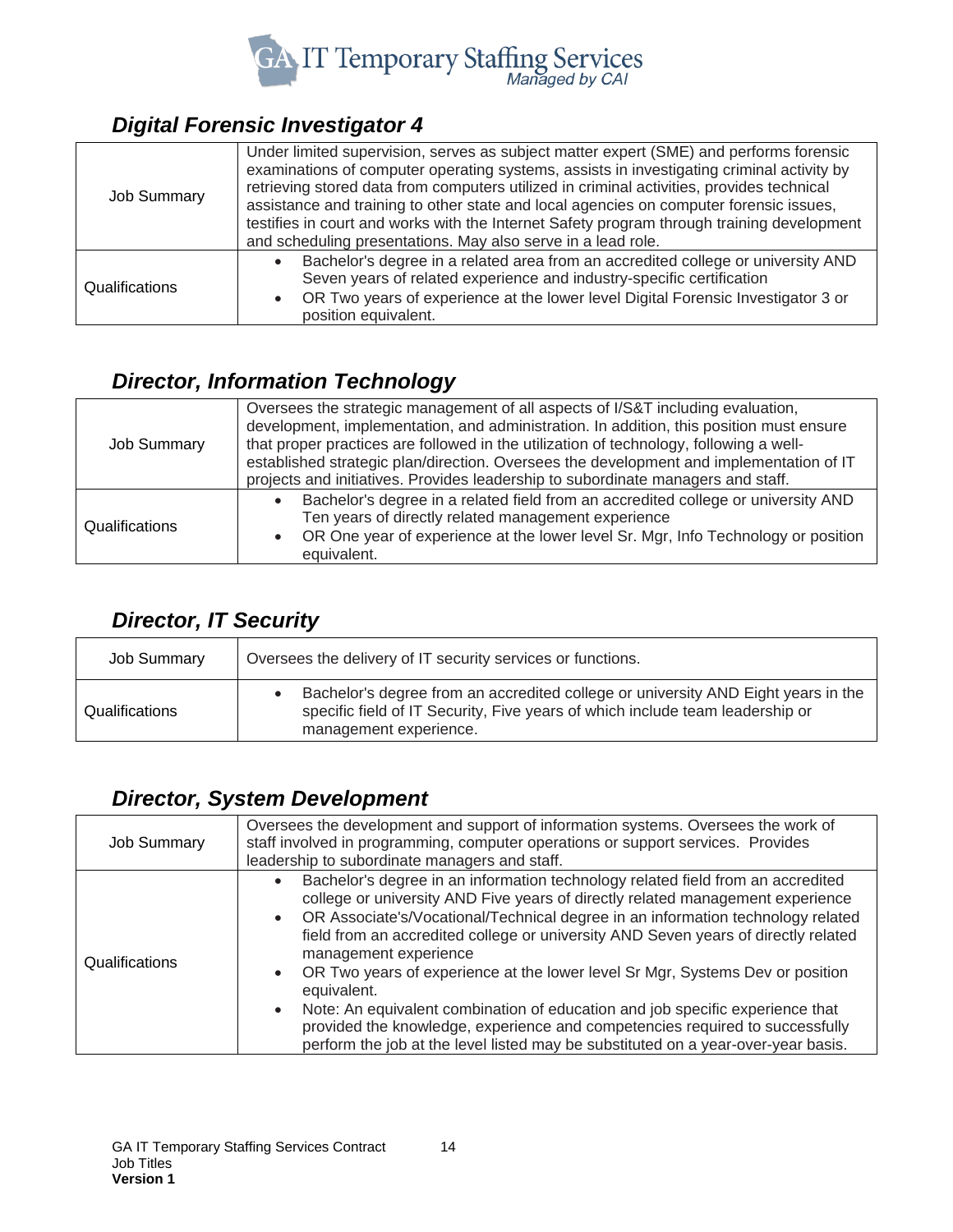

#### <span id="page-14-0"></span>*Drafter 1*

| <b>Job Summary</b>    | Under direct supervision, learns to prepare drawings and topographical and relief maps<br>used in civil engineering projects, such as highways, roads, bridges, flood control<br>projects, complex building renovation, facility operations and other systems. |
|-----------------------|----------------------------------------------------------------------------------------------------------------------------------------------------------------------------------------------------------------------------------------------------------------|
| <b>Qualifications</b> | • Six months of experience in drafting<br>• OR One year of high school drafting or mechanical drawing training.                                                                                                                                                |

#### <span id="page-14-1"></span>*Drafter 2*

| Job Summary    | Under general supervision, learns to prepare drawings and topographical and relief maps<br>used in civil engineering projects, such as highways, roads, bridges, flood control<br>projects, complex building renovation, facility operations and other systems. Uses<br>computer aided drafting and design and manual drafting techniques to prepare plans<br>for projects. |
|----------------|-----------------------------------------------------------------------------------------------------------------------------------------------------------------------------------------------------------------------------------------------------------------------------------------------------------------------------------------------------------------------------|
| Qualifications | One year of experience at the lower level Drafter 1 or position equivalent.                                                                                                                                                                                                                                                                                                 |

#### <span id="page-14-2"></span>*Drafter 3*

| <b>Job Summary</b> | Under broad supervision, responsible for the preparation of drawings and topographical<br>and relief maps used in civil engineering projects, such as highways, roads, bridges,<br>flood control projects, complex building renovation, facility operations and other systems.<br>Uses computer aided drafting and design and manual drafting techniques to<br>prepare plans for projects. May serve as lead worker and train lower level staff. May<br>instruct less experienced drafters in CADD operation and preparation of basic plan<br>elements. |
|--------------------|---------------------------------------------------------------------------------------------------------------------------------------------------------------------------------------------------------------------------------------------------------------------------------------------------------------------------------------------------------------------------------------------------------------------------------------------------------------------------------------------------------------------------------------------------------|
| Qualifications     | Two years of experience in drafting OR One year of experience at the lower level<br>Drafter 2 or position equivalent.                                                                                                                                                                                                                                                                                                                                                                                                                                   |

#### <span id="page-14-3"></span>*Drafter Supervisor*

| <b>Job Summary</b> | Supervises, guides, and/or instructs the work assignments of subordinate staff.<br>Responsible for the preparation of drawings and topographical and relief maps used in<br>civil engineering projects, such as highways, roads, bridges, flood control projects,<br>complex building renovation, facility operations and other systems. Uses computer aided<br>drafting and design and manual drafting techniques to prepare plans for projects. May<br>instruct less experienced drafters in CADD operation and preparation of basic plan<br>elements. |
|--------------------|----------------------------------------------------------------------------------------------------------------------------------------------------------------------------------------------------------------------------------------------------------------------------------------------------------------------------------------------------------------------------------------------------------------------------------------------------------------------------------------------------------------------------------------------------------|
| Qualifications     | Associate's degree in computer aided drafting or a related field from an accredited<br>college or university<br>OR Three years of experience in drafting OR One year of experience at the lower<br>level Drafter 3 or position equivalent.                                                                                                                                                                                                                                                                                                               |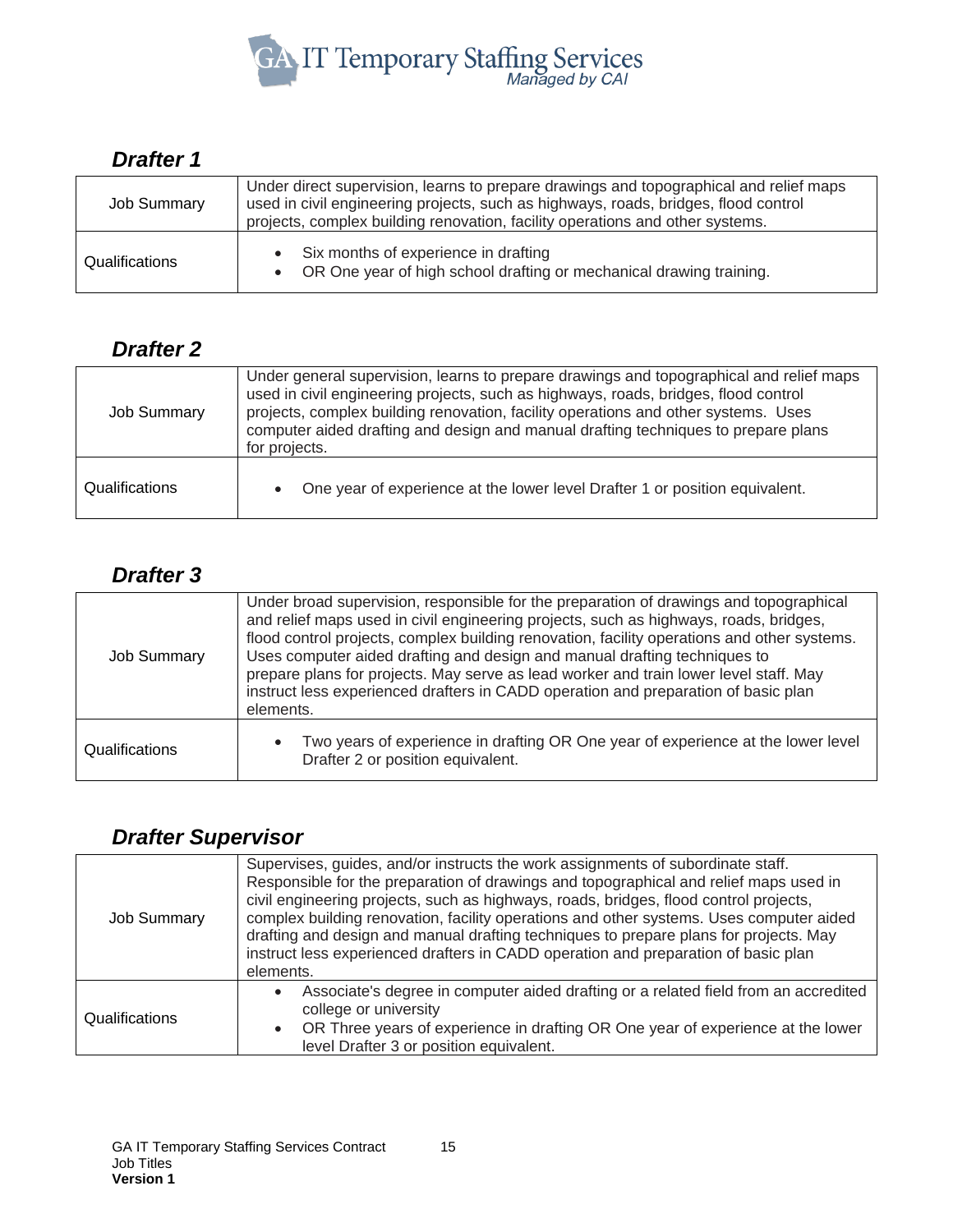

## <span id="page-15-0"></span>*ER Project Manager 1*

| Job Summary    | Under general supervision, applies project management knowledge, skills, tools, and<br>techniques in supporting project leads and driving the development and application<br>of project management methodology and culture. This job performs specialized tasks<br>and operates on an enterprise scope. The incumbent will work with numerous state<br>agencies daily. |
|----------------|------------------------------------------------------------------------------------------------------------------------------------------------------------------------------------------------------------------------------------------------------------------------------------------------------------------------------------------------------------------------|
| Qualifications | Bachelor's degree in a related field from an accredited college or university AND<br>Three years of recent relevant project management experience, with a<br>progression in responsibility AND comprehensive knowledge of PeopleSoft<br>Projects.                                                                                                                      |

## <span id="page-15-1"></span>*ER Project Manager 2*

| <b>Job Summary</b> | Under broad supervision, this position is responsible for managing projects through the<br>full life cycle from project definition and approval through implementation and<br>evaluation of all project deliverables. The incumbent must create a collaborative<br>partnership with the all internal and external team members to accomplish the<br>deliverables within the timeframes and budgets defined. He or she provides guidance to<br>the project team and utilizes standard project management methodology. This job<br>performs specialized tasks and operates on an enterprise scope. The incumbent will work<br>with numerous state agencies daily. |
|--------------------|-----------------------------------------------------------------------------------------------------------------------------------------------------------------------------------------------------------------------------------------------------------------------------------------------------------------------------------------------------------------------------------------------------------------------------------------------------------------------------------------------------------------------------------------------------------------------------------------------------------------------------------------------------------------|
| Qualifications     | Bachelor's degree in a related field from an accredited college or university AND<br>$\bullet$<br>Six years of recent relevant project management experience, with a progression<br>in responsibility AND comprehensive knowledge of PeopleSoft Projects AND<br>current Project Management Professional (PMP) certification required.                                                                                                                                                                                                                                                                                                                           |

## <span id="page-15-2"></span>*ER Project Manager 3*

|                    | Under limited supervision, this position is responsible for managing the life cycle of a  |
|--------------------|-------------------------------------------------------------------------------------------|
|                    | project from project approval through implementation and evaluation of all project        |
|                    | deliverables. The incumbent must create a collaborative partnership with all internal and |
| <b>Job Summary</b> | external team members to accomplish the deliverables. Provides guidance to the project    |
|                    | team and ensures the project and utilizes the standard project management                 |
|                    | methodology. This job performs specialized tasks and operates on an enterprise scope.     |
|                    | The incumbent will work with numerous state agencies daily.                               |
|                    | Bachelor's degree in computer science or related field from an accredited college         |
|                    | or university AND Eight years of job specific experience that includes, but is not        |
|                    | limited to leadership, personnel management, developing and managing client               |
| Qualifications     | relationships to ensure successful completion of project deliverables and                 |
|                    | maximum client satisfaction AND excellent communication skills, coupled with              |
|                    | an intricate knowledge of, and experience with, the software life cycle process           |
|                    | AND comprehensive knowledge of PeopleSoft Projects AND current Project                    |
|                    | Management Professional (PMP) certification required.                                     |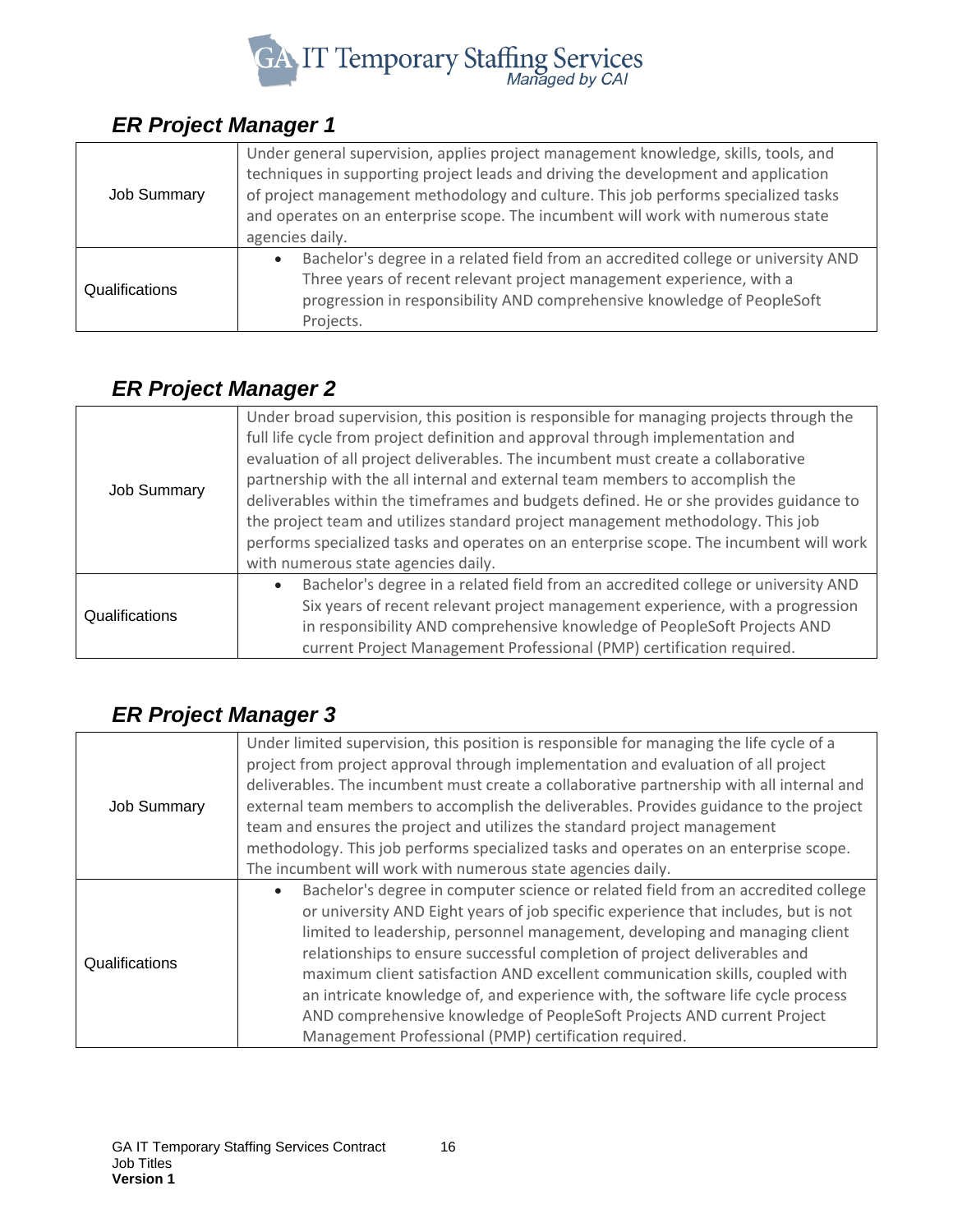

#### <span id="page-16-0"></span>*Help Desk Analyst 1*

| <b>Job Summary</b> | Under supervision, assist customers with tier one issues or forward to second tier<br>support for issues beyond their subject matter expertise. Work and communicate with<br>state employees, internal customers, and/or external customers to provide information<br>and services targeted to meet customer expectations. |
|--------------------|----------------------------------------------------------------------------------------------------------------------------------------------------------------------------------------------------------------------------------------------------------------------------------------------------------------------------|
| Qualifications     | High school diploma or GED AND Six months of experience handling customers,<br>questions, complaints, and/or providing information.                                                                                                                                                                                        |

#### <span id="page-16-1"></span>*Help Desk Analyst 2*

| <b>Job Summary</b> | Under general supervision, assist customers with tier one issues or forward to second<br>tier support for issues beyond their subject matter expertise. Work and communicate<br>with state employees, internal customers, and/or external customers to provide<br>information and services targeted to meet customer expectations.                                                                                                                |
|--------------------|---------------------------------------------------------------------------------------------------------------------------------------------------------------------------------------------------------------------------------------------------------------------------------------------------------------------------------------------------------------------------------------------------------------------------------------------------|
| Qualifications     | Associate's degree in a related field from an accredited college or university<br>OR Two years of experience at the lower level Help Desk Analyst 1 or position<br>equivalent.<br>Note: An equivalent combination of education and job specific experience that<br>$\bullet$<br>provided the knowledge, experience and competencies required to successfully<br>perform the job at the level listed may be substituted on a year-over-year basis. |

## <span id="page-16-2"></span>*Help Desk Analyst 3*

| Job Summary    | Under broad supervision, assist customers with tier one issues or forward to second tier<br>support for issues beyond their subject matter expertise. Work and communicate<br>with state employees, internal customers, and/or external customers to provide<br>information and services targeted to meet customer expectations. Owns assigned tasks.<br>May serve in a lead role or train staff.                                                                                                                       |
|----------------|-------------------------------------------------------------------------------------------------------------------------------------------------------------------------------------------------------------------------------------------------------------------------------------------------------------------------------------------------------------------------------------------------------------------------------------------------------------------------------------------------------------------------|
| Qualifications | Bachelor's degree in a related field from an accredited college or university<br>$\bullet$<br>OR Associates degree from an accredited college or university AND Two years¿<br>$\bullet$<br>experience at the lower level job or position equivalent.<br>Note: An equivalent combination of education and job specific experience that<br>$\bullet$<br>provided the knowledge, experience and competencies required to successfully<br>perform the job at the level listed may be substituted on a year-over-year basis. |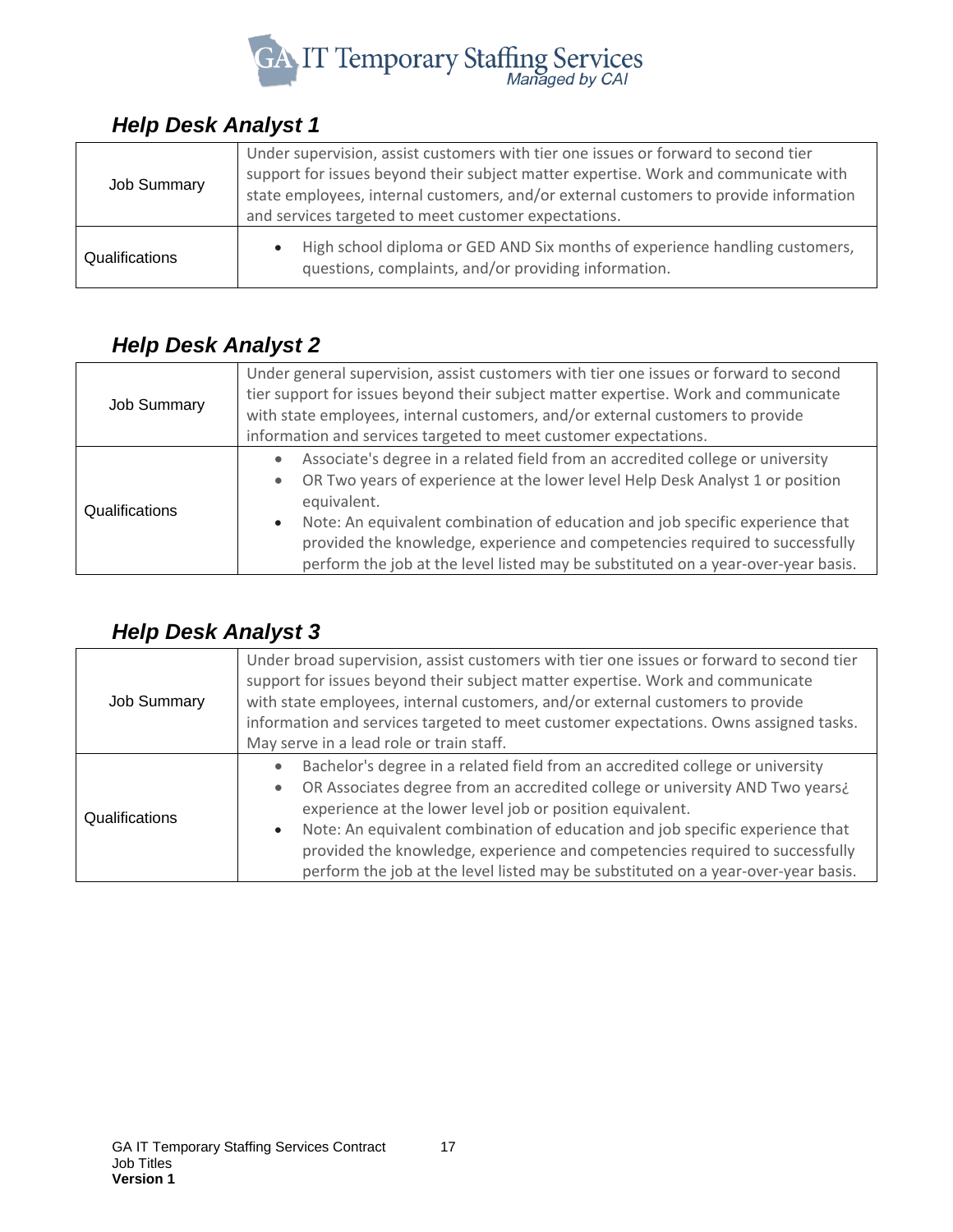

#### <span id="page-17-0"></span>*Help Desk Analyst Supervisor*

| <b>Job Summary</b> | Supervises, guides, and/or instructs the work assignments of subordinate staff.<br>Supervises assistance to customers with resolvable matters or forwarding to second tier<br>support for issues beyond their subject matter expertise. Work and communicate with<br>state employees, internal customers, and/or external customers to provide<br>information and services targeted to meet customer expectations. Incumbents at this<br>level should possess all skills required to perform all job responsibilities and may                                                       |
|--------------------|-------------------------------------------------------------------------------------------------------------------------------------------------------------------------------------------------------------------------------------------------------------------------------------------------------------------------------------------------------------------------------------------------------------------------------------------------------------------------------------------------------------------------------------------------------------------------------------|
|                    | be required to back up the managers.                                                                                                                                                                                                                                                                                                                                                                                                                                                                                                                                                |
| Qualifications     | Bachelor's degree in a related field from an accredited college or university AND<br>Two years of experience supervising in a call center or help desk environment<br>OR Associates degree from an accredited college or university AND Four years¿<br>experience at the lower level job or position equivalent.<br>Note: An equivalent combination of education and job specific experience that<br>$\bullet$<br>provided the knowledge, experience and competencies required to successfully<br>perform the job at the level listed may be substituted on a year-over-year basis. |

#### <span id="page-17-1"></span>*Help Desk Support Specialist 1*

| <b>Job Summary</b> | Under direct supervision, provides assistance to computer system users. Answers<br>questions or resolves computer problems for clients in person, via telephone, email or<br>from remote locations.                                                                                         |
|--------------------|---------------------------------------------------------------------------------------------------------------------------------------------------------------------------------------------------------------------------------------------------------------------------------------------|
| Qualifications     | Vocational/Technical degree in computer applications, computer technology or a<br>closely related area from an accredited college<br>OR High school diploma or GED AND One year of experience providing software<br>or hardware customer support of technical assistance to computer users. |

## <span id="page-17-2"></span>*Help Desk Support Specialist 2*

| <b>Job Summary</b> | Under general supervision, provides assistance to computer system users. Answers<br>questions or resolves computer problems for clients in person, via telephone, email or<br>from remote locations.                                                                                                                                                                                                                                                                                         |
|--------------------|----------------------------------------------------------------------------------------------------------------------------------------------------------------------------------------------------------------------------------------------------------------------------------------------------------------------------------------------------------------------------------------------------------------------------------------------------------------------------------------------|
| Qualifications     | Vocational/Technical degree in computer applications, computer technology or a<br>closely related area from an accredited college AND Six months of experience<br>providing software or hardware customer support<br>OR Two years of college coursework in computer applications, computer<br>technology or a closely related area<br>OR High school diploma or GED AND One year of experience providing software<br>or hardware customer support of technical assistance to computer users. |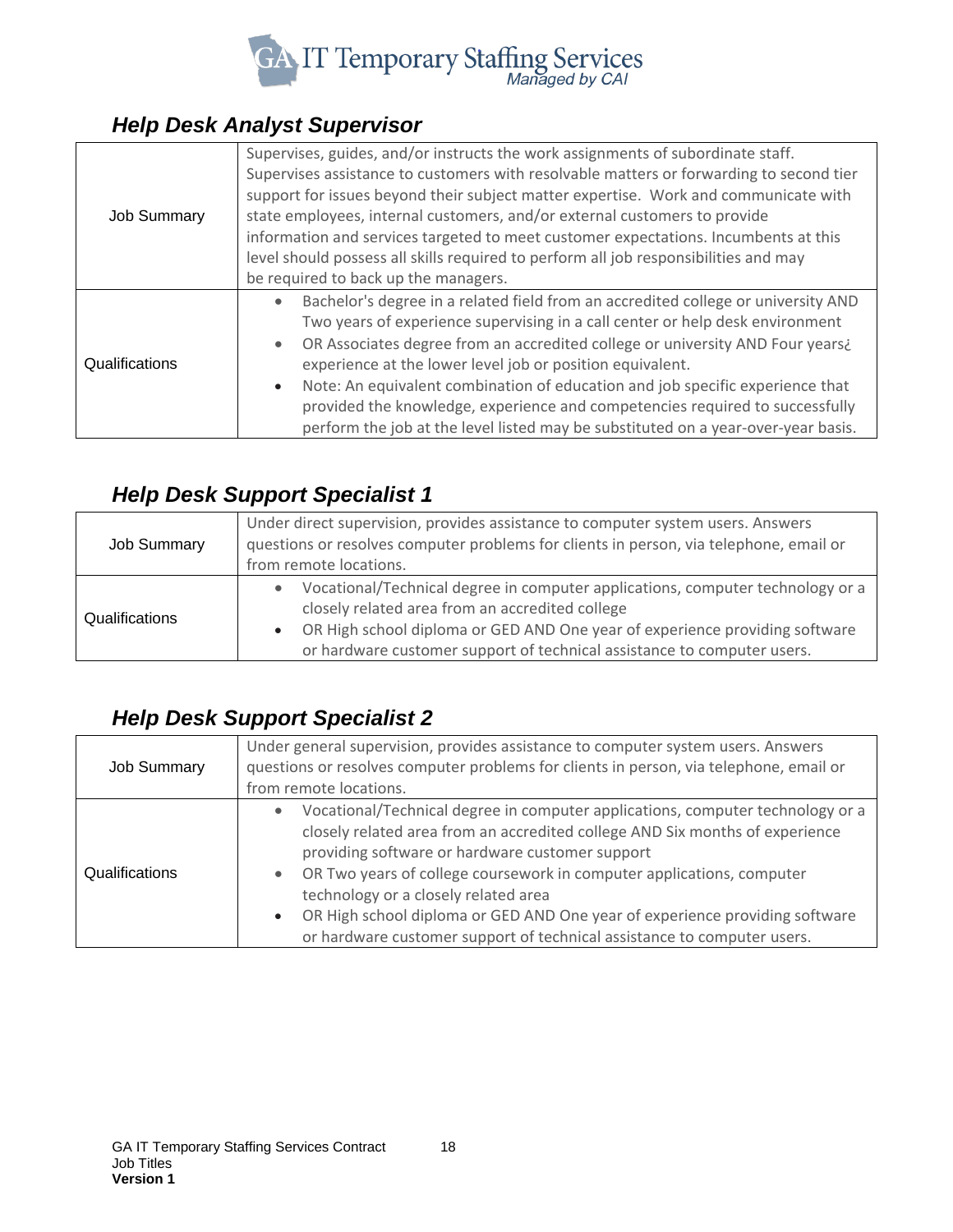

## <span id="page-18-0"></span>*Help Desk Support Specialist 3*

| <b>Job Summary</b> | Under broad supervision, provides assistance to computer system users. Answers<br>questions or resolves computer problems for clients in person, via telephone, email or<br>from remote locations. May serve as lead worker.                                                                                                                                                                                                                                                   |
|--------------------|--------------------------------------------------------------------------------------------------------------------------------------------------------------------------------------------------------------------------------------------------------------------------------------------------------------------------------------------------------------------------------------------------------------------------------------------------------------------------------|
| Qualifications     | Vocational/Technical degree in computer applications, computer technology or a<br>closely related area from an accredited college AND One year of experience<br>providing software of hardware customer support<br>OR High school diploma or GED AND Two years of experience providing software<br>or hardware customer support of technical assistance to computer users<br>OR Two years of experience at the lower level Help Desk Support Spec 2 or<br>position equivalent. |

## <span id="page-18-1"></span>*Help Desk Support Specialist Supervisor*

|                    | Supervises, guides, and/or instructs the work assignments of subordinate staff.                                                                                                                                                                                                                                                                                                                                                                                                                                                                       |
|--------------------|-------------------------------------------------------------------------------------------------------------------------------------------------------------------------------------------------------------------------------------------------------------------------------------------------------------------------------------------------------------------------------------------------------------------------------------------------------------------------------------------------------------------------------------------------------|
| <b>Job Summary</b> | Supervises assistance to computer system users. Answers questions or resolves                                                                                                                                                                                                                                                                                                                                                                                                                                                                         |
|                    | computer problems for clients in person, via telephone, email or from remote locations.                                                                                                                                                                                                                                                                                                                                                                                                                                                               |
| Qualifications     | Vocational/Technical degree in computer applications, computer technology or a<br>closely related area from an accredited college AND Two years of experience<br>providing software of hardware customer support, One year of which in a lead or<br>supervisory role<br>OR High school diploma or GED AND Three years of experience providing<br>software or hardware customer support of technical assistance to computer<br>users<br>OR Two years of experience at the lower level Help Desk Support Spec 3 or<br>$\bullet$<br>position equivalent. |

## <span id="page-18-2"></span>*Info Technology Architect*

| <b>Job Summary</b> | Supervises, guides, and/or instructs the work assignments of subordinate staff. Assists in<br>planning, scheduling of team resources, status reporting and completion of required<br>documentation for team assignment and projects. Analyzes and develops work or project<br>plans for team assignments. Analyzes and implements solutions to problems associated<br>with assignments. Responsible for project leadership: Coordinates the integrated<br>systems integrity, provides the coordination, communication and project structure<br>between users of Information Services and third party software vendors or<br>programmers, provides systems and installation support and user training. Develops and<br>controls the project schedules, and assigns responsibilities where appropriate.<br>Participates in all aspects of software development, systems design and analysis and<br>project planning and management. |
|--------------------|-----------------------------------------------------------------------------------------------------------------------------------------------------------------------------------------------------------------------------------------------------------------------------------------------------------------------------------------------------------------------------------------------------------------------------------------------------------------------------------------------------------------------------------------------------------------------------------------------------------------------------------------------------------------------------------------------------------------------------------------------------------------------------------------------------------------------------------------------------------------------------------------------------------------------------------|
| Qualifications     | Bachelor's degree in computer science, information systems or related specialty<br>from an accredited college or university AND Ten years of job specific experience<br>that includes system analysis, design and development, and relationship<br>management.                                                                                                                                                                                                                                                                                                                                                                                                                                                                                                                                                                                                                                                                    |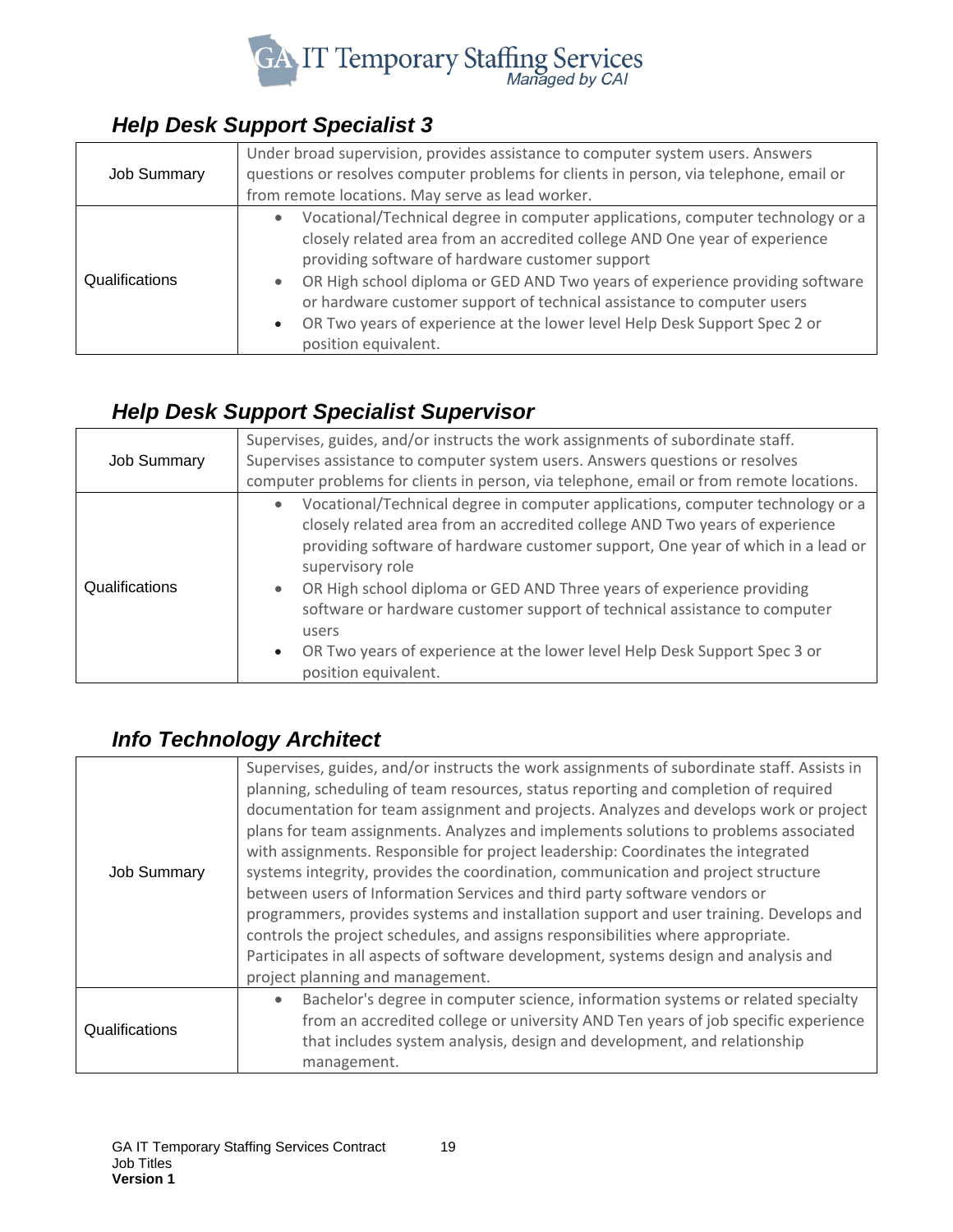

## <span id="page-19-0"></span>*Info Technology Architect Senior*

| <b>Job Summary</b> | Supervises, guides, and/or instructs the work assignments of subordinate staff. Plans and<br>schedules team resources, status reporting and completion of required documentation<br>for team assignment and projects. Analyzes and develops work or project plans for team |
|--------------------|----------------------------------------------------------------------------------------------------------------------------------------------------------------------------------------------------------------------------------------------------------------------------|
|                    | assignments. Analyzes and implements solutions to problems associated with                                                                                                                                                                                                 |
|                    | assignments. Demonstrates project leadership: Coordinates the integrated systems                                                                                                                                                                                           |
|                    | integrity, provides the coordination, communication and project structure between users                                                                                                                                                                                    |
|                    | of Information Services and third party software vendors or programmers, provides                                                                                                                                                                                          |
|                    | systems and installation support and user training. Develops and controls the project                                                                                                                                                                                      |
|                    | schedules, and assigns responsibilities where appropriate. Accountable for all aspects of                                                                                                                                                                                  |
|                    | software development, systems design and analysis and project planning and                                                                                                                                                                                                 |
|                    | management. Provides thought leadership and direction to other solutions architects.                                                                                                                                                                                       |
| Qualifications     | Master's degree in computer science, information systems or related specialty                                                                                                                                                                                              |
|                    | from an accredited college or university AND Fifteen years of job specific                                                                                                                                                                                                 |
|                    | experience that includes system analysis, design and development, and                                                                                                                                                                                                      |
|                    | relationship management.                                                                                                                                                                                                                                                   |

## <span id="page-19-1"></span>*Information Security Analyst 1*

| <b>Job Summary</b> | Under supervision, implements agency activities in Information Technology, specifically<br>in the field of Information Security, enforces the organizations' security policies and<br>procedures, security awareness program, information security portion of the business<br>continuity and disaster recovery plans and all industry and government compliances<br>issues, and in the design of and development of security procedures to allow the<br>deployment management, control updating of platform and user specific security policies<br>on a diverse range of internal hardware platforms supporting various software operating<br>systems. |
|--------------------|--------------------------------------------------------------------------------------------------------------------------------------------------------------------------------------------------------------------------------------------------------------------------------------------------------------------------------------------------------------------------------------------------------------------------------------------------------------------------------------------------------------------------------------------------------------------------------------------------------------------------------------------------------|
| Qualifications     | Associate's degree in information technology, computer science, information<br>assurance, or a related field from an accredited college or university AND Four<br>years of information technology experience, One year of which in information<br>security or information assurance.                                                                                                                                                                                                                                                                                                                                                                   |

## <span id="page-19-2"></span>*Information Security Analyst 2*

| <b>Job Summary</b> | Under general supervision, plans, directs and coordinates agency activities in Information<br>Technology, specifically in the field of Information Security. Develops and enforces the<br>organization's security policies and procedures, information security awareness program,<br>the security information portion of the business continuity and disaster recovery plans,<br>and all industry and government compliances issues. Incorporates the design of and<br>develops security procedures to allow the deployment, management, control updating of<br>platform and user specific security policies on a diverse range of internal hardware<br>platforms supporting various software operating systems. |
|--------------------|-------------------------------------------------------------------------------------------------------------------------------------------------------------------------------------------------------------------------------------------------------------------------------------------------------------------------------------------------------------------------------------------------------------------------------------------------------------------------------------------------------------------------------------------------------------------------------------------------------------------------------------------------------------------------------------------------------------------|
| Qualifications     | Bachelor's degree in information technology, computer science, information<br>assurance, or a related field from an accredited college or university AND Five<br>years of information technology experience, One year of which in information<br>security or information assurance.                                                                                                                                                                                                                                                                                                                                                                                                                               |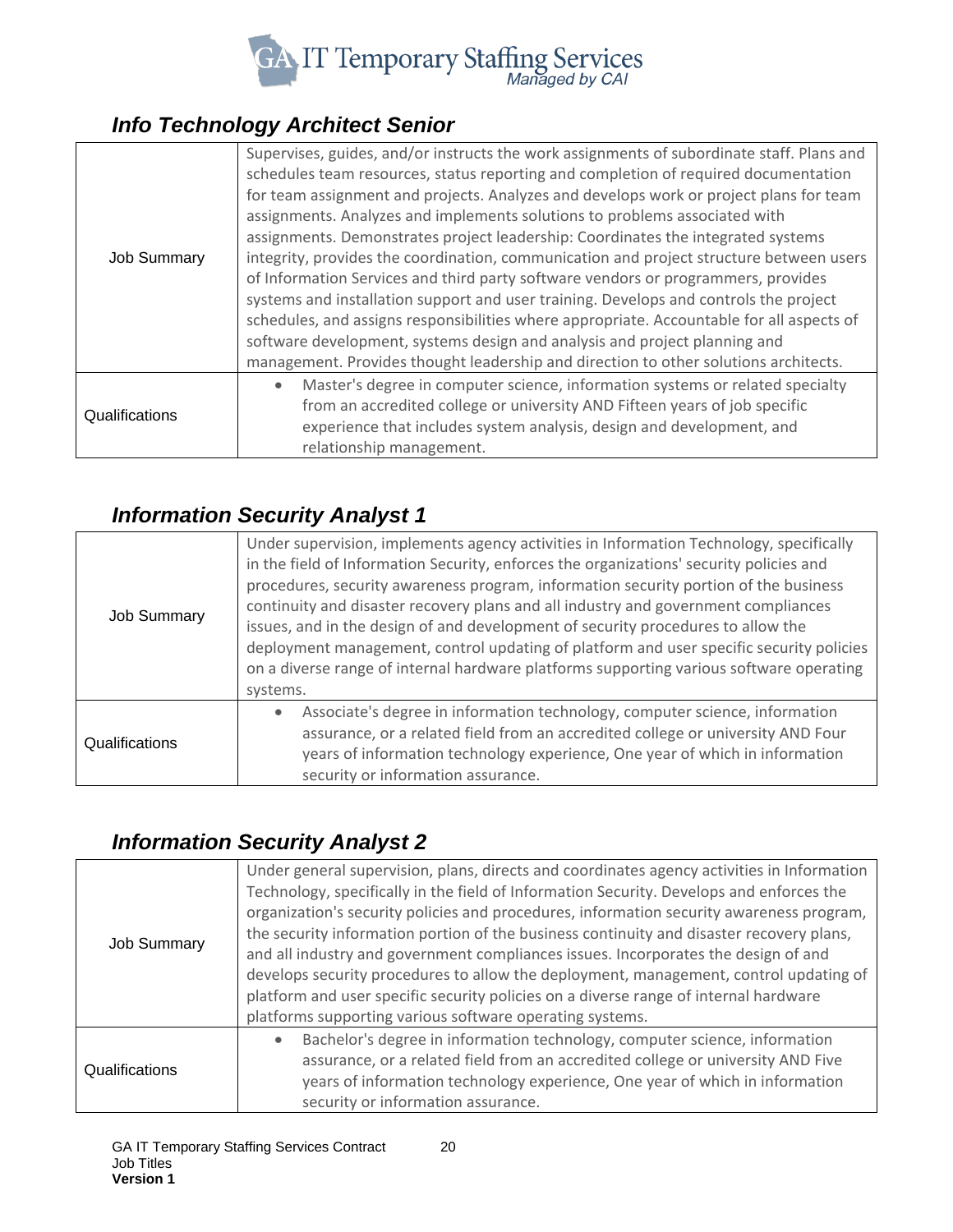

## <span id="page-20-0"></span>*Information Security Analyst 3*

| <b>Job Summary</b> | Under broad supervision, plans, directs and coordinates agency activities in Information<br>Technology, specifically in the field of Information Security. Develops and enforces the<br>organization's security policies and procedures, security awareness program, the<br>information security portion of the business continuity and disaster recovery plans, and<br>all industry and government compliances issues. Incorporates the design of and develops<br>security procedures to allow the deployment, management, control updating of platform<br>and user specific security policies on a diverse range of internal hardware platforms |
|--------------------|---------------------------------------------------------------------------------------------------------------------------------------------------------------------------------------------------------------------------------------------------------------------------------------------------------------------------------------------------------------------------------------------------------------------------------------------------------------------------------------------------------------------------------------------------------------------------------------------------------------------------------------------------|
|                    | supporting various software operating systems.                                                                                                                                                                                                                                                                                                                                                                                                                                                                                                                                                                                                    |
| Qualifications     | Bachelor's degree in information technology, computer science, information<br>assurance, or a related field from an accredited college or university AND Six<br>years of information technology experience, Two years of which in information<br>security or information assurance.                                                                                                                                                                                                                                                                                                                                                               |

## <span id="page-20-1"></span>*Information Security Analyst Supervisor*

| <b>Job Summary</b> | Supervises, guides, and/or instructs the work assignments of subordinate staff.<br>Supervises the planning, directing and coordination of agency activities in Information<br>Technology, specifically in the field of Information Security. Develops and enforces the<br>organization's security policies and procedures, security awareness program, the<br>information security portion of the business continuity and disaster recovery plans, and<br>all industry and government compliances issues. Incorporates the design of and<br>develops security procedures to allow the deployment, management, control updating of<br>platform and user specific security policies on a diverse range of internal hardware<br>platforms supporting various software operating systems. |
|--------------------|---------------------------------------------------------------------------------------------------------------------------------------------------------------------------------------------------------------------------------------------------------------------------------------------------------------------------------------------------------------------------------------------------------------------------------------------------------------------------------------------------------------------------------------------------------------------------------------------------------------------------------------------------------------------------------------------------------------------------------------------------------------------------------------|
| Qualifications     | Bachelor's degree in information technology, computer science, information<br>assurance, or a related field from an accredited college or university AND Eight<br>years of information technology experience, Two years of which in information<br>security or information assurance.                                                                                                                                                                                                                                                                                                                                                                                                                                                                                                 |

#### <span id="page-20-2"></span>*Information Technology Manager 1*

| <b>Job Summary</b> | Manages activities in IT fields such as electronic data processing, information systems<br>technology, and electronic security. Oversees the development and implementation of IT<br>projects and initiatives. Directs subordinate supervisors and staff. |
|--------------------|-----------------------------------------------------------------------------------------------------------------------------------------------------------------------------------------------------------------------------------------------------------|
| Qualifications     | Bachelor's degree in a related field from an accredited college or university AND<br>Two years of directly-related supervisory/management experience<br>OR Four years of directly related supervisory/management experience.                              |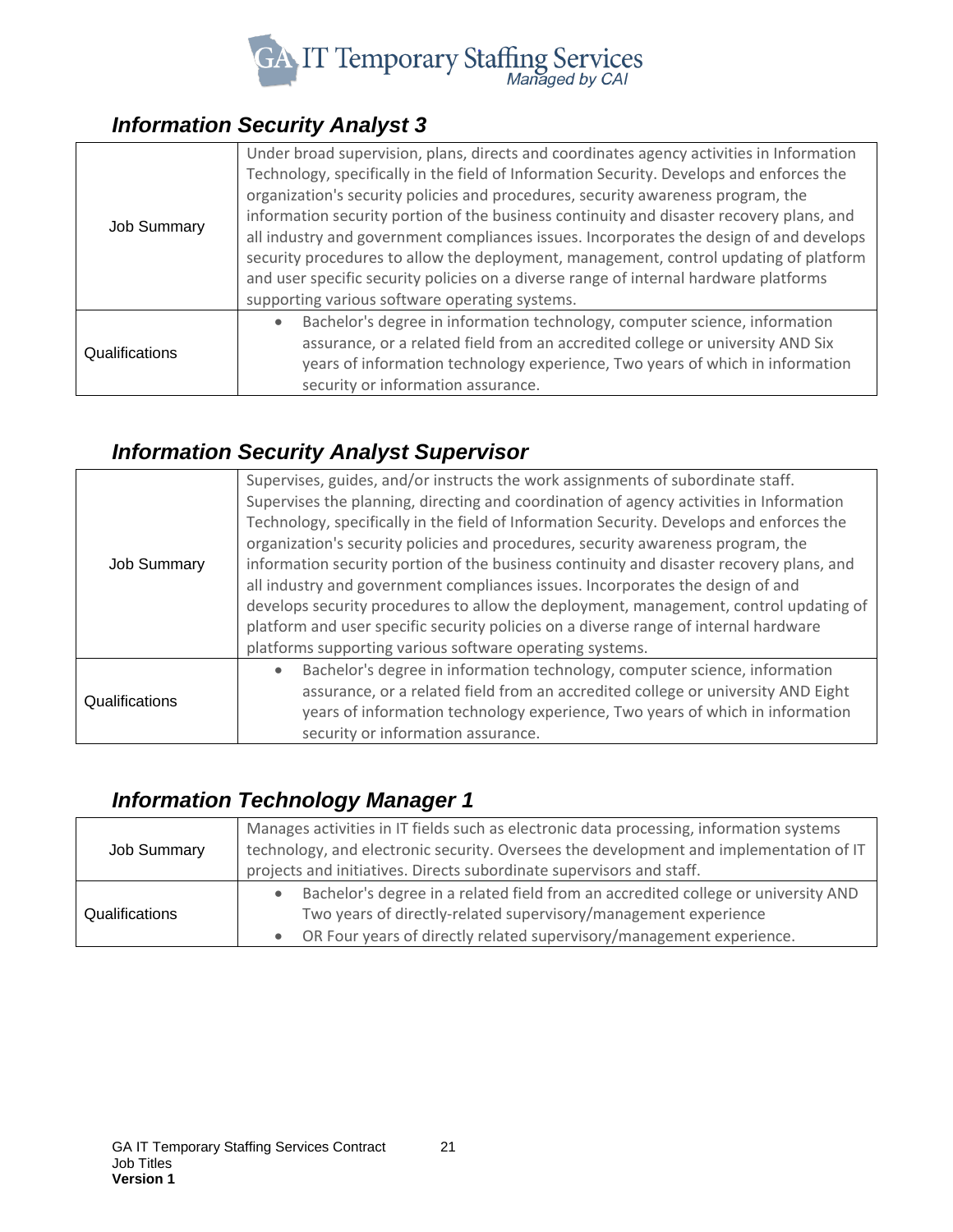

## <span id="page-21-0"></span>*Information Technology Manager 2*

| <b>Job Summary</b> | Leads activities in IT fields such as electronic data processing, information systems<br>technology, and electronic security. Oversees the development and implementation of IT<br>projects and initiatives. Directs subordinate managers and staff.                                                                                      |
|--------------------|-------------------------------------------------------------------------------------------------------------------------------------------------------------------------------------------------------------------------------------------------------------------------------------------------------------------------------------------|
| Qualifications     | Bachelor's degree in a related field from an accredited college or university AND<br>Three years of directly-related supervisory/management experience<br>OR Five years of directly related supervisory/management experience<br>OR One year of experience at the lower level Information Technology Manager 1<br>or position equivalent. |

#### <span id="page-21-1"></span>*Information Technology Manager 3*

| Job Summary    | Leads and assists with the statewide business objectives in IT fields such as electronic<br>data processing, information systems technology, and electronic security. Oversees the<br>development and implementation of IT projects and initiatives. This manager has a broad<br>scope or a high level of responsibility within an agency or organization. Directs<br>subordinate managers and staff. |
|----------------|-------------------------------------------------------------------------------------------------------------------------------------------------------------------------------------------------------------------------------------------------------------------------------------------------------------------------------------------------------------------------------------------------------|
| Qualifications | Bachelor's degree in a related field from an accredited college or university AND<br>$\bullet$<br>Five years of directly-related management experience<br>OR Seven years of directly-related management experience OR One year of<br>$\bullet$<br>experience at the lower level Information Technology Manager 2 or position<br>equivalent.                                                           |

#### <span id="page-21-2"></span>*Information Technology Supervisor 1*

| Job Summary    | Supervises, guides, and/or instructs the work assignments of subordinate staff.<br>Supervises a team of IT professionals that define, develop, and maintain information<br>systems within the organization.     |
|----------------|-----------------------------------------------------------------------------------------------------------------------------------------------------------------------------------------------------------------|
| Qualifications | Bachelor's degree in an engineering related field from an accredited college or<br>university AND Six months of engineering related experience<br>OR Three years of experience in an engineering related field. |

## <span id="page-21-3"></span>*Information Technology Supervisor 2*

| Job Summary    | Supervises, guides, and/or instructs the work assignments of subordinate staff.<br>Supervises a team of IT professionals that define, develop, and maintain information |
|----------------|-------------------------------------------------------------------------------------------------------------------------------------------------------------------------|
|                | systems within the organization. Reports to IT Manager.                                                                                                                 |
| Qualifications | Bachelor's degree in an engineering related field from an accredited college or<br>university AND One year of engineering related experience                            |
|                | OR Four years of experience in an engineering related field.                                                                                                            |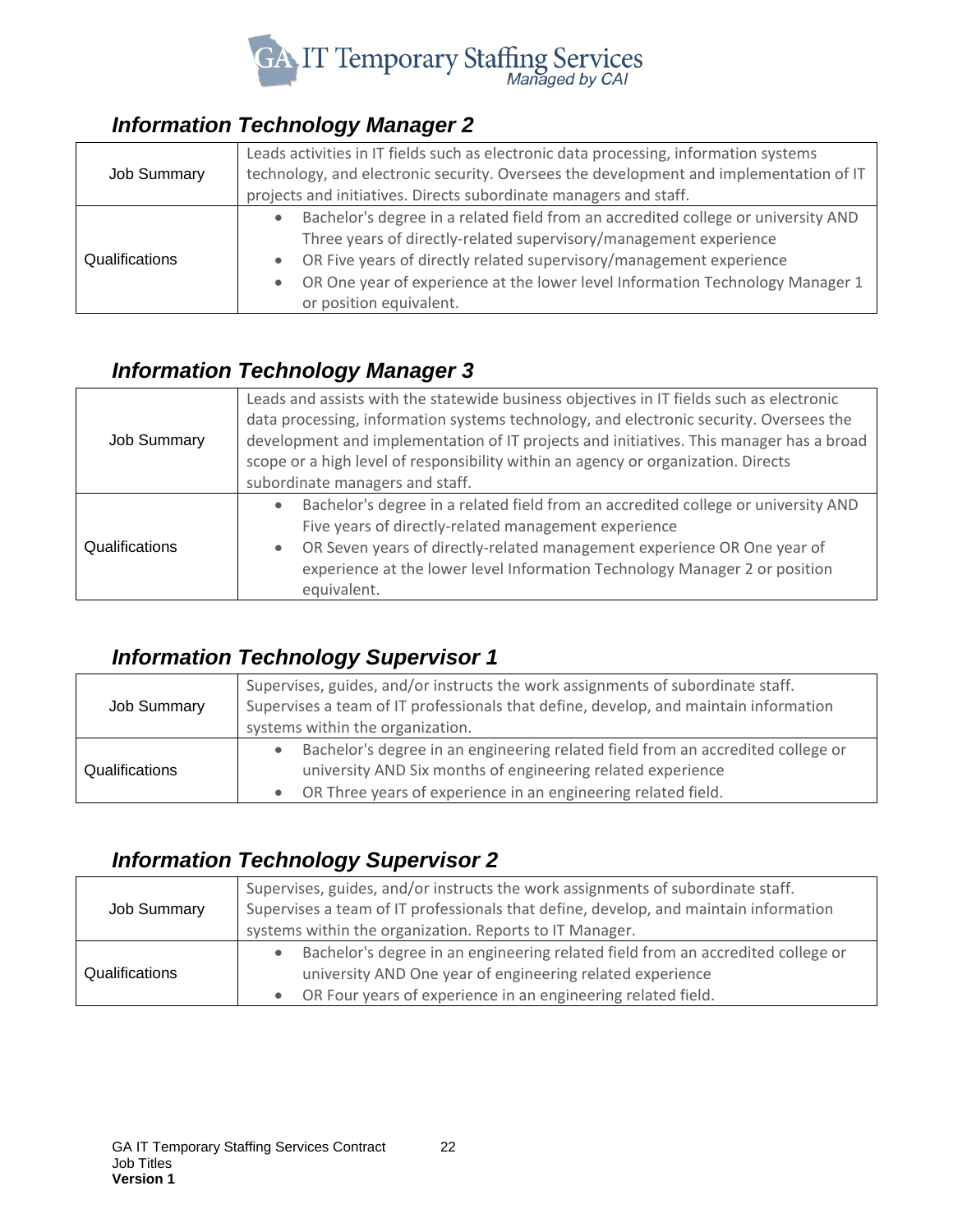

## <span id="page-22-0"></span>*Infrastructure Architect*

| <b>Job Summary</b> | Supervises guides, and/or instructs the work assignments of subordinate staff.<br>Supervises the installation, configuration, and support to a local area network, wide area<br>network, internet system, computers, desktops and/or mobile devices. Recommends<br>equipment improvement or replacement.                                                                                                                                                                                                                                                                    |
|--------------------|-----------------------------------------------------------------------------------------------------------------------------------------------------------------------------------------------------------------------------------------------------------------------------------------------------------------------------------------------------------------------------------------------------------------------------------------------------------------------------------------------------------------------------------------------------------------------------|
| Qualifications     | Bachelor's degree in a related field from an accredited college or university AND<br>$\bullet$<br>Five years of related experience, Two years of which in a supervisory or lead role<br>OR Associate's degree in a related field from an accredited college or university<br>AND Seven years of related experience, Three years of which in a supervisory or<br>lead role<br>OR Nine years of related experience, Three years of which in a supervisory or<br>lead role<br>OR Two years of experience at the lower level Systems Administrator 4 or<br>position equivalent. |

## <span id="page-22-1"></span>*IT Sr. Program Manager*

| <b>Job Summary</b> | Directs multiple IS projects of a complex nature. Responsible for assembling project<br>teams, assigning individual responsibilities, developing schedules and coordinating all<br>necessary resources to ensure timely completion of projects. Assists in planning and<br>organizing the unit's work to meet the organization's objectives. |
|--------------------|----------------------------------------------------------------------------------------------------------------------------------------------------------------------------------------------------------------------------------------------------------------------------------------------------------------------------------------------|
| Qualifications     | Bachelor's degree in business administration, information technology, public<br>administration, management information systems or a related field from an<br>accredited college or university AND Seven years of demonstrated executive<br>level IT experience, Four years of which include management/supervisory<br>experience.            |

## <span id="page-22-2"></span>*IT Business Analyst 1*

| <b>Job Summary</b> | Under supervision, analyzes customer business needs and participates in the planning,<br>design and implementation of new or enhanced systems. Supports the user community<br>in the use of functional business tools and support systems. |
|--------------------|--------------------------------------------------------------------------------------------------------------------------------------------------------------------------------------------------------------------------------------------|
| Qualifications     | Associate's degree in a related field from an accredited college or university OR<br>High school diploma or GED AND One year of experience providing information<br>and referral services to the public.                                   |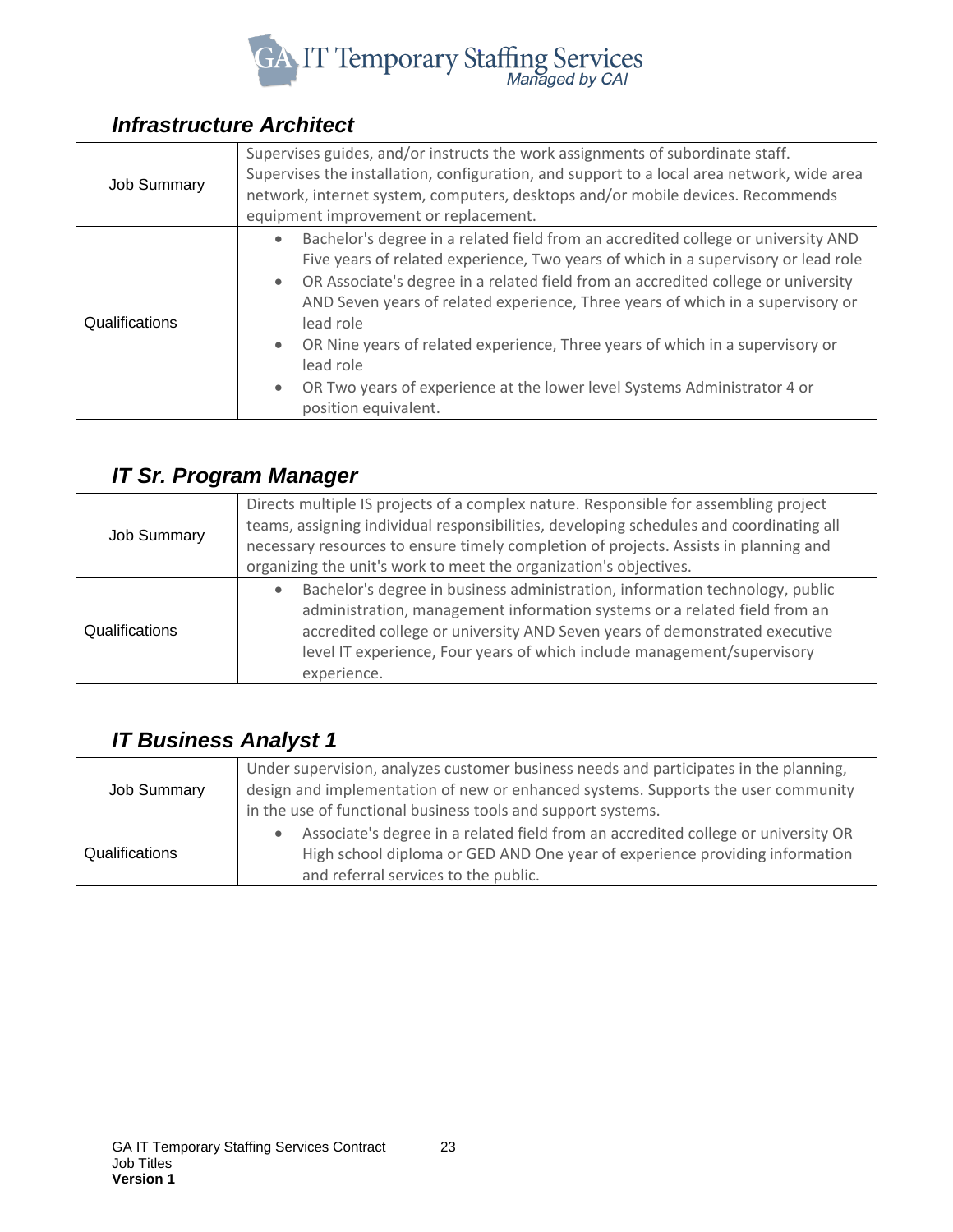

## <span id="page-23-0"></span>*IT Business Analyst 2*

| <b>Job Summary</b> | Under general supervision, analyzes customer business needs and participates in the<br>planning, design and implementation of new or enhanced systems. Supports the user<br>community in the use of functional business tools and support systems.                                                          |
|--------------------|-------------------------------------------------------------------------------------------------------------------------------------------------------------------------------------------------------------------------------------------------------------------------------------------------------------|
| Qualifications     | Bachelor's degree in a related field from an accredited college or university OR<br>Associate's degree in a related field from an accredited college or university AND<br>Two years of related experience<br>OR Two years of experience at the lower level IT Business Analyst 1 or position<br>equivalent. |

## <span id="page-23-1"></span>*IT Business Analyst 3*

| <b>Job Summary</b> | Under broad supervision, analyzes customer business needs and participates in the<br>planning, design and implementation of new or enhanced systems. Supports the user<br>community in the use of functional business tools and support systems. May act as a<br>team or project leader.                                                                                   |
|--------------------|----------------------------------------------------------------------------------------------------------------------------------------------------------------------------------------------------------------------------------------------------------------------------------------------------------------------------------------------------------------------------|
| Qualifications     | Bachelor's degree in a related field from an accredited college or university AND<br>$\bullet$<br>One year of related experience OR Associate's degree in a related field from an<br>accredited college or university AND Three years of related experience<br>OR Two years of experience at the lower level IT Business Analyst 2 or position<br>$\bullet$<br>equivalent. |

## <span id="page-23-2"></span>*IT Business Analyst 4*

| Job Summary    | Under limited supervision, analyzes customer business needs and participates in the<br>planning, design and implementation of new or enhanced systems. Establishes standards<br>and procedures to be used in the development of systems. Serves as highest advanced<br>level subject matter expert, providing authoritative guidance for professional staff. May<br>also serve in a lead role. |
|----------------|------------------------------------------------------------------------------------------------------------------------------------------------------------------------------------------------------------------------------------------------------------------------------------------------------------------------------------------------------------------------------------------------|
| Qualifications | Bachelor's degree in a related field from an accredited college or university AND<br>$\bullet$<br>Two years of related experience<br>OR Associate's degree in a related field from an accredited college or university<br>$\bullet$<br>AND Four years of related experience<br>OR Two years of experience at the lower level IT Business Analyst 3 or position<br>$\bullet$<br>equivalent.     |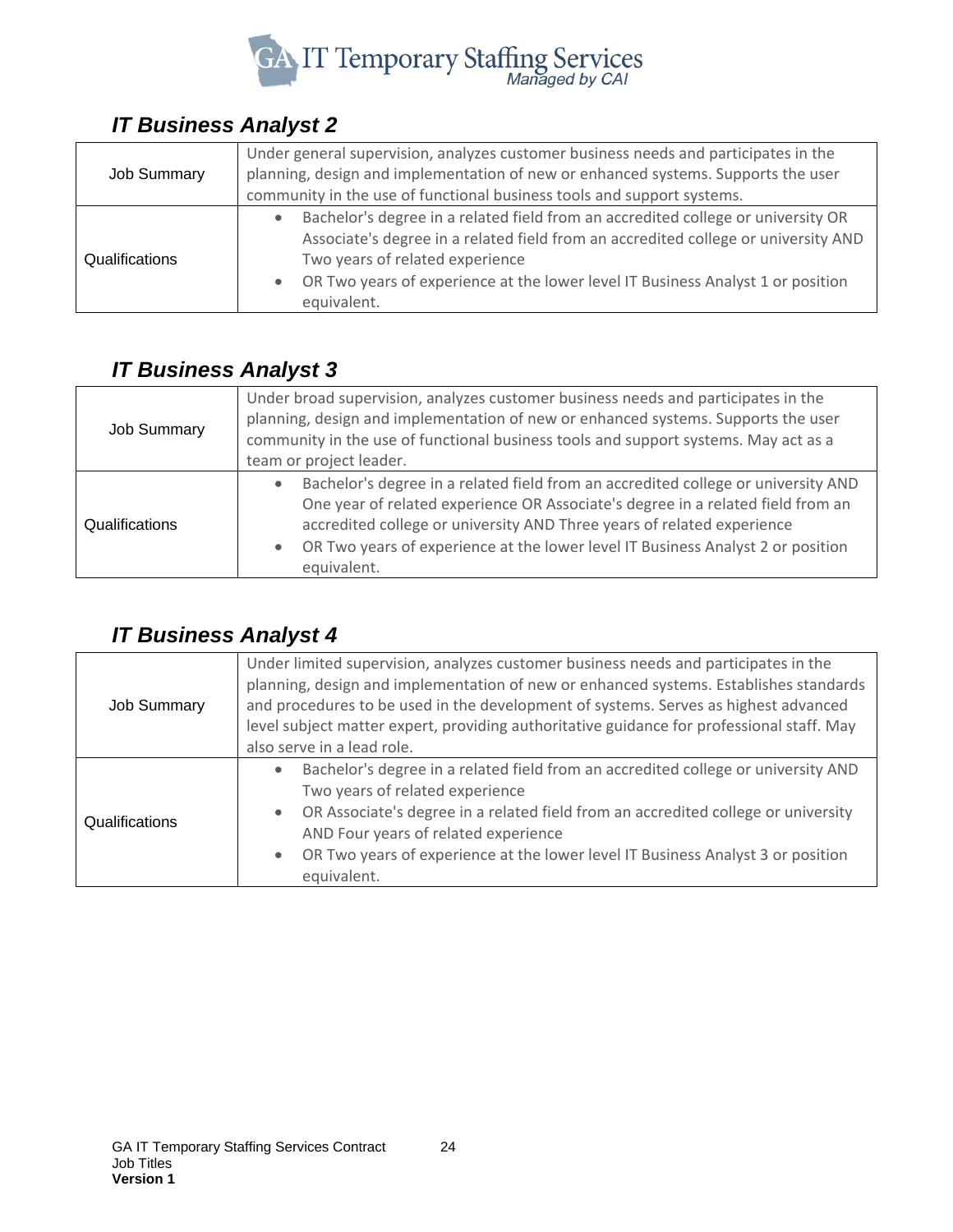

## <span id="page-24-0"></span>*IT Business Solutions Architect*

| <b>Job Summary</b> | Supervises, guides, and/or instructs the work assignments of subordinate staff. Analyzes<br>customer business needs and participates in the planning, design and implementation of<br>new or enhanced systems. Establishes standards and procedures to be used in the<br>development of systems.                                                                                                                                                                        |
|--------------------|-------------------------------------------------------------------------------------------------------------------------------------------------------------------------------------------------------------------------------------------------------------------------------------------------------------------------------------------------------------------------------------------------------------------------------------------------------------------------|
| Qualifications     | Bachelor's degree in a related field from an accredited college or university AND<br>$\bullet$<br>Two years in a related lead or supervisory role<br>OR Associate's degree in a related field from an accredited college or university<br>$\bullet$<br>AND Four years of related experience, Two years of which in a related lead or<br>supervisory role<br>OR Two years of experience at the lower level IT Business Analyst 4 or position<br>$\bullet$<br>equivalent. |

#### <span id="page-24-1"></span>*IT Enterprise Business Analyst 1*

| <b>Job Summary</b> | Under supervision, analyzes enterprise-wide customer business needs and participates in<br>the planning, design and implementation of new or enhanced systems that may serve<br>multiple state entities. Supports the user community in the use of functional business<br>tools and support systems. Establishes standards and procedures to be used in the<br>development of systems. |
|--------------------|----------------------------------------------------------------------------------------------------------------------------------------------------------------------------------------------------------------------------------------------------------------------------------------------------------------------------------------------------------------------------------------|
| Qualifications     | Bachelor's degree in a related field from an accredited college or university AND<br>One year of related experience<br>OR Associate's degree in a related field from an accredited college or university<br>AND Three years of related experience<br>OR Two years of experience at the lower level IT Business Analyst 2 or position<br>$\bullet$<br>equivalent.                       |

## <span id="page-24-2"></span>*IT Enterprise Business Analyst 2*

| <b>Job Summary</b> | Under general supervision, analyzes enterprise-wide customer business needs and<br>participates in the planning, design and implementation of new or enhanced systems<br>that may serve multiple state entities.                                                                                                                                                                                                       |
|--------------------|------------------------------------------------------------------------------------------------------------------------------------------------------------------------------------------------------------------------------------------------------------------------------------------------------------------------------------------------------------------------------------------------------------------------|
| Qualifications     | Bachelor's degree in a related field from an accredited college or university AND<br>Two years in a related position<br>OR Associate's degree in a related field from an accredited college or university<br>$\bullet$<br>AND Three years of related experience, Two years of which in a related position<br>OR Two years of experience at the lower level IT Enterprise Business Analyst 1 or<br>position equivalent. |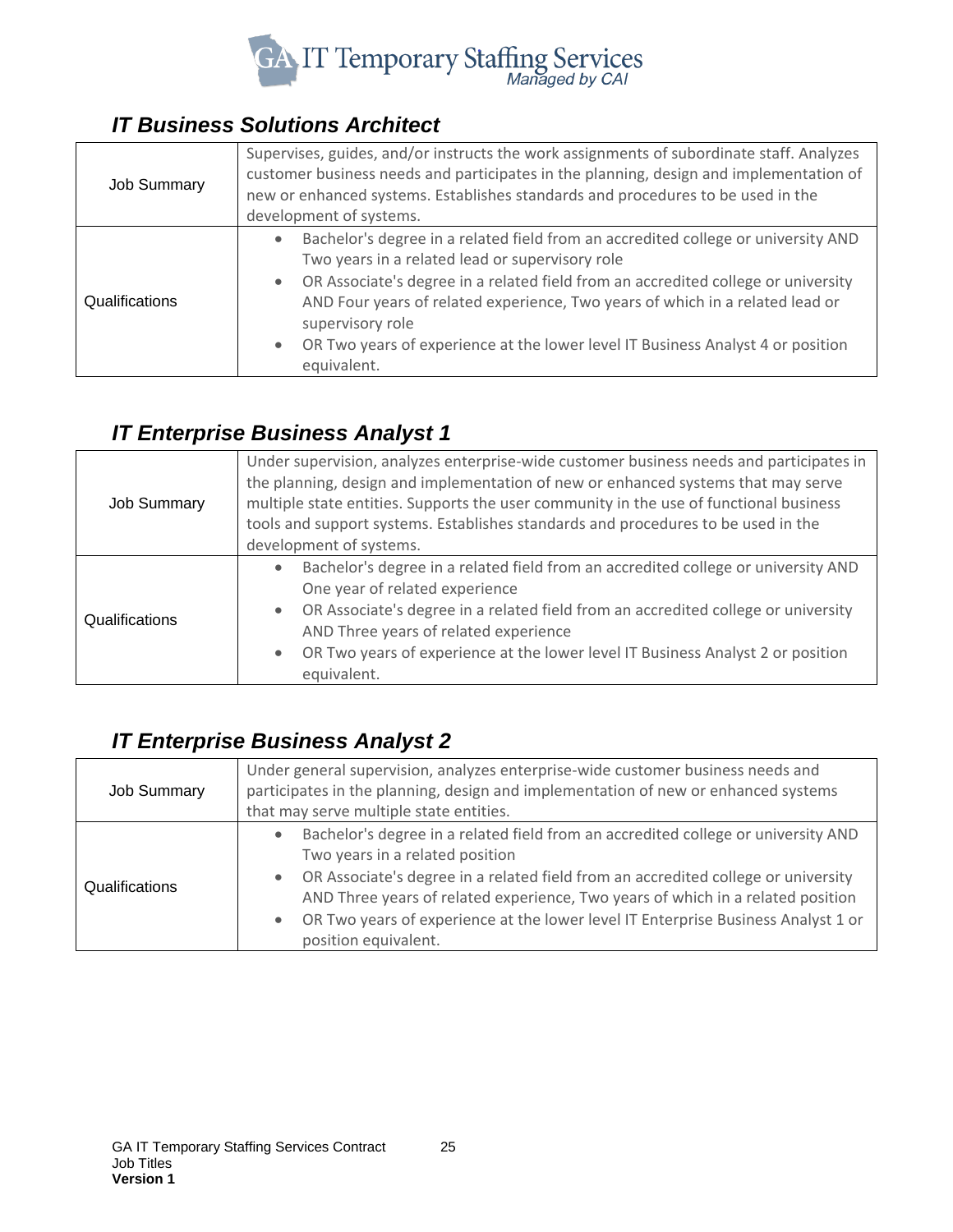

## <span id="page-25-0"></span>*IT Enterprise Business Analyst 3*

| <b>Job Summary</b> | Under broad supervision, analyzes enterprise-wide customer business needs and<br>participates in the planning, design and implementation of new or enhanced systems<br>that may serve multiple state entities. Establishes standards and procedures to be used<br>in the development of systems.                                                                                                                                                               |
|--------------------|----------------------------------------------------------------------------------------------------------------------------------------------------------------------------------------------------------------------------------------------------------------------------------------------------------------------------------------------------------------------------------------------------------------------------------------------------------------|
| Qualifications     | Bachelor's degree in a related field from an accredited college or university AND<br>$\bullet$<br>Two years in a related supervisory position<br>OR Associate's degree in a related field from an accredited college or university<br>AND Three years of related experience, Two years of which in a related<br>supervisory position<br>OR Two years of experience at the lower level IT Enterprise Business Analyst 2 or<br>$\bullet$<br>position equivalent. |

#### <span id="page-25-1"></span>*IT Enterprise Business Analyst 4*

| <b>Job Summary</b> | Under limited supervision, assist in planning and scheduling of team resources, status<br>reporting and completion of required documentation for team assignment and projects<br>that have enterprise-wide impact. Analyzes and develops work or project plans for team<br>assignments. Analyzes and implements solutions to problems associated with<br>assignments. Responsible for project leadership: Coordinates the integrated systems<br>integrity, provides the coordination, communication and project structure between users<br>of Information Services and third party software vendors or programmers, provides<br>systems and installation support and user training. Develops and controls the project<br>schedules, and assigns responsibilities where appropriate. Participates in all aspects of<br>software development, systems design and analysis and project planning and<br>management. May also serve in a lead role. |
|--------------------|------------------------------------------------------------------------------------------------------------------------------------------------------------------------------------------------------------------------------------------------------------------------------------------------------------------------------------------------------------------------------------------------------------------------------------------------------------------------------------------------------------------------------------------------------------------------------------------------------------------------------------------------------------------------------------------------------------------------------------------------------------------------------------------------------------------------------------------------------------------------------------------------------------------------------------------------|
| Qualifications     | Bachelor's degree in computer science, information systems or related specialty<br>from an accredited college or university AND Ten years of job specific experience<br>that includes system analysis, design and development, and relationship<br>management.                                                                                                                                                                                                                                                                                                                                                                                                                                                                                                                                                                                                                                                                                 |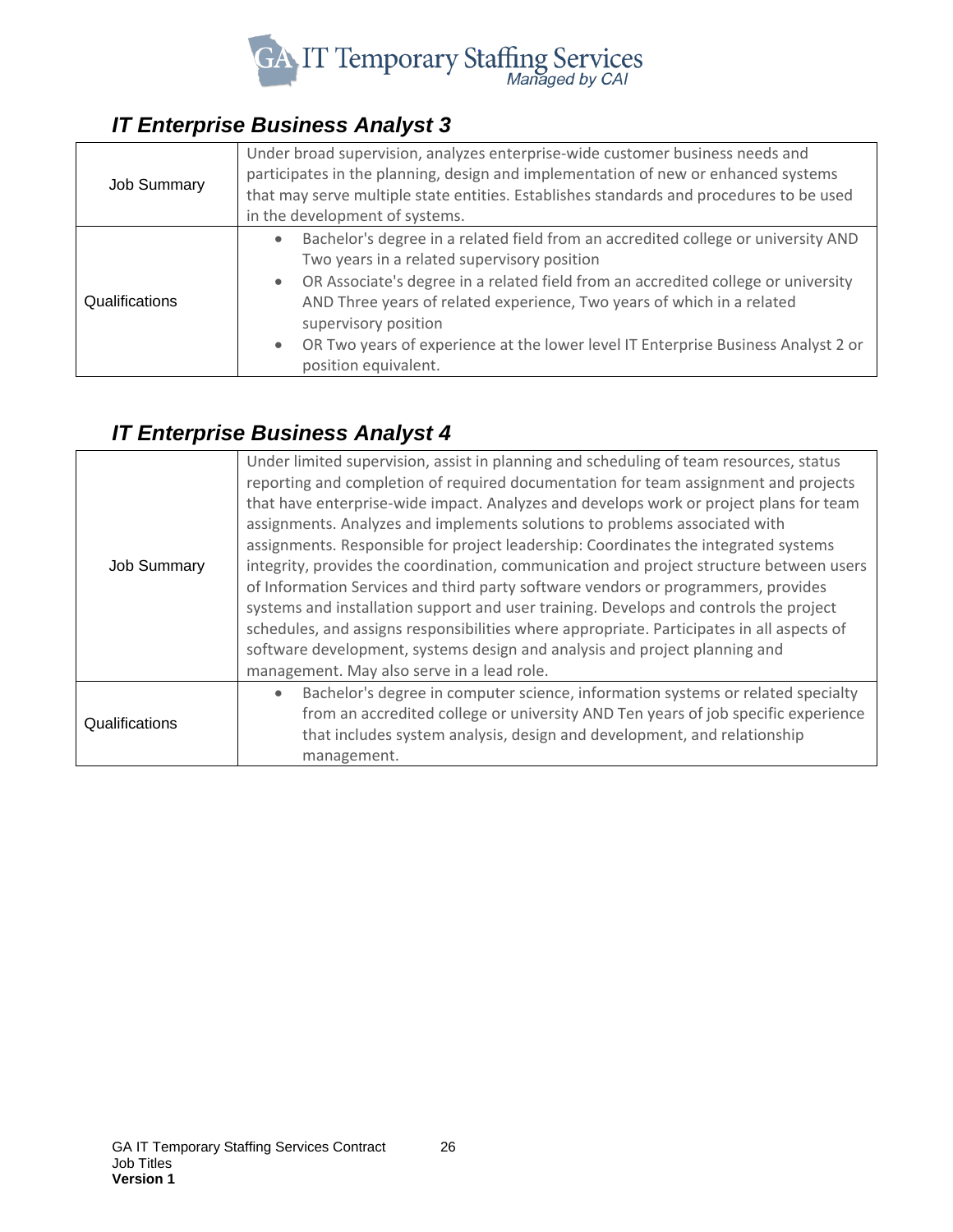

## <span id="page-26-0"></span>*IT Enterprise Business Analyst Supervisor*

| <b>Job Summary</b> | Supervises, guides, and/or instructs the work assignments of subordinate staff. Plans and<br>schedules team resources, status reporting and completion of required documentation<br>for team assignment and projects that have enterprise-wide impact. Analyzes and<br>develops work or project plans for team assignments. Analyzes and implements solutions<br>to problems associated with assignments. Demonstrates project leadership. Coordinates<br>the integrated systems integrity. Provides the coordination, communication and project<br>structure between users of Information Services and third party software vendors or<br>programmers. Provides systems and installation support and user training. Develops and<br>controls the project schedules, and assigns responsibilities where appropriate.<br>Accountable for all aspects of software development, systems design and analysis and<br>project planning and management. Provides thought leadership and direction to other<br>solutions architects. |
|--------------------|------------------------------------------------------------------------------------------------------------------------------------------------------------------------------------------------------------------------------------------------------------------------------------------------------------------------------------------------------------------------------------------------------------------------------------------------------------------------------------------------------------------------------------------------------------------------------------------------------------------------------------------------------------------------------------------------------------------------------------------------------------------------------------------------------------------------------------------------------------------------------------------------------------------------------------------------------------------------------------------------------------------------------|
| Qualifications     | Master's degree in computer science, information systems or related specialty<br>from an accredited college or university AND Fifteen years of job specific<br>experience that includes system analysis, design and development, and<br>relationship management.                                                                                                                                                                                                                                                                                                                                                                                                                                                                                                                                                                                                                                                                                                                                                             |

#### <span id="page-26-1"></span>*IT Program Director*

| <b>Job Summary</b> | Oversees multiple IS projects of a complex nature. Responsible for assembling project<br>teams, assigning individual responsibilities, developing schedules and coordinating all<br>necessary resources to ensure timely completion of projects. Plans and organizes the                                                     |
|--------------------|------------------------------------------------------------------------------------------------------------------------------------------------------------------------------------------------------------------------------------------------------------------------------------------------------------------------------|
|                    | unit's work to meet the organization's objectives. Directs and reviews work assignments.                                                                                                                                                                                                                                     |
| Qualifications     | Bachelor's degree in business administration, information technology, public<br>administration, management information systems or a related field from an<br>accredited college or university AND Ten years of demonstrated executive level<br>IT experience, Five years of which include management/supervisory experience. |

## <span id="page-26-2"></span>*IT Program Manager 1*

| <b>Job Summary</b> | Manages multiple IS projects of a complex nature. Responsible for assembling project<br>teams, assigning individual responsibilities, developing schedules and coordinating all<br>necessary resources to ensure timely completion of projects.                                                       |
|--------------------|-------------------------------------------------------------------------------------------------------------------------------------------------------------------------------------------------------------------------------------------------------------------------------------------------------|
| Qualifications     | Bachelor's degree in business administration, information technology, public<br>administration, management information systems or a related field from an<br>accredited college or university AND Three years of related experience, Two<br>years of which include management/supervisory experience. |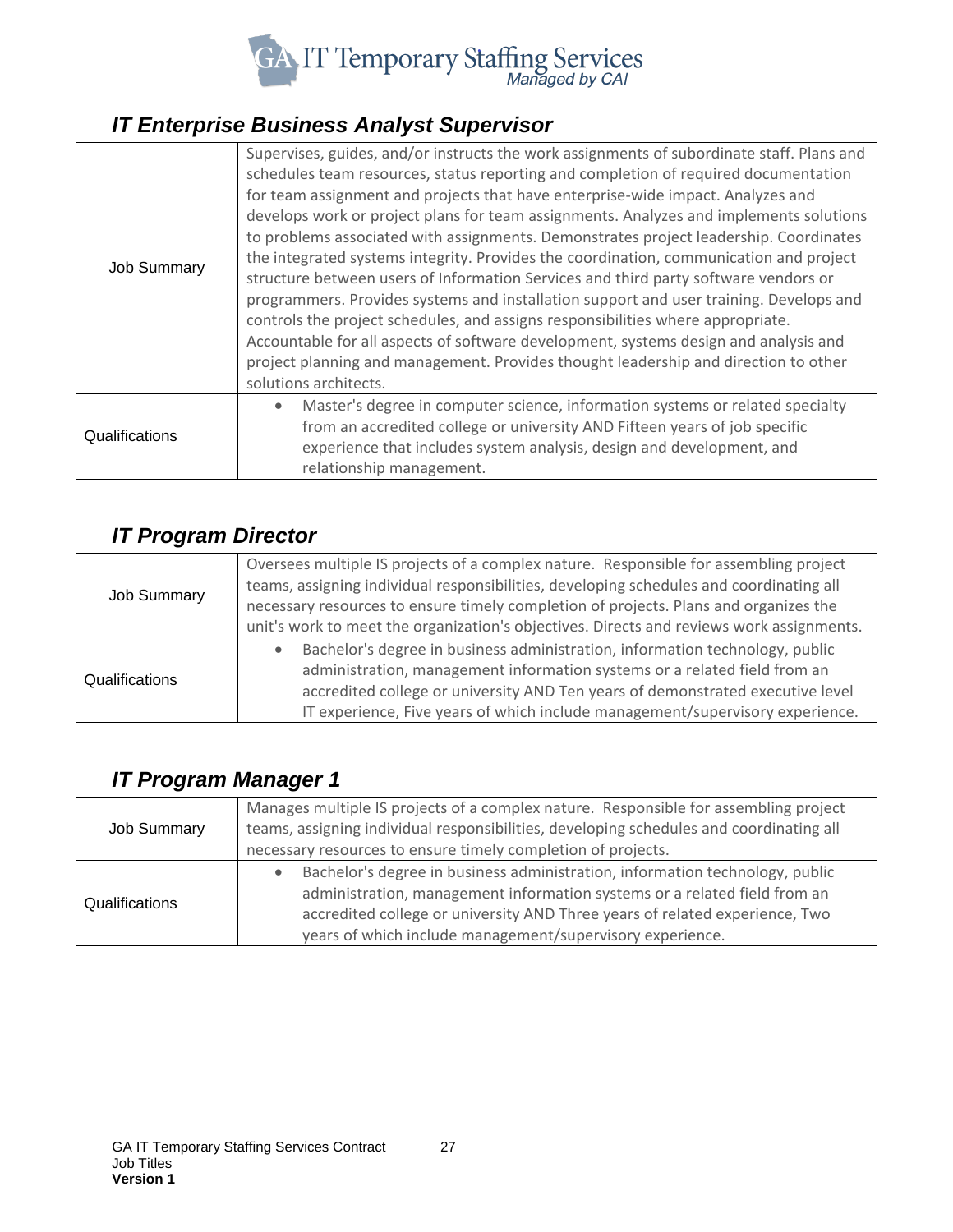

## <span id="page-27-0"></span>*IT Program Manager 2*

| <b>Job Summary</b> | Leads multiple IS projects of a complex nature. Responsible for assembling project<br>teams, assigning individual responsibilities, developing schedules and coordinating all<br>necessary resources to ensure timely completion of projects. Manages large complex<br>projects from conception through completion following industry recognized project<br>management methodology, experience must have involved independent decision-<br>making, problem-solving, and the utilization of written, oral, and interpersonal<br>communication skills involving diverse units and organizations, Project management<br>including risk management, performance management, strategic planning, and<br>development methodologies. |
|--------------------|-------------------------------------------------------------------------------------------------------------------------------------------------------------------------------------------------------------------------------------------------------------------------------------------------------------------------------------------------------------------------------------------------------------------------------------------------------------------------------------------------------------------------------------------------------------------------------------------------------------------------------------------------------------------------------------------------------------------------------|
| Qualifications     | Bachelor's degree in business administration, information technology, public<br>$\bullet$<br>administration, management information systems or a related field from an<br>accredited college or university AND Five years of related experience, Three<br>years of which include management/supervisory experience.                                                                                                                                                                                                                                                                                                                                                                                                           |

## <span id="page-27-1"></span>*IT Security Manager 1*

| <b>Job Summary</b> | Manages the development and delivery of IT security standards, best practices,<br>architecture and systems to ensure information system security across the enterprise.<br>Implements processes and methods for auditing and addressing non-compliance to<br>information security standards, facilitates migration of non-compliant environments to<br>compliant environments. Conducts studies within and outside the organization to ensure<br>compliance with standards and currency with industry security norms. Manages and<br>participates in the planning and implementation of security administration for all IT<br>projects. Responsible for evaluation and selection of security applications and systems.<br>Makes recommendations and assists in the implementation of changes to work methods<br>and procedures to make them more effective or to strengthen security measures. |
|--------------------|------------------------------------------------------------------------------------------------------------------------------------------------------------------------------------------------------------------------------------------------------------------------------------------------------------------------------------------------------------------------------------------------------------------------------------------------------------------------------------------------------------------------------------------------------------------------------------------------------------------------------------------------------------------------------------------------------------------------------------------------------------------------------------------------------------------------------------------------------------------------------------------------|
| Qualifications     | Bachelor's degree from an accredited college or university AND Three years in<br>$\bullet$<br>the specific field of IT Security, One year of which includes management<br>experience.                                                                                                                                                                                                                                                                                                                                                                                                                                                                                                                                                                                                                                                                                                          |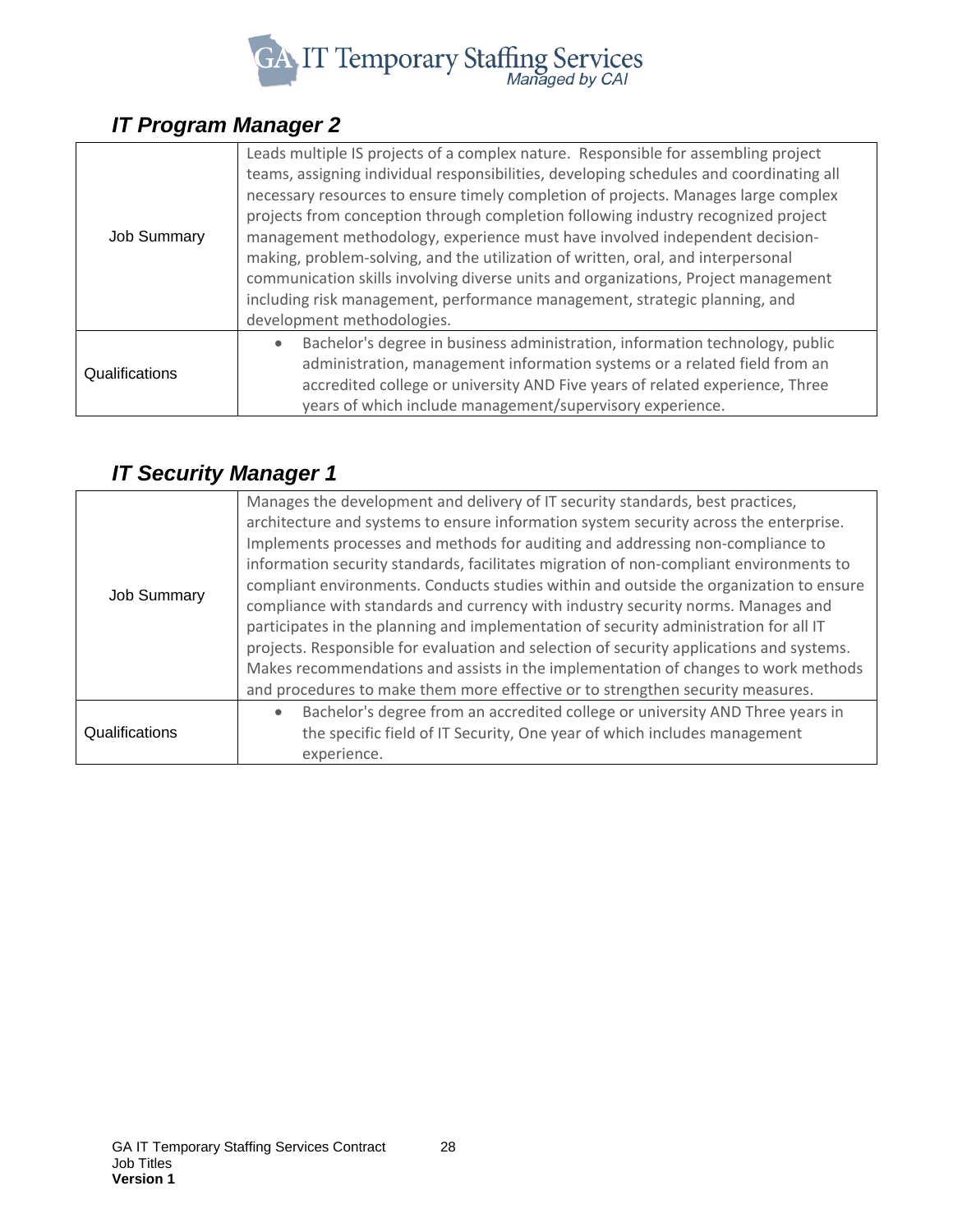

## <span id="page-28-0"></span>*IT Security Manager 2*

| <b>Job Summary</b> | Leads the development and delivery of IT security standards, best practices, architecture<br>and systems to ensure information system security across the enterprise. Implements<br>processes and methods for auditing and addressing non-compliance to information<br>security standards, facilitates migration of non-compliant environments to compliant<br>environments. Conducts studies within and outside the organization to ensure<br>compliance with standards and currency with industry security norms. Manages and<br>participates in the planning and implementation of security administration for all IT<br>projects. Responsible for evaluation and selection of security applications and systems.<br>Makes recommendations and assists in the implementation of changes to work methods<br>and procedures to make them more effective or to strengthen security measures. Directs<br>subordinate supervisors and staff. Will manage large numbers of agency staff or have<br>large scope of responsibility within agency. |
|--------------------|----------------------------------------------------------------------------------------------------------------------------------------------------------------------------------------------------------------------------------------------------------------------------------------------------------------------------------------------------------------------------------------------------------------------------------------------------------------------------------------------------------------------------------------------------------------------------------------------------------------------------------------------------------------------------------------------------------------------------------------------------------------------------------------------------------------------------------------------------------------------------------------------------------------------------------------------------------------------------------------------------------------------------------------------|
| Qualifications     | Bachelor's degree from an accredited college or university AND Five years in the<br>specific field of IT Security, Two years of which include management experience.                                                                                                                                                                                                                                                                                                                                                                                                                                                                                                                                                                                                                                                                                                                                                                                                                                                                         |

## <span id="page-28-1"></span>*IT Support Specialist 1*

| <b>Job Summary</b> | Under supervision, provides management information system user support on a<br>continuing basis either by phone or site visit. Troubleshoots end-user problems. Analyzes<br>and designs software modifications to meet users' needs. May develop and conduct<br>training programs for software/hardware users. |
|--------------------|----------------------------------------------------------------------------------------------------------------------------------------------------------------------------------------------------------------------------------------------------------------------------------------------------------------|
| Qualifications     | High school diploma or GED AND training and experience necessary to<br>independently provide technical support to computer users in an assigned<br>office/geographic area.                                                                                                                                     |

## <span id="page-28-2"></span>*IT Support Specialist 2*

| <b>Job Summary</b> | Under general supervision, provides management information system user support on a<br>continuing basis either by phone or site visit. Troubleshoots end-user problems. Analyzes<br>and designs software modifications to meet users' needs. May develop and conduct<br>training programs for software/hardware users.             |
|--------------------|------------------------------------------------------------------------------------------------------------------------------------------------------------------------------------------------------------------------------------------------------------------------------------------------------------------------------------|
| Qualifications     | High school diploma or GED AND Six months of education or experience in<br>information security, privacy, system/network administration and support, or<br>application development AND training and experience necessary to<br>independently provide technical support to computer users in an assigned<br>office/geographic area. |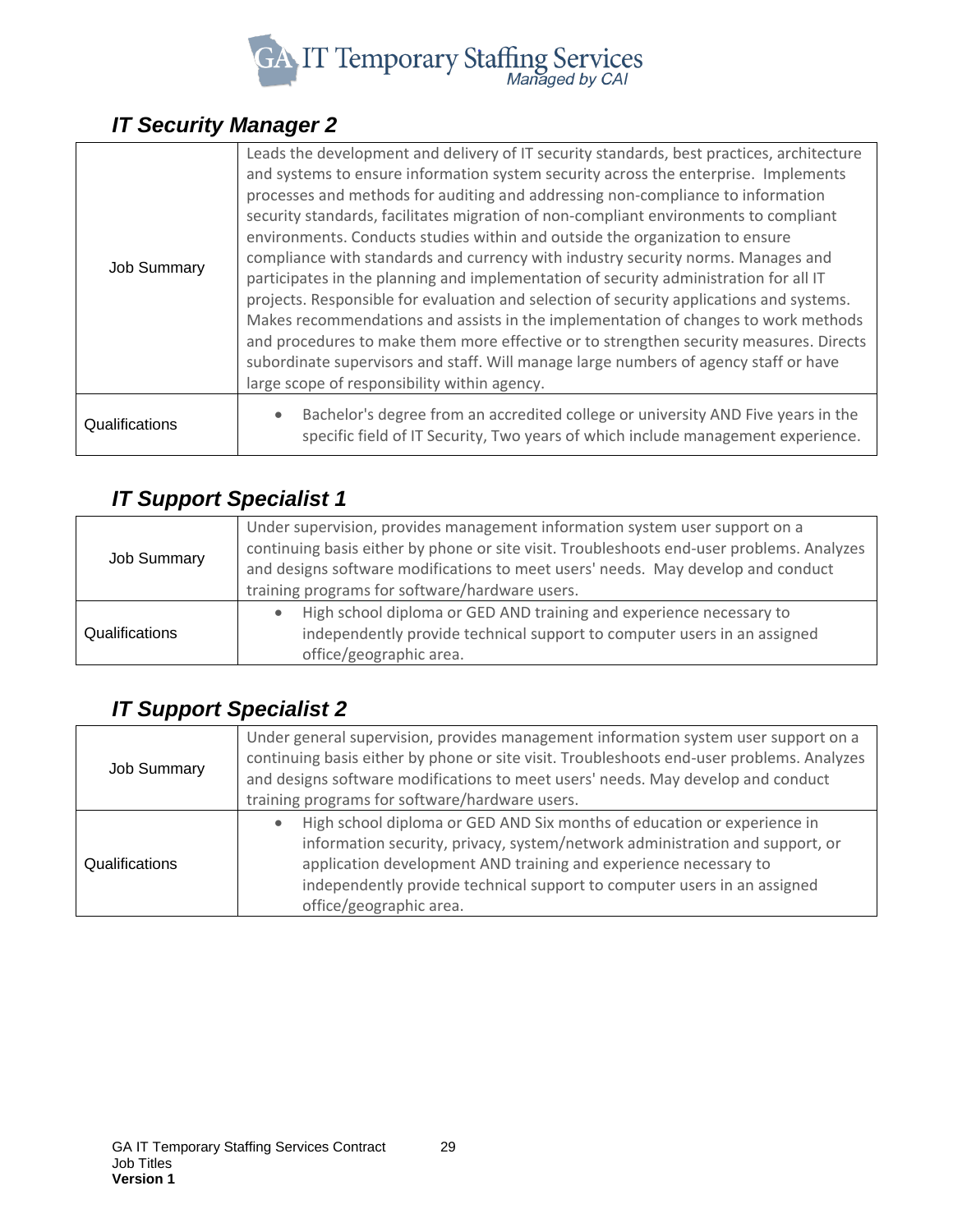

## <span id="page-29-0"></span>*IT Support Specialist 3*

| <b>Job Summary</b> | Under broad supervision, provides management information system user support on a<br>continuing basis either by phone or site visit. Troubleshoots end-user problems. Analyzes<br>and designs software modifications to meet users' needs. May develop and conduct<br>training programs for software/hardware users. Owns assigned tasks. May serve as a<br>lead or train staff. |
|--------------------|----------------------------------------------------------------------------------------------------------------------------------------------------------------------------------------------------------------------------------------------------------------------------------------------------------------------------------------------------------------------------------|
| Qualifications     | High school diploma or GED AND Two years of education or experience in<br>information security, privacy, system/network administration and support, or<br>application development AND training and experience necessary to<br>independently provide technical support to computer users in an assigned<br>office/geographic area.                                                |

## <span id="page-29-1"></span>*IT Support Specialist Supervisor*

| <b>Job Summary</b> | Supervises, guides, and/or instructs the work assignments of subordinate staff. Provides<br>management information system user support on a continuing basis either by phone<br>or site visit. Troubleshoots end-user problems. Analyzes and designs software<br>modifications to meet users' needs. May develop and conduct training programs for<br>software/hardware users.                                                        |
|--------------------|---------------------------------------------------------------------------------------------------------------------------------------------------------------------------------------------------------------------------------------------------------------------------------------------------------------------------------------------------------------------------------------------------------------------------------------|
| Qualifications     | High school diploma or GED AND Four years of education or experience in<br>information security, privacy, system/network administration and support, or<br>application development AND training and experience necessary to<br>independently provide technical support to computer users in an assigned<br>office/geographic area<br>OR Two years of experience at the lower level IT Support Specialist 3 or position<br>equivalent. |

#### <span id="page-29-2"></span>*Network Administrator 1*

| Job Summary    | Under supervision, schedules and perform preventative maintenance of networking,<br>software and hardware components. Prioritizes, documents and actively resolves end<br>user help requests. Performs network administration duties for all networking, which<br>may include but are not limited to, physical and virtual LANs, firewalls, security and<br>network access control systems for wired and wireless networks. |
|----------------|-----------------------------------------------------------------------------------------------------------------------------------------------------------------------------------------------------------------------------------------------------------------------------------------------------------------------------------------------------------------------------------------------------------------------------|
| Qualifications | Bachelor's degree in information technology or related field from an accredited<br>college or university.                                                                                                                                                                                                                                                                                                                   |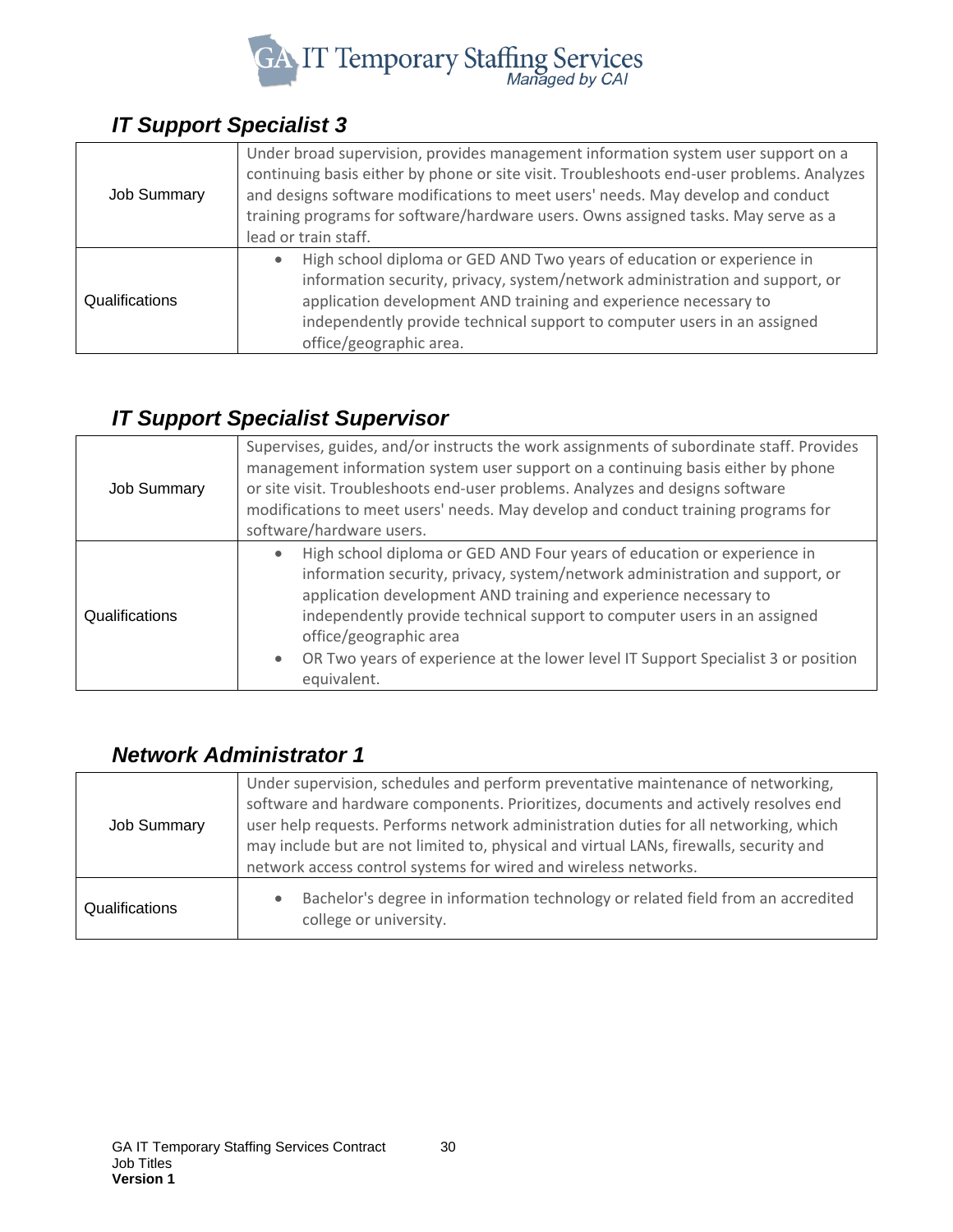

#### <span id="page-30-0"></span>*Network Administrator 2*

| <b>Job Summary</b> | Under general supervision, schedules and perform preventative maintenance of                                                                                                |
|--------------------|-----------------------------------------------------------------------------------------------------------------------------------------------------------------------------|
|                    | networking, software and hardware components. Prioritizes, documents and actively<br>resolves end user help requests. Performs network administration duties for all        |
|                    | networking, which may include but are not limited to, physical and virtual LANs,<br>firewalls, security and network access control systems for wired and wireless networks. |
| Qualifications     | Bachelor's degree in information technology or related field from an accredited<br>college or university AND Two years of network infrastructure experience.                |

#### <span id="page-30-1"></span>*Network Administrator 3*

| Job Summary           | Under broad supervision, schedules and perform preventative maintenance of<br>networking, software and hardware components. Prioritizes, documents and actively<br>resolves end user help requests. Performs network administration duties for all<br>networking, which may include but are not limited to, physical and virtual LANs,<br>firewalls, security and network access control systems for wired and wireless networks.<br>Owns assigned tasks. May serve in a lead role or train staff. |
|-----------------------|----------------------------------------------------------------------------------------------------------------------------------------------------------------------------------------------------------------------------------------------------------------------------------------------------------------------------------------------------------------------------------------------------------------------------------------------------------------------------------------------------|
| <b>Qualifications</b> | Bachelor's degree in information technology or related field from an accredited<br>$\bullet$<br>college or university AND Five years of network infrastructure experience.                                                                                                                                                                                                                                                                                                                         |

## <span id="page-30-2"></span>*Network Administrator Supervisor*

| <b>Job Summary</b> | Supervises, guides, and/or instructs the work assignments of subordinate staff.<br>Supervises schedules and performance of preventative maintenance of networking,<br>software and hardware components. Prioritizes, documents and actively resolves end<br>user help requests. Performs network administration duties for all networking, which<br>may include but are not limited to, physical and virtual LANs, firewalls, security and<br>network access control systems for wired and wireless networks. Owns assigned tasks. |
|--------------------|------------------------------------------------------------------------------------------------------------------------------------------------------------------------------------------------------------------------------------------------------------------------------------------------------------------------------------------------------------------------------------------------------------------------------------------------------------------------------------------------------------------------------------|
| Qualifications     | Bachelor's degree in information technology or related field from an accredited<br>college or university AND Eight years of skill specific network experience.                                                                                                                                                                                                                                                                                                                                                                     |

#### <span id="page-30-3"></span>*Network Engineer 1*

| Job Summary    | Under supervision, learns how to have a combination of strong technical skills and<br>knowledge of database administration.                                        |
|----------------|--------------------------------------------------------------------------------------------------------------------------------------------------------------------|
| Qualifications | Associate's degree in programming/systems, computer science or mathematics<br>from an accredited college or university with specialized training or certification. |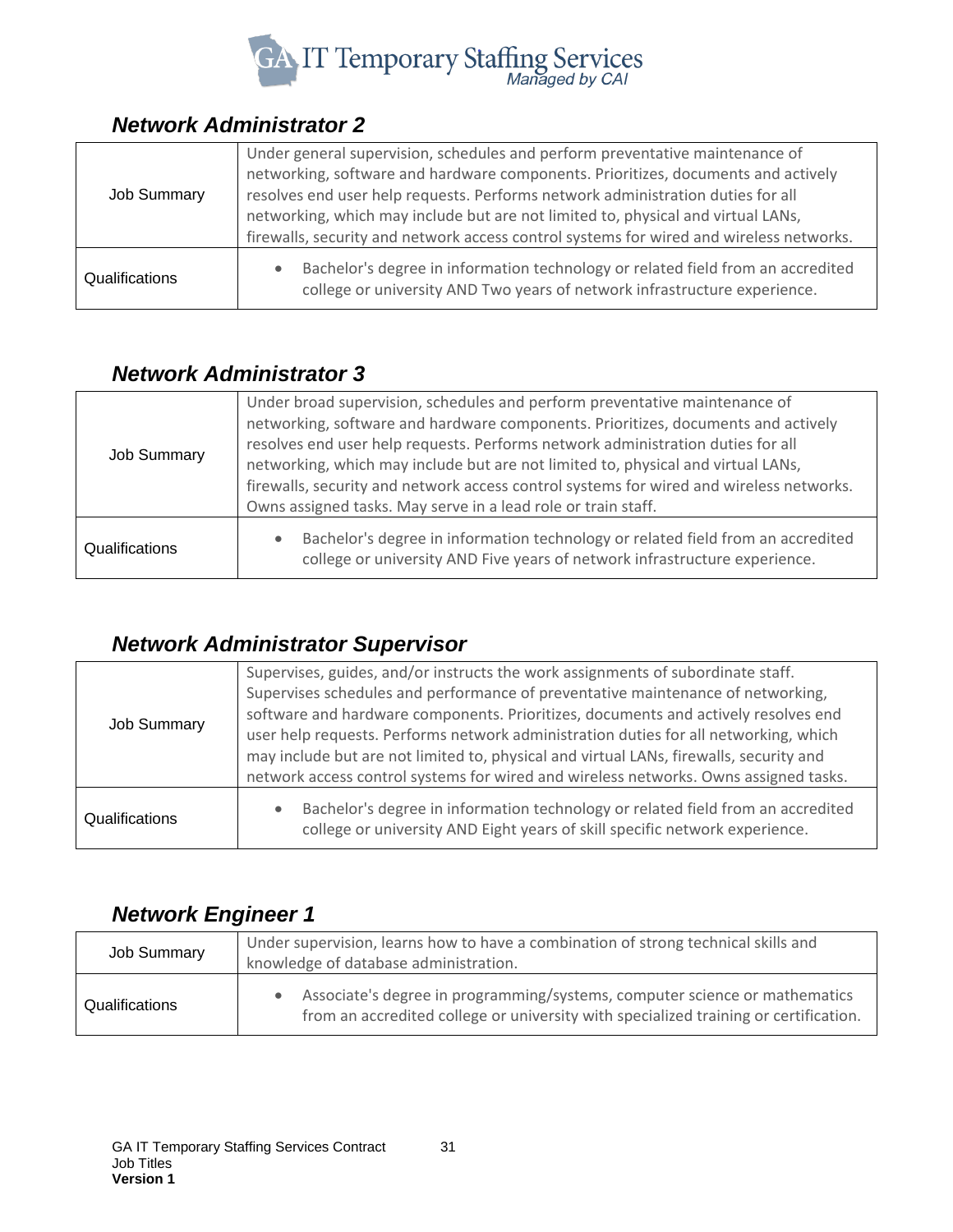

#### <span id="page-31-0"></span>*Network Engineer 2*

| <b>Job Summary</b> | Under general supervision, combine strong technical skills with knowledge of the<br>database administration. Incumbents work on one or more projects of high complexity<br>within areas of expertise.                                                                                    |
|--------------------|------------------------------------------------------------------------------------------------------------------------------------------------------------------------------------------------------------------------------------------------------------------------------------------|
| Qualifications     | Associate's degree in programming/systems, computer science or mathematics<br>$\bullet$<br>from an accredited college or university with specialized training or certification<br>AND Two years of experience administering PeopleSoft applications in a multi-<br>platform environment. |

#### <span id="page-31-1"></span>*Network Engineer 3*

| <b>Job Summary</b> | Under broad supervision, combine strong technical skills with knowledge of database<br>administration. Provides technical support to development team members. Incumbents                                                                                                  |
|--------------------|----------------------------------------------------------------------------------------------------------------------------------------------------------------------------------------------------------------------------------------------------------------------------|
|                    | typically work on one or more projects of high complexity within areas of expertise.                                                                                                                                                                                       |
| Qualifications     | Associate's degree in programming/systems, computer science or mathematics<br>from an accredited college or university with specialized training or certification<br>AND Four years of experience administering PeopleSoft applications in a<br>multiplatform environment. |

#### <span id="page-31-2"></span>*Network Engineer 4*

| <b>Job Summary</b> | Under limited supervision, provide technical support to development team members.<br>Incumbents typically work on one or more projects of high complexity within area of<br>expertise and are regarded as a subject matter expert. May also serve in a lead role<br>and/or supervise lower-level staff. |
|--------------------|---------------------------------------------------------------------------------------------------------------------------------------------------------------------------------------------------------------------------------------------------------------------------------------------------------|
| Qualifications     | Associate's degree in programming/systems, computer science or mathematics<br>from an accredited college or university with specialized training or certification<br>AND Six years of experience administering PeopleSoft applications in a multi-<br>platform environment.                             |

#### <span id="page-31-3"></span>*Network Technician 1*

| Job Summary    | Under direct supervision, responsible for assisting higher level Network Technicians<br>responsible for the operational support and maintenance for network systems. Monitors<br>systems and advises higher level Technicians/Supervisor of network status. Alerts<br>supervisor or more experienced technicians of network failures or degradation and<br>assists in performing corrective action. |
|----------------|-----------------------------------------------------------------------------------------------------------------------------------------------------------------------------------------------------------------------------------------------------------------------------------------------------------------------------------------------------------------------------------------------------|
| Qualifications | Associate's degree in computer aided drafting or a related field from an<br>accredited college or university OR One year of experience in computer aided<br>drafting.                                                                                                                                                                                                                               |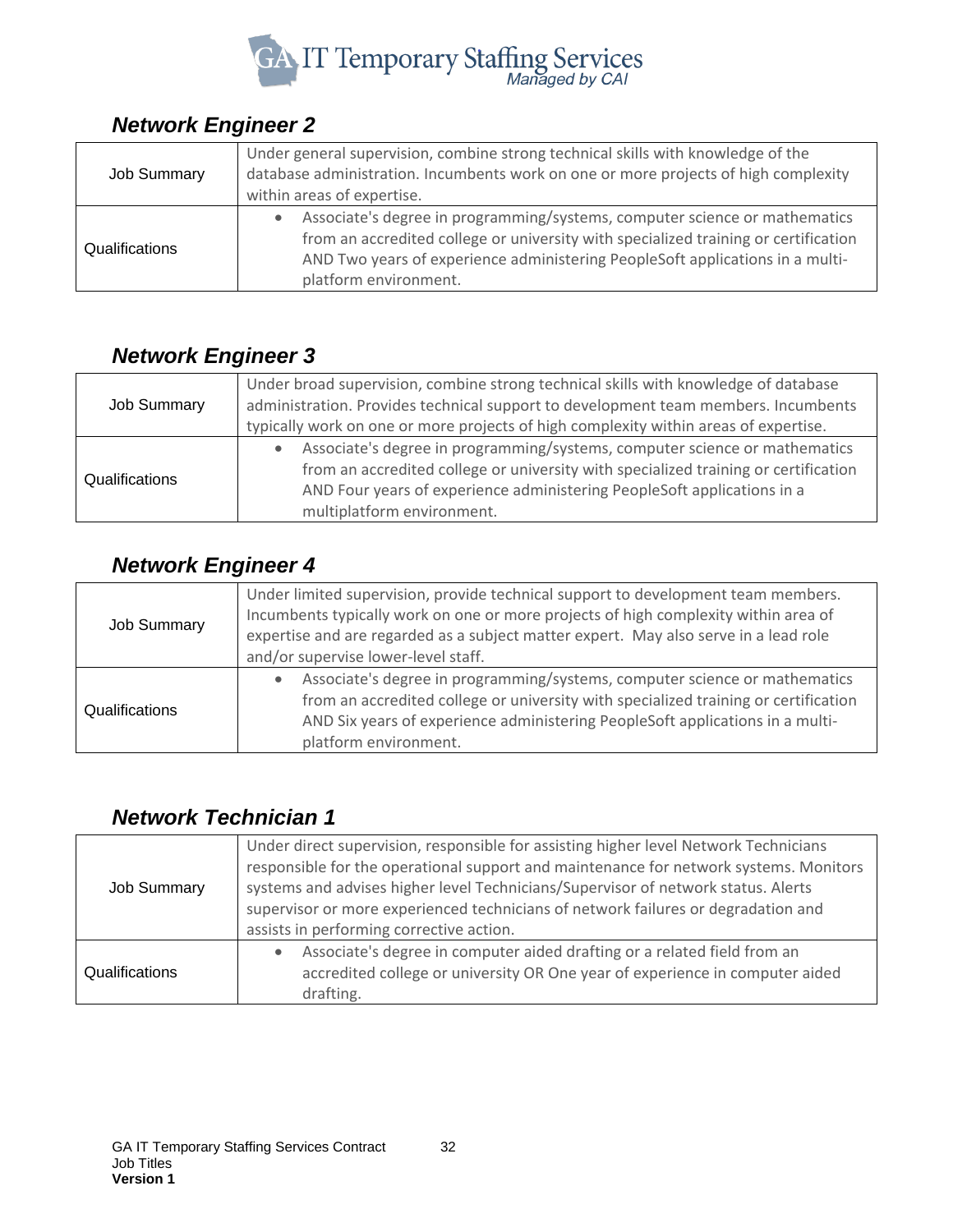

## <span id="page-32-0"></span>*Network Technician 2*

| <b>Job Summary</b> | Under general supervision, responsible for the operational support and maintenance for<br>network systems (including wireless and VoIP). Proactively monitors networks to<br>provide stable, dependable network services across multiple platforms. Configures and<br>troubleshoots computer networks. May maintains LAN/WAN/wireless/VoIP operations<br>by working with network facility and hardware/software vendors to ensure timely<br>problem resolution. Maintains and utilizes network management applications to identify<br>network faults, to ensure the provision of data or other telecommunications access to<br>customers, and the movement of information from one location to the other. Frequently<br>reports to a Network Operations Supervisor. |
|--------------------|---------------------------------------------------------------------------------------------------------------------------------------------------------------------------------------------------------------------------------------------------------------------------------------------------------------------------------------------------------------------------------------------------------------------------------------------------------------------------------------------------------------------------------------------------------------------------------------------------------------------------------------------------------------------------------------------------------------------------------------------------------------------|
| Qualifications     | Associate's degree in computer aided drafting or a related field from an<br>accredited college or university AND One year of experience in computer aided<br>drafting<br>OR Three years of experience in computer aided drafting<br>OR One year of experience at the lower level Network Technician 1 or position<br>equivalent.                                                                                                                                                                                                                                                                                                                                                                                                                                    |

#### <span id="page-32-1"></span>*Network Technician 3*

| <b>Job Summary</b> | Under broad supervision, responsible for the operational support and maintenance for<br>network systems (including wireless and VoIP). Proactively monitors networks to<br>provide stable, dependable network services across multiple platforms. Configures and<br>troubleshoots computer networks. May maintains LAN/WAN/wireless/VoIP operations<br>by working with network facility and hardware/software vendors to ensure timely<br>problem resolution. Maintains and utilizes network management applications to identify<br>network faults, to ensure the provision of data or other telecommunications access to<br>customers, and the movement of information from one location to the other. Owns<br>assigned tasks. May serve as lead or train staff. |
|--------------------|-------------------------------------------------------------------------------------------------------------------------------------------------------------------------------------------------------------------------------------------------------------------------------------------------------------------------------------------------------------------------------------------------------------------------------------------------------------------------------------------------------------------------------------------------------------------------------------------------------------------------------------------------------------------------------------------------------------------------------------------------------------------|
| Qualifications     | Associate's degree in computer aided drafting or a related field from an<br>accredited college or university AND Three years of experience in computer<br>aided drafting<br>OR Five years of experience in computer aided drafting<br>OR Two years of experience at the lower level Network Technician 2 or position<br>equivalent.                                                                                                                                                                                                                                                                                                                                                                                                                               |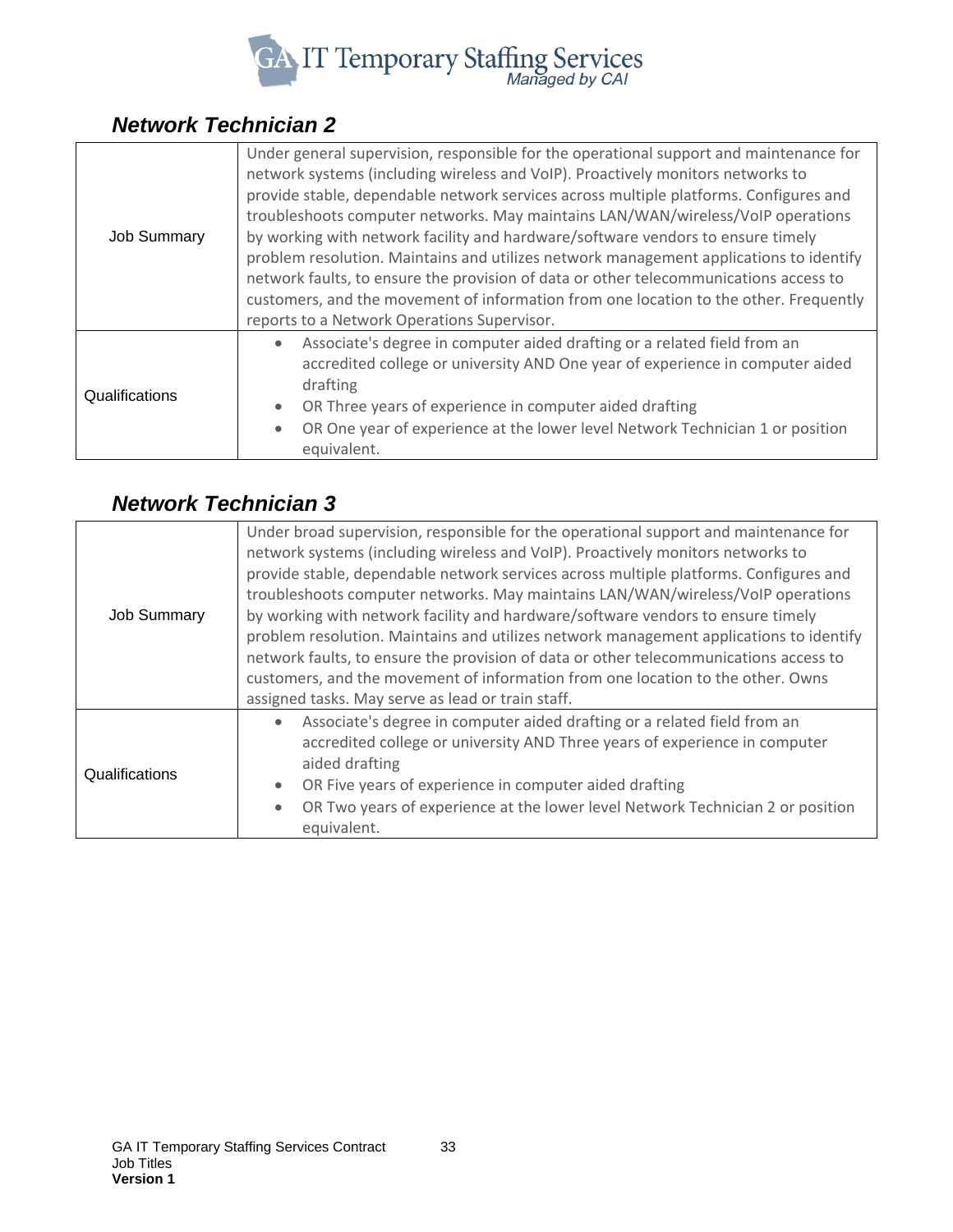

## <span id="page-33-0"></span>*Network Technician Supervisor*

| <b>Job Summary</b> | Supervises, guides, and/or instructs the work assignments of subordinate staff and is<br>responsible for the operational support and maintenance for network systems (including<br>wireless and VoIP). Proactively monitors networks to provide stable, dependable<br>network services across multiple platforms. Configures and troubleshoots computer<br>networks. Maintains LAN/WAN/wireless/VoIP operations by working with network<br>facility and hardware/software vendors to ensure timely problem resolution. Maintains<br>and utilizes network management applications to identify network faults, to ensure the<br>provision of data or other telecommunications access to customers, and the movement<br>of information from one location to the other. |
|--------------------|---------------------------------------------------------------------------------------------------------------------------------------------------------------------------------------------------------------------------------------------------------------------------------------------------------------------------------------------------------------------------------------------------------------------------------------------------------------------------------------------------------------------------------------------------------------------------------------------------------------------------------------------------------------------------------------------------------------------------------------------------------------------|
| Qualifications     | Associate's degree in computer aided drafting or a related field from an<br>accredited college or university AND Four years of experience in computer aided<br>drafting, One year of which in a lead or supervisory role<br>OR Six years of experience in computer aided drafting, One year of which in a<br>lead or supervisory role<br>OR Two years of experience at the lower level Network Technician 3 or position<br>equivalent.                                                                                                                                                                                                                                                                                                                              |

#### <span id="page-33-1"></span>*Programmer 1*

| <b>Job Summary</b> | Under supervision, designs, codes, tests, modifies and debugs computer software.<br>Analyzes, researches, and resolves program or systems problems and develops program<br>documentation. |
|--------------------|-------------------------------------------------------------------------------------------------------------------------------------------------------------------------------------------|
| Qualifications     | Associate's/Vocational/Technical degree in computer science or a related field<br>from an accredited college or university<br>OR One year of programming experience.                      |

## <span id="page-33-2"></span>*Programmer 2*

| <b>Job Summary</b> | Under general supervision, designs, codes, tests, modifies and debugs computer<br>software. Analyzes, researches, and resolves program or systems problems and develops<br>program documentation.                                                                                                                                                                                                 |
|--------------------|---------------------------------------------------------------------------------------------------------------------------------------------------------------------------------------------------------------------------------------------------------------------------------------------------------------------------------------------------------------------------------------------------|
| Qualifications     | Bachelor's degree in computer science or a related field from an accredited<br>$\bullet$<br>college or university<br>OR Associate's/Vocational/Technical degree in computer science or a related<br>$\bullet$<br>field from an accredited college or university AND One year of programming<br>experience<br>OR One year of experience at the lower level Programmer 1 or position<br>equivalent. |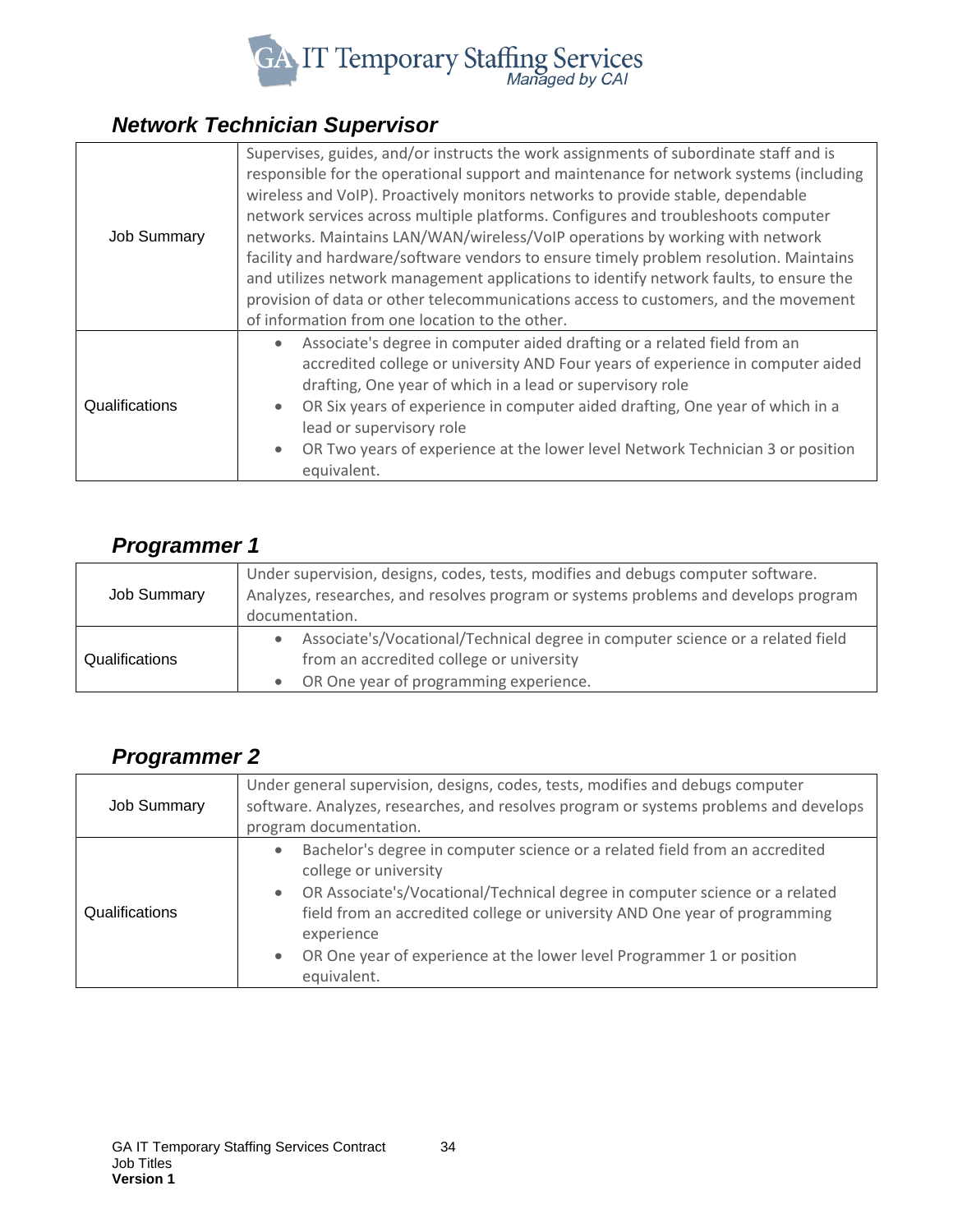

#### <span id="page-34-0"></span>*Programmer 3*

| <b>Job Summary</b> | Under broad supervision, designs, codes, tests, modifies and debugs computer software.<br>Writes and analyzes programs of moderate complexity. Analyzes, researches, and<br>resolves program or systems problems and develops program documentation.                                                                                                                                                                 |
|--------------------|----------------------------------------------------------------------------------------------------------------------------------------------------------------------------------------------------------------------------------------------------------------------------------------------------------------------------------------------------------------------------------------------------------------------|
| Qualifications     | Bachelor's degree in computer science or a related field from an accredited<br>college or university AND Three years of programming experience<br>OR Associate's/Vocational/Technical degree in computer science or a related<br>field from an accredited college or university AND Four years of programming<br>experience<br>OR Two years of experience at the lower level Programmer 2 or position<br>equivalent. |

## <span id="page-34-1"></span>*Programmer Supervisor*

| <b>Job Summary</b> | Supervises, guides, and/or instructs the work assignments of subordinate staff.<br>Supervises the design, coding, testing, modification and debugging of computer<br>software. Leads system development and/or maintenance in an application area. Serves<br>as highest advanced level subject matter expert, providing authoritative guidance for<br>professional staff.                                                                                 |
|--------------------|-----------------------------------------------------------------------------------------------------------------------------------------------------------------------------------------------------------------------------------------------------------------------------------------------------------------------------------------------------------------------------------------------------------------------------------------------------------|
| Qualifications     | Bachelor's degree in computer science or a related field from an accredited<br>$\bullet$<br>college or university AND Five years of programming experience<br>OR Associate's/Vocational/Technical degree in computer science or a related<br>$\bullet$<br>field from an accredited college or university AND Six years of programming<br>experience<br>OR Two years of experience at the lower level Programmer 3 or position<br>$\bullet$<br>equivalent. |

## <span id="page-34-2"></span>*Programmer Analyst 1*

| <b>Job Summary</b> | Under supervision, maintain and troubleshoot computers, servers, peripherals, and/or<br>applications and implement consistent procedures and standards for general system<br>maintenance in consultation with the Information Systems staff. Converts project<br>specifications into procedure for coding. Enters program codes into computer system. |
|--------------------|-------------------------------------------------------------------------------------------------------------------------------------------------------------------------------------------------------------------------------------------------------------------------------------------------------------------------------------------------------|
| Qualifications     | Bachelor's degree in computer science or a related field from an accredited<br>college or university.                                                                                                                                                                                                                                                 |

#### <span id="page-34-3"></span>*Programmer Analyst 2*

| <b>Job Summary</b> | Under general supervision, maintain and troubleshoot computers, servers, peripherals,<br>and/or applications and implement consistent procedures and standards for general<br>system maintenance in consultation with the Information Systems staff. Converts project<br>specifications into procedure for coding. Enters program codes into computer system. |
|--------------------|---------------------------------------------------------------------------------------------------------------------------------------------------------------------------------------------------------------------------------------------------------------------------------------------------------------------------------------------------------------|
| Qualifications     | Bachelor's degree in computer science or a related field from an accredited<br>college or university AND One year of job related experience.                                                                                                                                                                                                                  |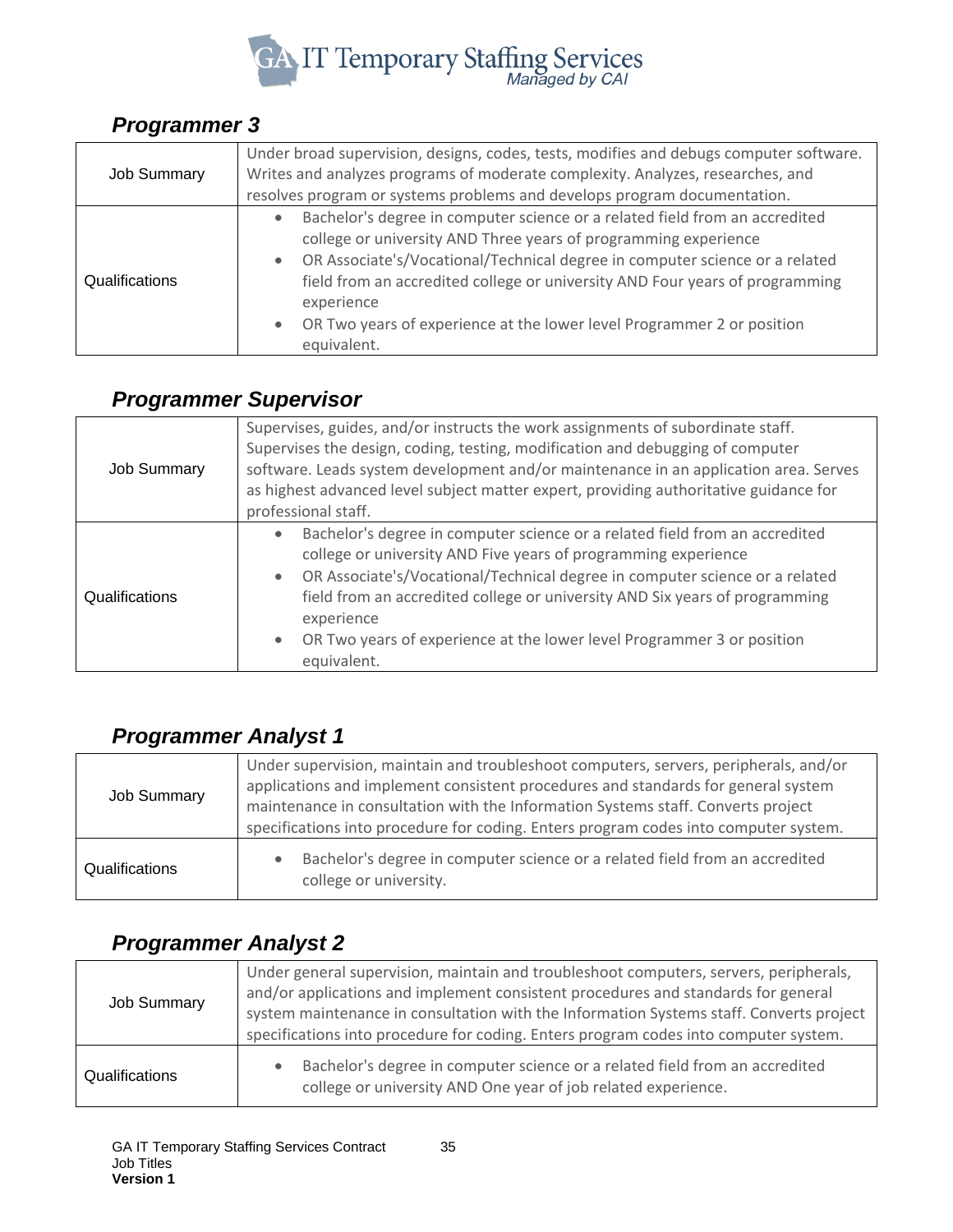

#### <span id="page-35-0"></span>*Programmer Analyst 3*

| Job Summary    | Under broad supervision, maintain and troubleshoot computers, servers, peripherals,<br>and/or applications and implement consistent procedures and standards for general<br>system maintenance in consultation with the Information Systems staff. Converts project<br>specifications into procedure for coding. Enters program codes into computer system.<br>Owns assigned tasks. |
|----------------|-------------------------------------------------------------------------------------------------------------------------------------------------------------------------------------------------------------------------------------------------------------------------------------------------------------------------------------------------------------------------------------|
| Qualifications | Bachelor's degree in computer science or a related field from an accredited<br>college or university AND Three years of system experience in developing or<br>supporting applications.                                                                                                                                                                                              |

#### <span id="page-35-1"></span>*Programmer Analyst Supervisor*

| <b>Job Summary</b> | Supervises, guides, and/or instructs the work assignments of subordinate staff.<br>Supervises the maintenance and troubleshooting in all phases of computers, servers,<br>peripherals, and/or applications and implement consistent procedures and standards for<br>general system maintenance in consultation with the Information Systems staff.<br>Converts project specifications into procedure for coding. Enters program codes into<br>computer system. Owns assigned tasks. |
|--------------------|-------------------------------------------------------------------------------------------------------------------------------------------------------------------------------------------------------------------------------------------------------------------------------------------------------------------------------------------------------------------------------------------------------------------------------------------------------------------------------------|
| Qualifications     | Bachelor's degree in computer science or a related field from an accredited<br>$\bullet$<br>college or university AND Six years of skill-specific system experience.                                                                                                                                                                                                                                                                                                                |

## <span id="page-35-2"></span>*Project Coordinator 1*

| <b>Job Summary</b> | Under supervision, applies project management knowledge, skills, tools, and techniques<br>in supporting project leads and driving the development and application of project<br>management methodology and culture.  |
|--------------------|----------------------------------------------------------------------------------------------------------------------------------------------------------------------------------------------------------------------|
| Qualifications     | Bachelor's degree in a related field from an accredited college or university AND<br>One year of experience involving IT projects AND eligibility to sit for Project<br>Management Professional (PMP) certification. |

#### <span id="page-35-3"></span>*Project Manager 1*

| <b>Job Summary</b> | Under general supervision, applies project management knowledge, skills, tools, and<br>techniques in supporting project leads and driving the development and application of<br>project management methodology and culture.                                                   |
|--------------------|-------------------------------------------------------------------------------------------------------------------------------------------------------------------------------------------------------------------------------------------------------------------------------|
| Qualifications     | Bachelor's degree in a related field from an accredited college or university AND<br>Three years of recent relevant project management experience, with a<br>progression in responsibility AND eligibility to sit for Project Management<br>Professional (PMP) certification. |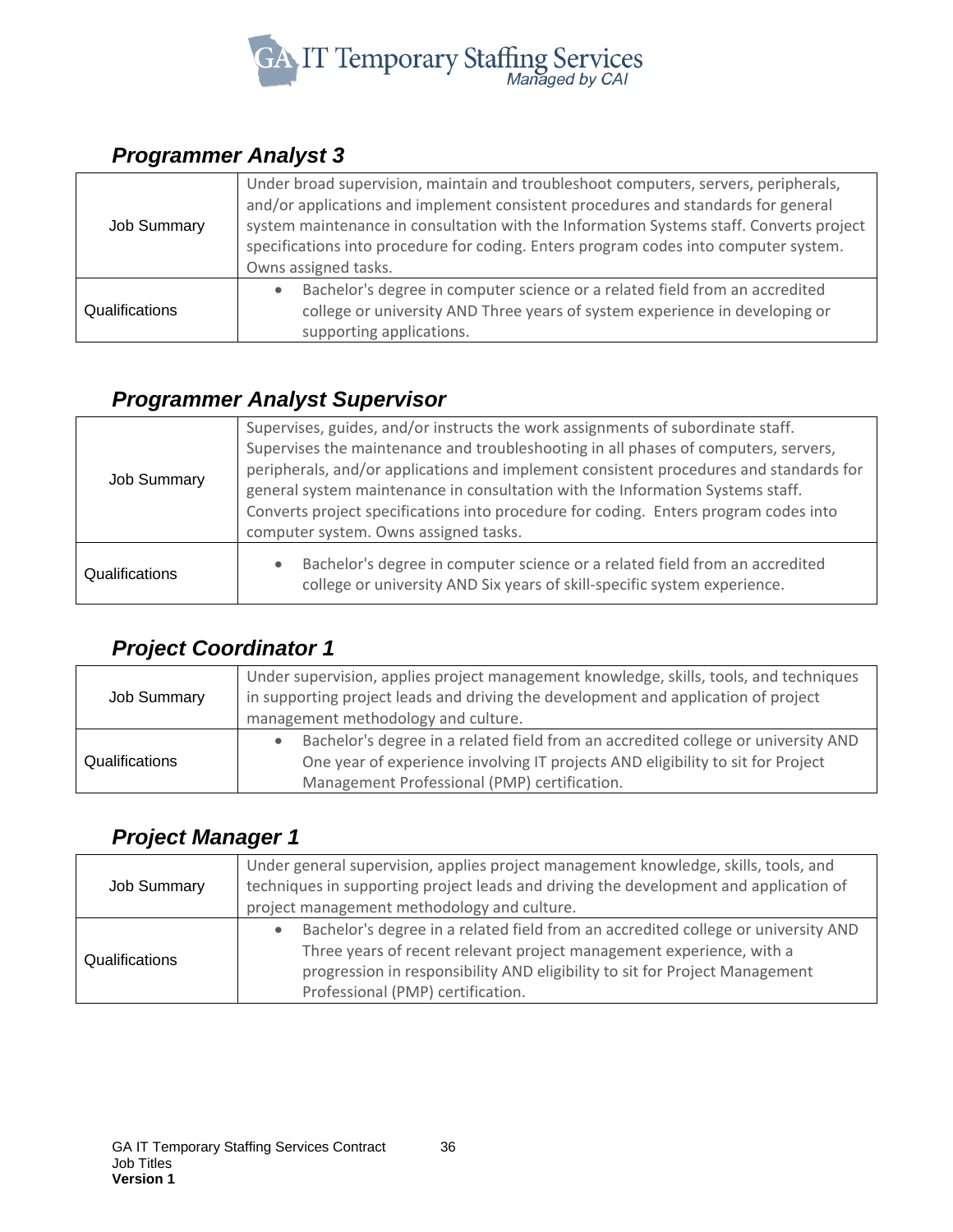

#### <span id="page-36-0"></span>*Project Manager 2*

| <b>Job Summary</b> | Under broad supervision, manages projects through the full life cycle from project<br>definition and approval through implementation and evaluation of all project<br>deliverables. Incumbents must create a collaborative partnership with the all internal<br>and external team members to accomplish the deliverables within the timeframes and<br>budgets defined. Provides guidance to the project team and utilizes standard project<br>management methodology. |
|--------------------|-----------------------------------------------------------------------------------------------------------------------------------------------------------------------------------------------------------------------------------------------------------------------------------------------------------------------------------------------------------------------------------------------------------------------------------------------------------------------|
| Qualifications     | Bachelor's degree in a related field from an accredited college or university AND<br>Five years of recent relevant project management experience, with a progression<br>in responsibility AND eligibility to sit for Project Management Professional (PMP)<br>certification.                                                                                                                                                                                          |

## <span id="page-36-1"></span>*Project Manager 3*

| <b>Job Summary</b> | Under limited supervision, manages projects through the full life cycle from project<br>definition and approval through implementation and evaluation of all project<br>deliverables. Incumbents must create a collaborative partnership with the all internal<br>and external team members to accomplish the deliverables within the timeframes and<br>budgets defined. Provides guidance to the project team and utilizes standard project<br>management methodology. May also serve in a lead role and/or supervise lower-level<br>staff. |
|--------------------|----------------------------------------------------------------------------------------------------------------------------------------------------------------------------------------------------------------------------------------------------------------------------------------------------------------------------------------------------------------------------------------------------------------------------------------------------------------------------------------------------------------------------------------------|
| Qualifications     | Bachelor's degree in a related field from an accredited college or university AND<br>$\bullet$<br>Seven years of recent relevant project management experience, with a<br>progression in responsibility AND eligibility to sit for Project Management<br>Professional (PMP) certification.                                                                                                                                                                                                                                                   |

## <span id="page-36-2"></span>*Senior Manager, Systems Development*

| Job Summary    | Directs the operations and productions and/or the development and support of<br>information systems. Oversees the work of staff involved in programming, computer<br>operations, vendor interface and/or support services. Directs subordinate managers and<br>staff.                                                                                                                                                                                                                                                                                                                                                                                                        |
|----------------|------------------------------------------------------------------------------------------------------------------------------------------------------------------------------------------------------------------------------------------------------------------------------------------------------------------------------------------------------------------------------------------------------------------------------------------------------------------------------------------------------------------------------------------------------------------------------------------------------------------------------------------------------------------------------|
| Qualifications | Bachelor's degree in a related field from an accredited college or university AND<br>$\bullet$<br>Five years of directly related management experience<br>OR Associate's/Vocational/Technical degree from an accredited college or<br>$\bullet$<br>university AND Seven years of directly related management experience<br>OR Two years of experience at the lower level Mgr 2, Systems Dev or position<br>equivalent.<br>Note: An equivalent combination of education and job specific experience that<br>provided the knowledge, experience and competencies required to successfully<br>perform the job at the level listed may be substituted on a year-over-year basis. |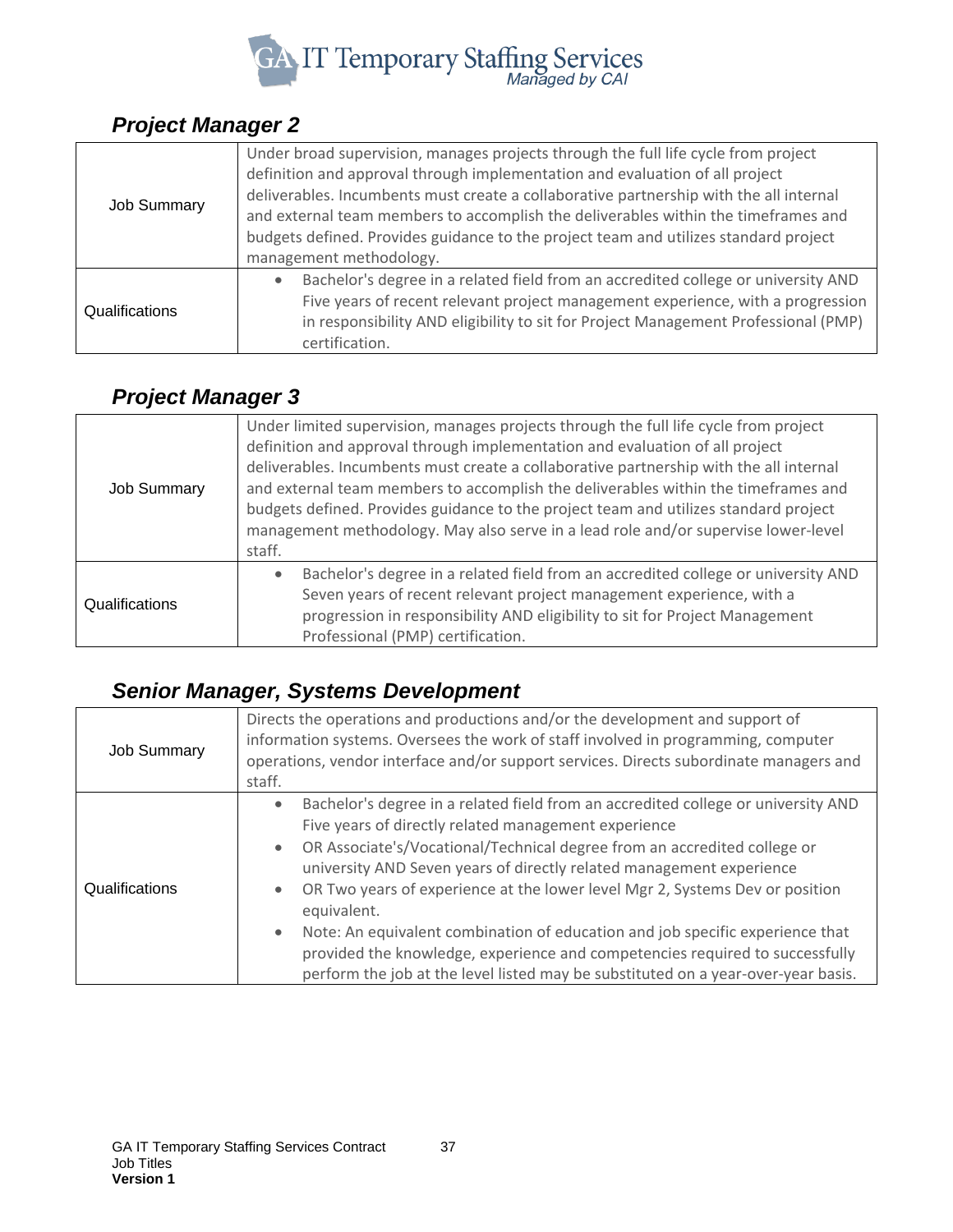

## <span id="page-37-0"></span>*Senior Manager, Information Technology*

| <b>Job Summary</b> | Directs the statewide business objectives to establish the direction and manage the<br>efforts of activities in IT fields such as electronic data processing, information systems<br>technology, and electronic security, converting those objectives into actions and<br>programs. Ensures business applications and processes are in place and promotes<br>statewide leveraging of all assets and processes. |
|--------------------|----------------------------------------------------------------------------------------------------------------------------------------------------------------------------------------------------------------------------------------------------------------------------------------------------------------------------------------------------------------------------------------------------------------|
| Qualifications     | Bachelor's degree in information technology or a related discipline from an<br>accredited college or university AND Eight years of job specific experience that<br>includes extensive experience in the area of information and data management,<br>logistics and business/process improvement<br>OR One year of experience at the lower level Mgr 3, Information Technology or<br>position equivalent.        |

## <span id="page-37-1"></span>*Senior Manager, IT Security*

|                    | Directs the development and delivery of IT security standards, best practices,<br>architecture and systems to ensure information system security across the enterprise.<br>Implements processes and methods for auditing and addressing non-compliance to<br>information security standards, facilitates migration of non-compliant environments to<br>compliant environments. Conducts studies within and outside the organization to ensure                                            |
|--------------------|------------------------------------------------------------------------------------------------------------------------------------------------------------------------------------------------------------------------------------------------------------------------------------------------------------------------------------------------------------------------------------------------------------------------------------------------------------------------------------------|
| <b>Job Summary</b> | compliance with standards and currency with industry security norms. Manages and<br>participates in the planning and implementation of security administration for all IT<br>projects. Responsible for evaluation and selection of security applications and systems.<br>Makes recommendations and assists in the implementation of changes to work methods<br>and procedures to make them more effective or to strengthen security measures. Directs<br>subordinate managers and staff. |
| Qualifications     | Bachelor's degree from an accredited college or university AND Seven years in<br>the specific field of IT Security, Three years of which include team leadership or<br>management experience.                                                                                                                                                                                                                                                                                            |

#### <span id="page-37-2"></span>*System Administrator 1*

| <b>Job Summary</b> | Under supervision, installs, configures, and supports a local area network, wide area<br>network, internet system, computers, desktops and/or mobile devices. Performs<br>necessary maintenance to support network availability.                  |
|--------------------|---------------------------------------------------------------------------------------------------------------------------------------------------------------------------------------------------------------------------------------------------|
| Qualifications     | Bachelor's degree in a related field from an accredited college or university<br>OR Associate's degree in a related field from an accredited college or university<br>AND Two years of related experience<br>OR Four years of related experience. |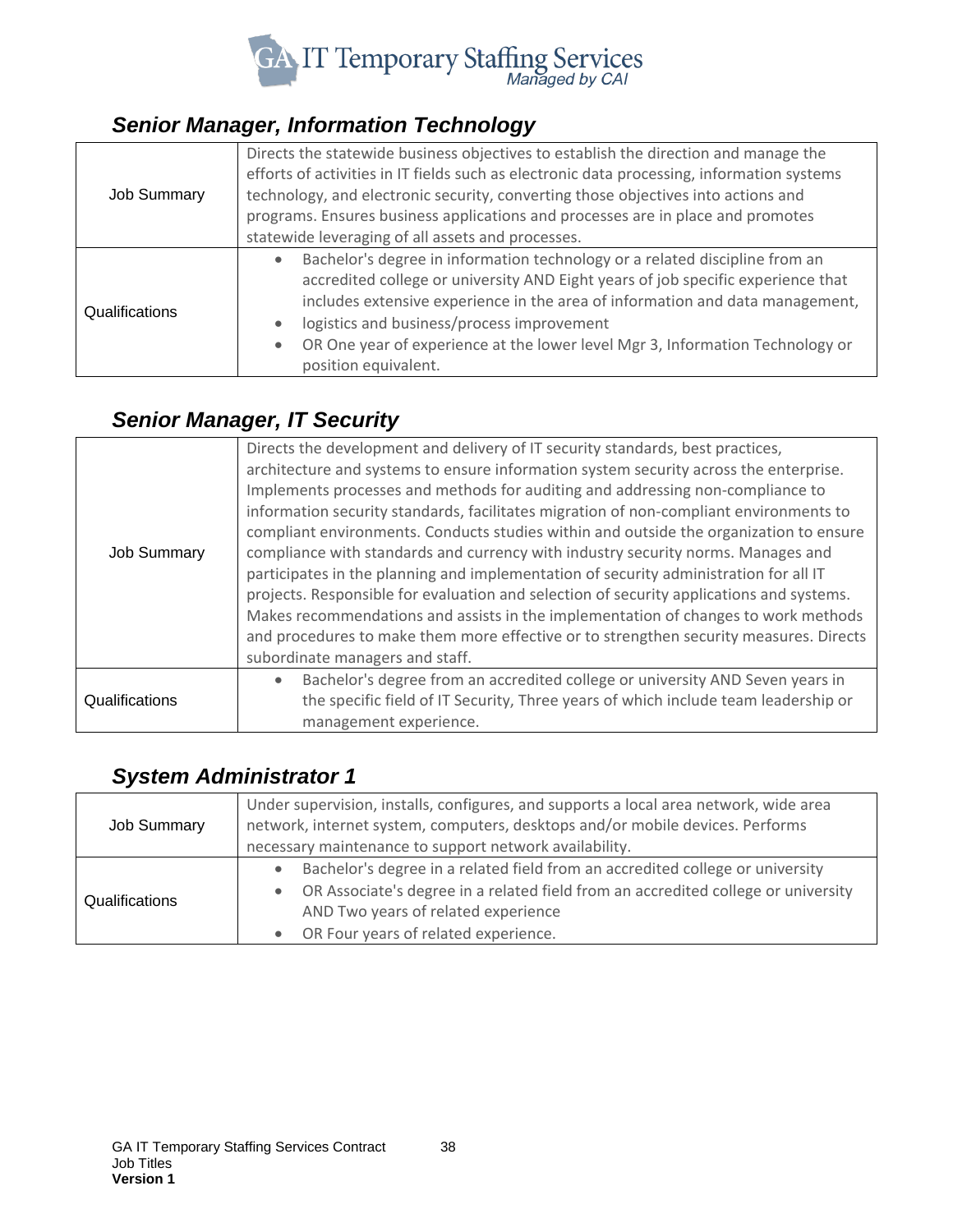

#### <span id="page-38-0"></span>*System Administrator 2*

| <b>Job Summary</b> | Under general supervision, installs, configures, and supports a local area network, wide<br>area network, internet system, computers, desktops and/or mobile devices. Performs<br>necessary maintenance to support network availability.                                                                                                                                                 |
|--------------------|------------------------------------------------------------------------------------------------------------------------------------------------------------------------------------------------------------------------------------------------------------------------------------------------------------------------------------------------------------------------------------------|
| Qualifications     | Bachelor's degree in a related field from an accredited college or university AND<br>One year of related experience<br>OR Associate's degree in a related field from an accredited college or university<br>AND Three years of related experience OR Five years of related experience<br>OR One year of experience at the lower level Systems Administrator 1 or position<br>equivalent. |

## <span id="page-38-1"></span>*System Administrator 3*

| <b>Job Summary</b> | Under broad supervision, installs, configures, and supports a local area network, wide<br>area network, internet system, computers, desktops and/or mobile devices. Performs<br>necessary maintenance to support network availability.                                                                                                                                                         |
|--------------------|------------------------------------------------------------------------------------------------------------------------------------------------------------------------------------------------------------------------------------------------------------------------------------------------------------------------------------------------------------------------------------------------|
| Qualifications     | Bachelor's degree in a related field from an accredited college or university AND<br>Three years of related experience<br>OR Associate's degree in a related field from an accredited college or university<br>AND Five years of related experience<br>OR Seven years of related experience<br>OR One year of experience at the lower level Systems Administrator 2 or position<br>equivalent. |

## <span id="page-38-2"></span>*System Administrator 4*

| <b>Job Summary</b> | Under limited supervision, oversees the installation, configuration, and support to a local<br>area network, wide area network, internet system, computers, desktops and/or mobile<br>devices. Recommends equipment improvement or replacement. Serves as highest<br>advanced level subject matter expert, providing authoritative guidance for professional<br>staff. May also serve in a lead role. |
|--------------------|-------------------------------------------------------------------------------------------------------------------------------------------------------------------------------------------------------------------------------------------------------------------------------------------------------------------------------------------------------------------------------------------------------|
| Qualifications     | Bachelor's degree in a related field from an accredited college or university AND<br>Five years of related experience<br>OR Associate's degree in a related field from an accredited college or university<br>AND Seven years of related experience<br>OR Nine years of related experience<br>OR Two years of experience at the lower level Systems Administrator 3 or<br>position equivalent.        |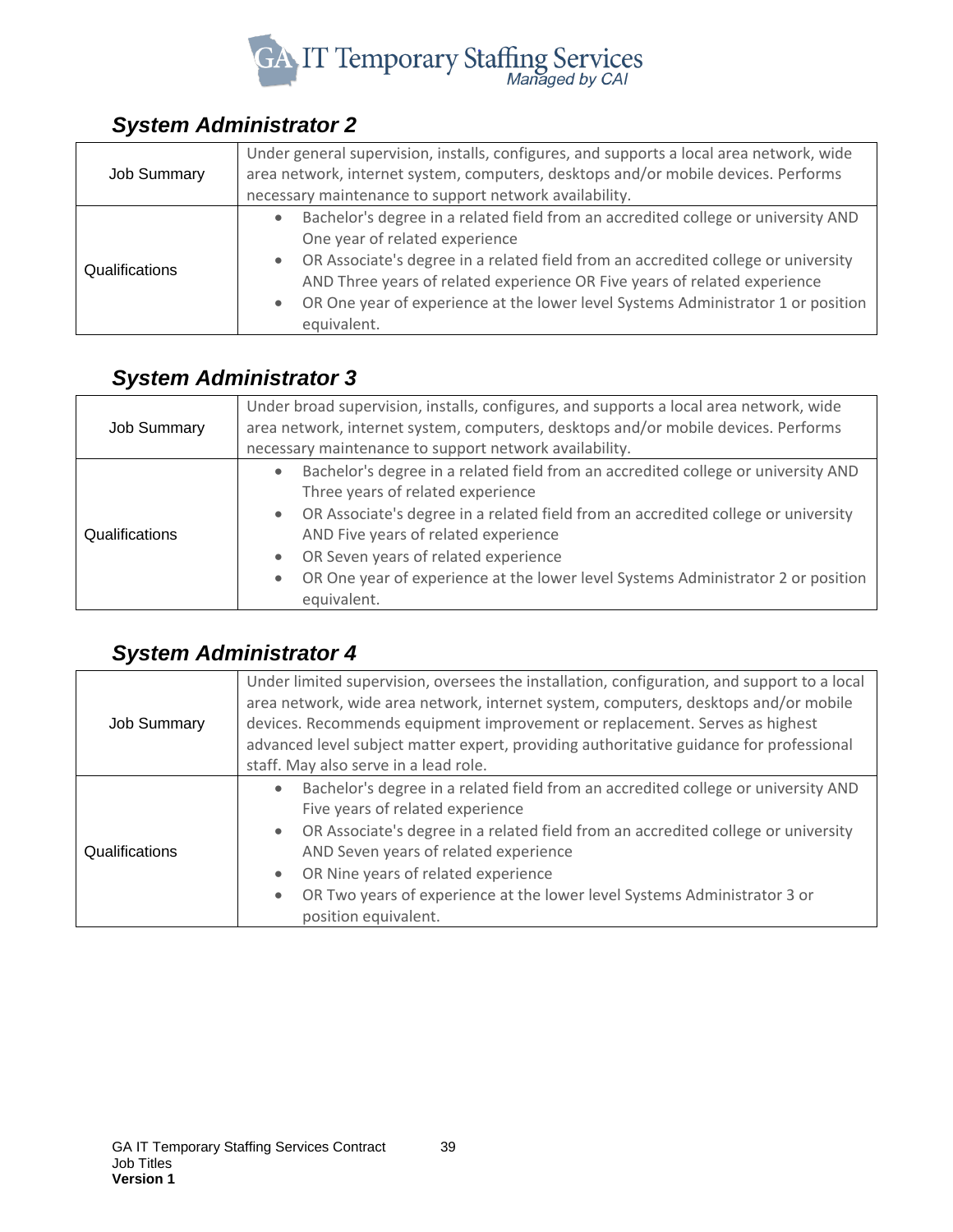

#### <span id="page-39-0"></span>*Systems Analyst 1*

| <b>Job Summary</b> | Under supervision, analyzes user requirements, procedures, and problems to automate<br>business processes. Provides installation, network access, control and troubleshooting<br>for computers.                                                                                                                                                                                                                                                                                                                                                                                   |
|--------------------|-----------------------------------------------------------------------------------------------------------------------------------------------------------------------------------------------------------------------------------------------------------------------------------------------------------------------------------------------------------------------------------------------------------------------------------------------------------------------------------------------------------------------------------------------------------------------------------|
| Qualifications     | Bachelor's degree in a related field from an accredited college or university AND<br>One year of related experience<br>OR Associate's/Vocational/Technical degree in a related field from an accredited<br>college or university AND Three years of related experience<br>OR Five years of related experience.<br>Note: An equivalent combination of education and job specific experience that<br>$\bullet$<br>provided the knowledge, experience and competencies required to successfully<br>perform the job at the level listed may be substituted on a year-over-year basis. |

## <span id="page-39-1"></span>*Systems Analyst 2*

| <b>Job Summary</b> | Under general supervision, analyzes user requirements, procedures, and problems to<br>automate business processes. Provides installation, network access, control and<br>troubleshooting for computers.                                                                                                                                                                                                                                                                                                                                                                                                                                |
|--------------------|----------------------------------------------------------------------------------------------------------------------------------------------------------------------------------------------------------------------------------------------------------------------------------------------------------------------------------------------------------------------------------------------------------------------------------------------------------------------------------------------------------------------------------------------------------------------------------------------------------------------------------------|
| Qualifications     | Bachelor's degree in a related field from an accredited college or university AND<br>One year of related experience<br>OR Associate's/Vocational/Technical degree in a related field from an accredited<br>college or university AND Three years of related experience<br>OR One year of experience at the lower level Systems Analyst 1 or position<br>equivalent.<br>Note: An equivalent combination of education and job specific experience that<br>$\bullet$<br>provided the knowledge, experience and competencies required to successfully<br>perform the job at the level listed may be substituted on a year-over-year basis. |

## <span id="page-39-2"></span>*Systems Analyst 3*

| <b>Job Summary</b> | Under broad supervision, analyzes user requirements, procedures, and problems to<br>automate business processes, upgrade or modify existing systems and review<br>system-wide capabilities, workflow, and scheduling limitations.                                                                                                                                                                                                                                                                                                                                                                                                                     |
|--------------------|-------------------------------------------------------------------------------------------------------------------------------------------------------------------------------------------------------------------------------------------------------------------------------------------------------------------------------------------------------------------------------------------------------------------------------------------------------------------------------------------------------------------------------------------------------------------------------------------------------------------------------------------------------|
| Qualifications     | Bachelor's degree in a related field from an accredited college or university AND<br>Three years of related experience<br>OR Associate's/Vocational/Technical degree in a related field from an accredited<br>$\bullet$<br>college or university AND Five years of related experience<br>OR One year of experience at the lower level Systems Analyst 2 or position<br>equivalent.<br>Note: An equivalent combination of education and job specific experience that<br>$\bullet$<br>provided the knowledge, experience and competencies required to successfully<br>perform the job at the level listed may be substituted on a year-over-year basis. |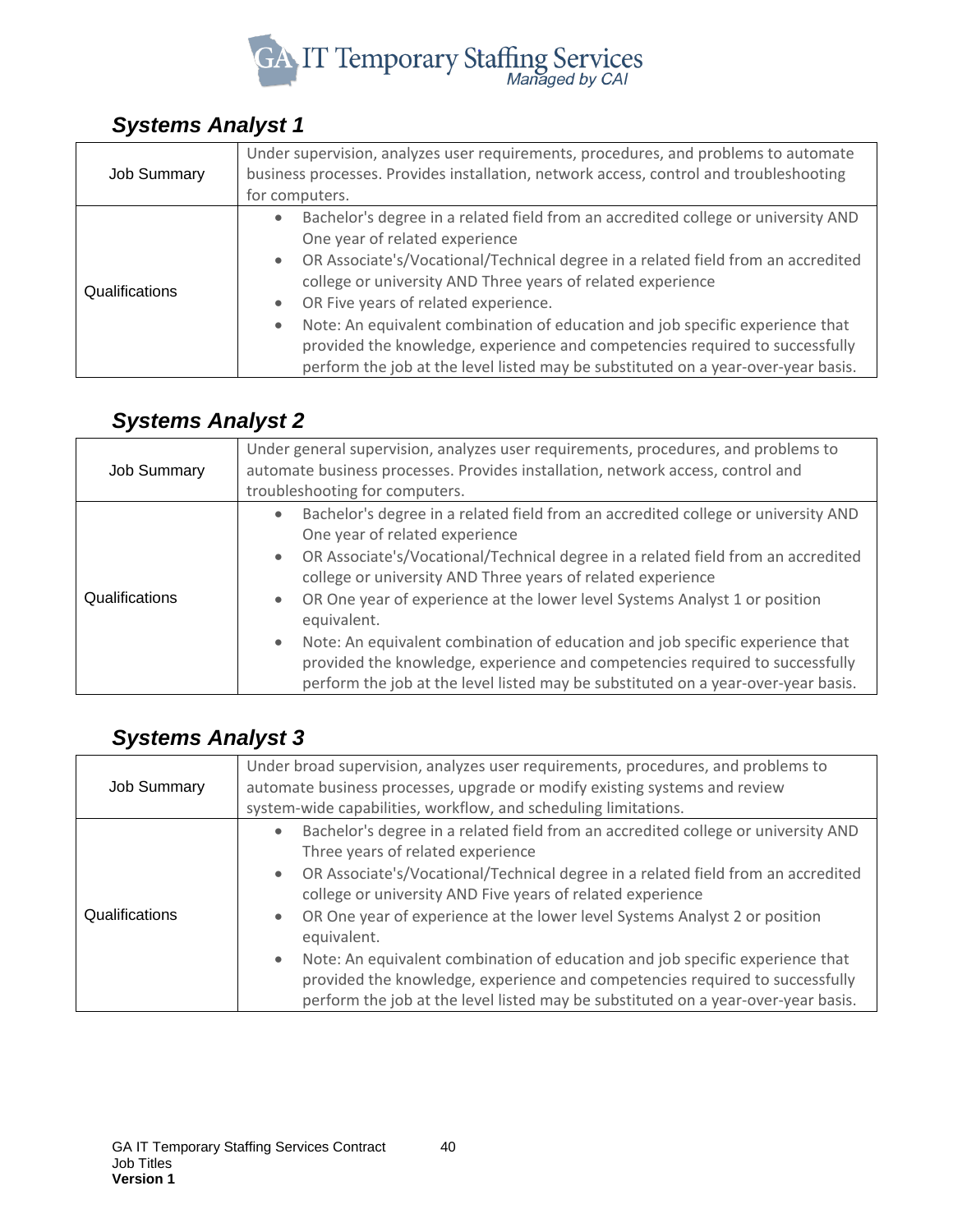

## <span id="page-40-0"></span>*Systems Analyst 4*

| <b>Job Summary</b> | Under limited supervision, analyzes user requirements, procedures, and problems to<br>automate business processes, upgrade or modify existing systems and review<br>system-wide capabilities, workflow, and scheduling limitations. Serves as highest<br>advanced level subject matter expert, providing authoritative guidance for professional<br>staff. May also serve in a lead role.                                                                                                                                                                                                                                                |
|--------------------|------------------------------------------------------------------------------------------------------------------------------------------------------------------------------------------------------------------------------------------------------------------------------------------------------------------------------------------------------------------------------------------------------------------------------------------------------------------------------------------------------------------------------------------------------------------------------------------------------------------------------------------|
| Qualifications     | Bachelor's degree in a related field from an accredited college or university AND<br>Five years of related experience<br>OR Associate's/Vocational/Technical degree in a related field from an accredited<br>college or university AND Seven years of related experience<br>OR One year of experience at the lower level Systems Analyst 3 or position<br>equivalent.<br>Note: An equivalent combination of education and job specific experience that<br>$\bullet$<br>provided the knowledge, experience and competencies required to successfully<br>perform the job at the level listed may be substituted on a year-over-year basis. |

## <span id="page-40-1"></span>*Systems Architect*

| <b>Job Summary</b> | Supervises, guides, and/or instructs the work assignments of subordinate staff. Analyzes<br>user requirements, procedures, and problems to automate business processes, upgrade<br>or modify existing systems and review system-wide capabilities, workflow, and cheduling<br>limitations.                                                                                                                                                                                                                                                                                                                                                                                                                                                                   |
|--------------------|--------------------------------------------------------------------------------------------------------------------------------------------------------------------------------------------------------------------------------------------------------------------------------------------------------------------------------------------------------------------------------------------------------------------------------------------------------------------------------------------------------------------------------------------------------------------------------------------------------------------------------------------------------------------------------------------------------------------------------------------------------------|
| Qualifications     | Bachelor's degree from an accredited college or university in a related field AND<br>$\bullet$<br>Five years of related experience, Two years of which in a supervisory or lead role<br>OR Associate's/Vocational/Technical degree in a related field from an accredited<br>college or university AND Seven years of related experience, Two years of which<br>in a supervisory or lead role<br>OR One year of experience at the lower level Systems Analyst 4 or position<br>equivalent.<br>Note: An equivalent combination of education and job specific experience that<br>$\bullet$<br>provided the knowledge, experience and competencies required to successfully<br>perform the job at the level listed may be substituted on a year-over-year basis. |

## <span id="page-40-2"></span>*Systems Develop Manager 1*

| <b>Job Summary</b> | Manages the development and support of information systems. Oversees the work of<br>staff involved in programming, computer operations or support services. Directs<br>subordinate supervisors and staff.                                                                                                                                                                                                                                                                                                                                                                                                                                                                           |
|--------------------|-------------------------------------------------------------------------------------------------------------------------------------------------------------------------------------------------------------------------------------------------------------------------------------------------------------------------------------------------------------------------------------------------------------------------------------------------------------------------------------------------------------------------------------------------------------------------------------------------------------------------------------------------------------------------------------|
| Qualifications     | Bachelor's degree in a related field from an accredited college or university AND<br>Three years of directly related supervisory experience<br>OR Associate's/Vocational/Technical degree in a related field from an accredited<br>college or university AND Five years of directly related supervisory experience<br>OR Two years of experience at the lower level Systems Architect or position<br>equivalent.<br>Note: An equivalent combination of education and job specific experience that<br>$\bullet$<br>provided the knowledge, experience and competencies required to successfully<br>perform the job at the level listed may be substituted on a year-over-year basis. |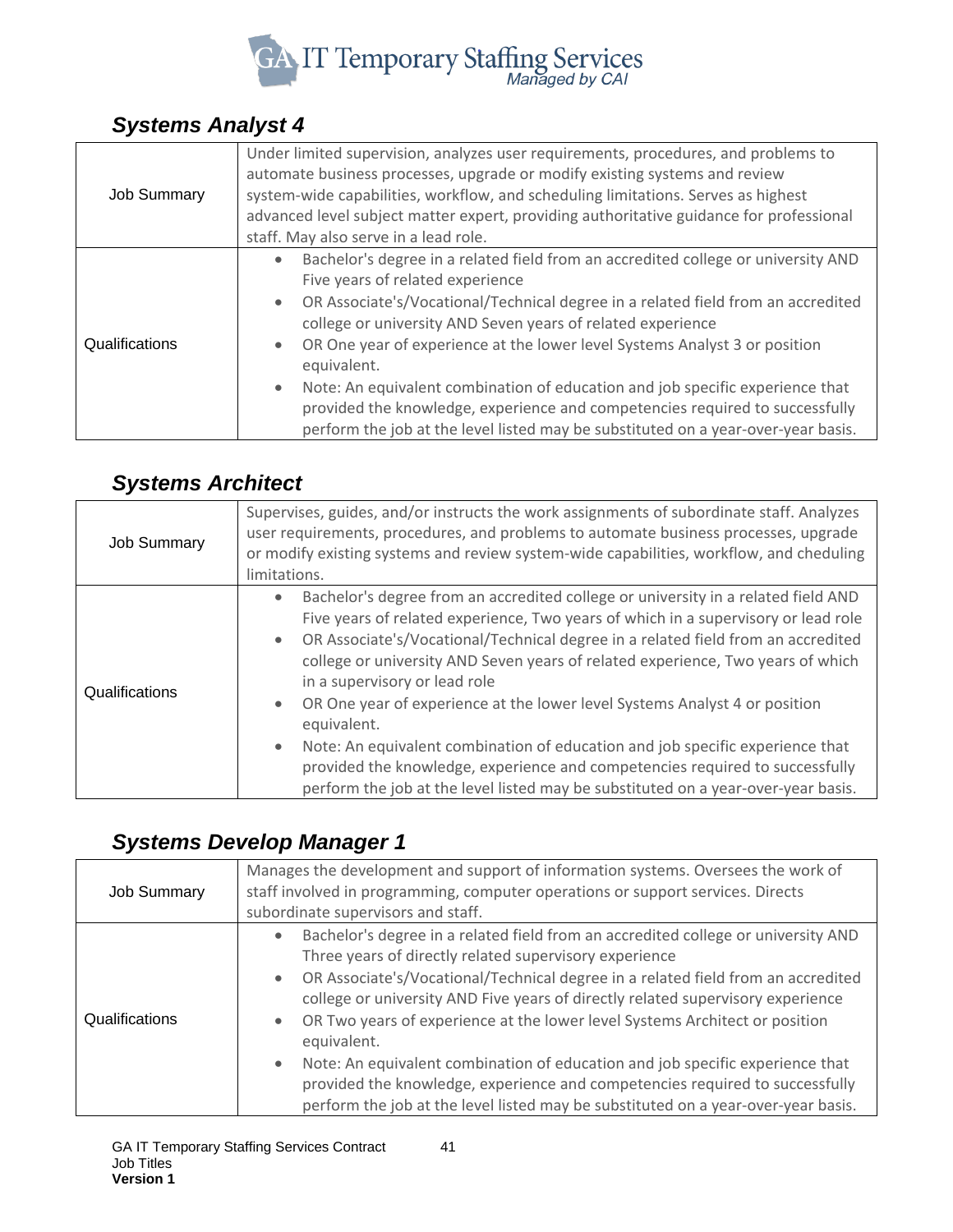

## <span id="page-41-0"></span>*Systems Develop Manager 2*

| <b>Job Summary</b> | Leads the development and support of information systems. Oversees the work of staff<br>involved in programming, computer operations or support services. Directs subordinate<br>managers and staff. This position typically has a broader scope or higher level of<br>responsibility with an organization than a first-line manager.                                                                                                                                                                                                                                                                                                                                                     |
|--------------------|-------------------------------------------------------------------------------------------------------------------------------------------------------------------------------------------------------------------------------------------------------------------------------------------------------------------------------------------------------------------------------------------------------------------------------------------------------------------------------------------------------------------------------------------------------------------------------------------------------------------------------------------------------------------------------------------|
| Qualifications     | Bachelor's degree in a related field from an accredited college or university AND<br>Three years of directly related management experience<br>OR Associate's/Vocational/Technical degree in a related field from an accredited<br>college or university AND Five years of directly related management experience<br>OR Two years of experience at the lower level Systems Develop Manager 1 or<br>position equivalent.<br>Note: An equivalent combination of education and job specific experience that<br>$\bullet$<br>provided the knowledge, experience and competencies required to successfully<br>perform the job at the level listed may be substituted on a year-over-year basis. |

#### <span id="page-41-1"></span>*Systems Support Tech 1*

| <b>Job Summary</b> | Under direct supervision, provides management information system user support on a<br>continuing basis either by phone or site visit. Troubleshoots end-user problems. May<br>train end users on software applications. May install and maintain personal computer<br>hardware and software. |
|--------------------|----------------------------------------------------------------------------------------------------------------------------------------------------------------------------------------------------------------------------------------------------------------------------------------------|
| Qualifications     | High school diploma or GED AND One year of experience, which included report<br>writing and data collection, tabulation, computation and analysis.                                                                                                                                           |

#### <span id="page-41-2"></span>*Systems Support Tech 2*

| <b>Job Summary</b> | Under general supervision, provides management information system user support on a<br>continuing basis either by phone or site visit. Troubleshoots end-user problems. May<br>train end users on software applications. May install and maintain personal computer<br>hardware and software. |
|--------------------|-----------------------------------------------------------------------------------------------------------------------------------------------------------------------------------------------------------------------------------------------------------------------------------------------|
| Qualifications     | High school diploma or GED AND Three years of experience, which included<br>report writing and data collection, tabulation, computation and analysis.                                                                                                                                         |

#### <span id="page-41-3"></span>*Systems Support Tech 3*

| <b>Job Summary</b> | Under broad supervision, provides management information system user support on a<br>continuing basis either by phone or site visit. Troubleshoots end-user problems. May<br>train end users on software applications. May install and maintain personal computer<br>hardware and software. Owns assigned tasks. May serve as lead or train staff. |
|--------------------|----------------------------------------------------------------------------------------------------------------------------------------------------------------------------------------------------------------------------------------------------------------------------------------------------------------------------------------------------|
| Qualifications     | High school diploma or GED AND Five years of experience, which included report<br>writing and data collection, tabulation, computation and analysis.                                                                                                                                                                                               |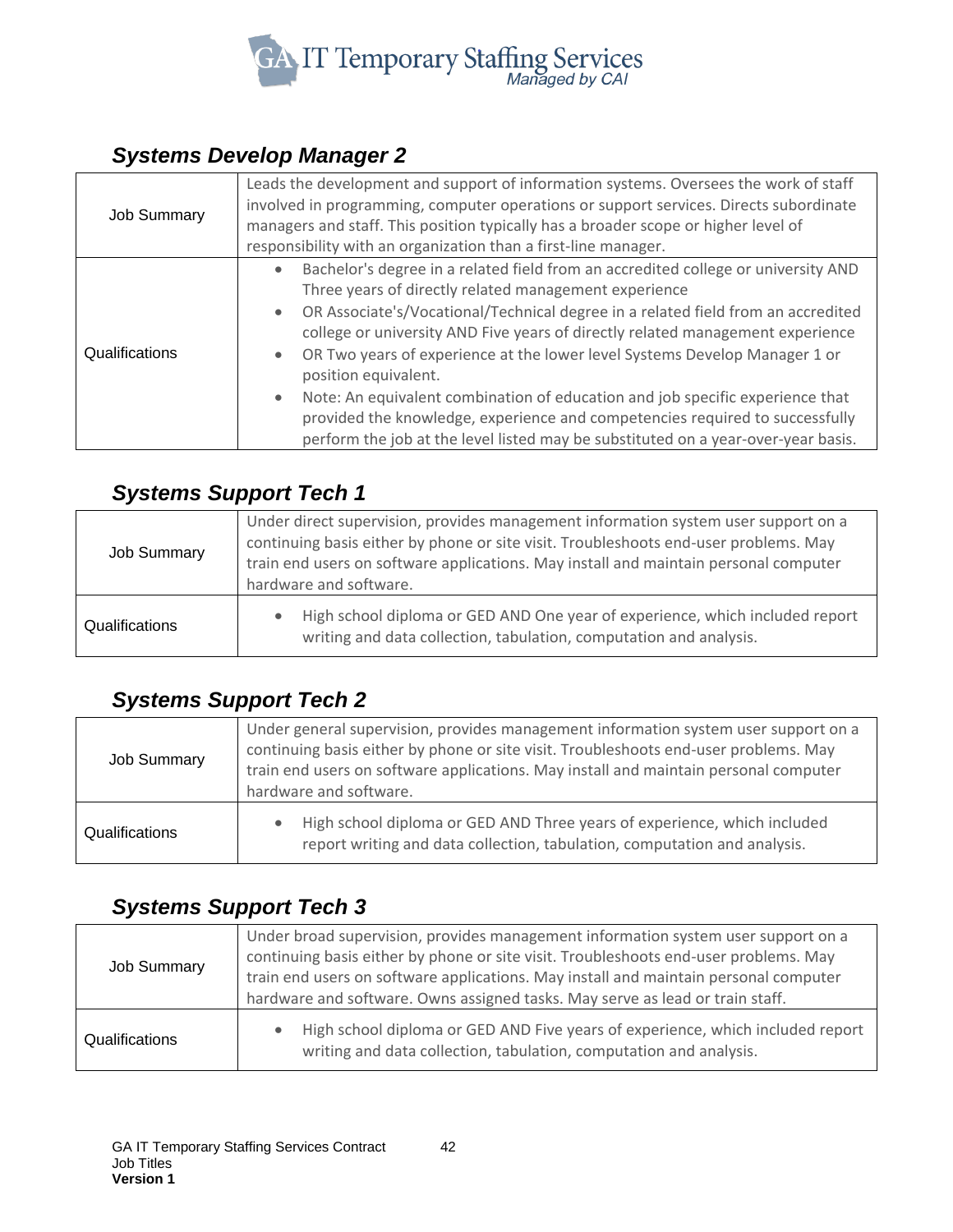

## <span id="page-42-0"></span>*Telecommunications Specialist 1*

| <b>Job Summary</b> | Under supervision, performs the installation, repair, and planning of telephone, radio,<br>data, video and voice and data processing telecommunications systems. Systems may<br>include voice transmission, cellular capabilities, data communication, cable-to-modem<br>communication, and satellite communication capabilities. Performs work involved in |
|--------------------|-------------------------------------------------------------------------------------------------------------------------------------------------------------------------------------------------------------------------------------------------------------------------------------------------------------------------------------------------------------|
|                    | developing, refining and complying with telecommunications systems planning.                                                                                                                                                                                                                                                                                |
|                    | Associate's degree in a related field from an accredited college or university AND                                                                                                                                                                                                                                                                          |
| Qualifications     | One year of experience                                                                                                                                                                                                                                                                                                                                      |
|                    | OR Three years of related experience                                                                                                                                                                                                                                                                                                                        |
|                    | OR One year at the lower level Telecommunications Tech Supervisor or position                                                                                                                                                                                                                                                                               |
|                    | equivalent.                                                                                                                                                                                                                                                                                                                                                 |

## <span id="page-42-1"></span>*Telecommunications Specialist 2*

| <b>Job Summary</b> | Under general supervision, performs the installation, repair, and planning of telephone,<br>radio, data, video and voice and data processing telecommunications systems. Systems<br>may include voice transmission, cellular capabilities, data communication, cable-to-<br>modem communication, and satellite communication capabilities. Performs work<br>involved in developing, refining and complying with telecommunications systems<br>planning. |
|--------------------|---------------------------------------------------------------------------------------------------------------------------------------------------------------------------------------------------------------------------------------------------------------------------------------------------------------------------------------------------------------------------------------------------------------------------------------------------------|
| Qualifications     | Bachelor's degree in a related field from an accredited college or university<br>$\bullet$<br>OR Associate's degree in a related field from an accredited college or university<br>$\bullet$<br>AND Two years of experience<br>OR Five years of related experience OR Two years of experience at the lower<br>$\bullet$<br>level Telecommunications Specialist 1 or position equivalent.                                                                |

## <span id="page-42-2"></span>*Telecommunications Specialist 3*

|                    | Under broad supervision, performs the installation, repair, and planning of telephone, |
|--------------------|----------------------------------------------------------------------------------------|
|                    | radio, data, video and voice and data processing telecommunications systems. Systems   |
|                    | may include voice transmission, cellular capabilities, data communication, cable-to-   |
| <b>Job Summary</b> | modem communication, and satellite communication capabilities. Performs work           |
|                    | involved in developing, refining and complying with telecommunications systems         |
|                    | planning. May evaluate products and determines product costs for product selection.    |
|                    | Bachelor's degree in a related field from an accredited college or university AND      |
|                    | One year of related experience OR Associate's degree in a related field from an        |
| Qualifications     | accredited college or university AND Three years of experience                         |
|                    | OR Six years of related experience OR One year of experience at the lower level        |
|                    | Telecommunications Specialist 2 or position equivalent.                                |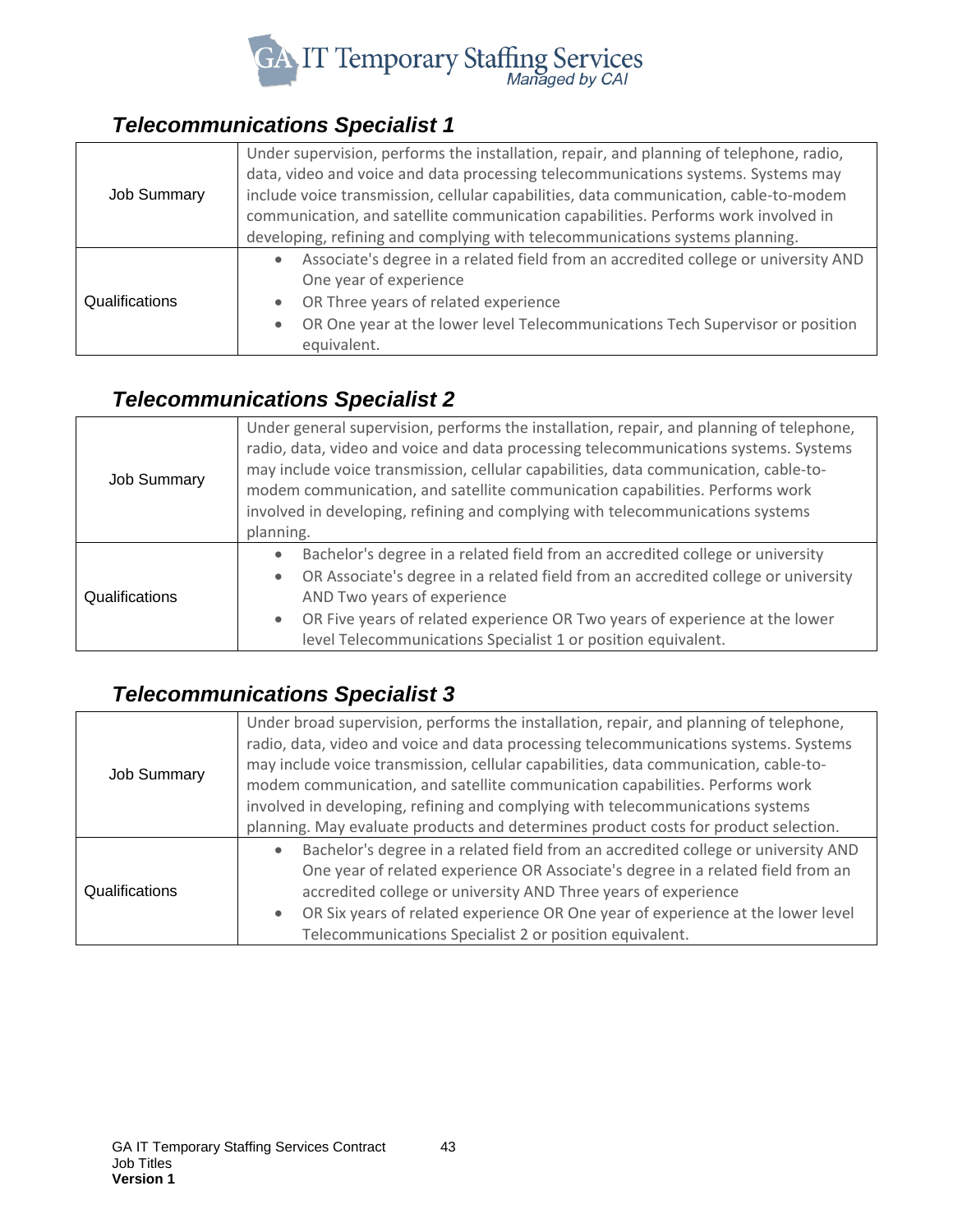

## <span id="page-43-0"></span>*Telecommunications Specialist 4*

| <b>Job Summary</b> | Under limited supervision, coordinates the installation, repair, and planning of<br>telephone, radio, data, video and voice and data processing telecommunications<br>systems. Systems may include voice transmission, cellular capabilities, data<br>communication, cable-to-modem communication, and satellite communication<br>capabilities. Performs work involved in developing, refining and complying with<br>telecommunications systems planning. Serves as highest advanced level subject matter<br>expert, providing authoritative guidance for professional staff. May also serve in a lead<br>role. |
|--------------------|-----------------------------------------------------------------------------------------------------------------------------------------------------------------------------------------------------------------------------------------------------------------------------------------------------------------------------------------------------------------------------------------------------------------------------------------------------------------------------------------------------------------------------------------------------------------------------------------------------------------|
| Qualifications     | Bachelor's degree in a related field from an accredited college or university AND<br>$\bullet$<br>Three years of related experience<br>OR Associate's degree in a related field from an accredited college or university<br>AND Five years of experience<br>OR One year of experience at the lower level or position equivalent<br>Telecommunications Specialist 3 or position equivalent.                                                                                                                                                                                                                      |

## <span id="page-43-1"></span>*Telecommunications Specialist Supervisor*

| <b>Job Summary</b> | Supervises, guides, and/or instructs the work assignments of subordinate staff.<br>Supervises the coordination, installation, repair, and planning of telephone, radio, data,<br>video and voice and data processing telecommunications systems. Systems may include<br>voice transmission, cellular capabilities, data communication, cable-to-modem<br>communication, and satellite communication capabilities. Performs work involved in<br>developing, refining and complying with telecommunications systems planning.<br>Evaluate products and determines product costs for product selection. |
|--------------------|------------------------------------------------------------------------------------------------------------------------------------------------------------------------------------------------------------------------------------------------------------------------------------------------------------------------------------------------------------------------------------------------------------------------------------------------------------------------------------------------------------------------------------------------------------------------------------------------------|
| Qualifications     | Bachelor's degree in a related field from an accredited college or university AND<br>Three years of related experience, One year of which in a supervisory or lead role<br>OR Associate's degree in a related field from an accredited college or university<br>$\bullet$<br>AND Five years of experience, Two years of which in a supervisory or lead role<br>OR One year of experience at the lower level Telecommunications Specialist 4 or<br>position equivalent.                                                                                                                               |

#### <span id="page-43-2"></span>*Telecommunications Tech 1*

| <b>Job Summary</b> | Under direct supervision, operates and maintains radio and telecommunications<br>equipment. Sends, receives and relays both emergency and non-emergency<br>communications. |
|--------------------|----------------------------------------------------------------------------------------------------------------------------------------------------------------------------|
| Qualifications     | High school diploma or GED AND Six months of experience in customer service or<br>providing information to the public.                                                     |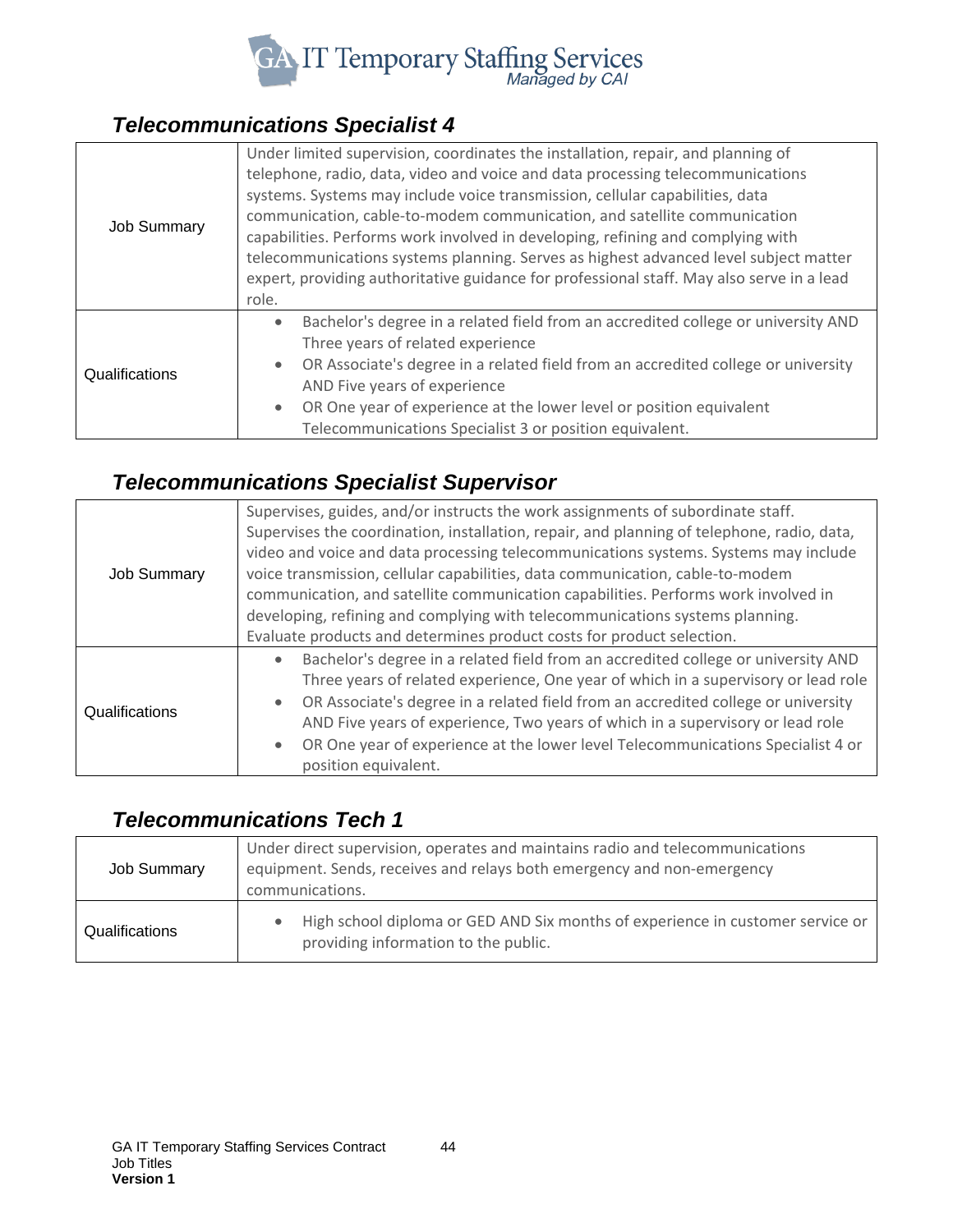

## <span id="page-44-0"></span>*Telecommunications Tech 2*

| <b>Job Summary</b> | Under general supervision, operates and maintains radio and telecommunications<br>equipment. Sends, receives and relays both emergency and non-emergency |
|--------------------|----------------------------------------------------------------------------------------------------------------------------------------------------------|
|                    | communications. May assist in training new workers.                                                                                                      |
| Qualifications     | High school diploma or GED AND One year of experience in customer service or<br>providing information to the public.                                     |

#### <span id="page-44-1"></span>*Telecommunications Tech 3*

| <b>Job Summary</b> | Under broad supervision, operates and maintains radio and telecommunications<br>equipment. Operates and maintains radio and telecommunications equipment. Sends,<br>receives and relays both emergency and nonemergency communications. May serve as<br>lead worker. |
|--------------------|----------------------------------------------------------------------------------------------------------------------------------------------------------------------------------------------------------------------------------------------------------------------|
| Qualifications     | High school diploma or GED AND Two years of experience in customer service or<br>providing information to the public<br>OR Two years of experience at the lower level Telecommunications Tech 2 or<br>position equivalent.                                           |

## <span id="page-44-2"></span>*Telecommunications Tech Supervisor*

| <b>Job Summary</b> | Supervises, guides, and/or instructs the work assignments of subordinate staff.     |
|--------------------|-------------------------------------------------------------------------------------|
|                    | Supervises the operation and maintenance of radio and telecommunications equipment. |
|                    | Operates and maintains radio and telecommunications equipment. Sends, receives and  |
|                    | relays both emergency and non-emergency communications.                             |
| Qualifications     | High school diploma or GED AND Three years of experience in customer service        |
|                    | or providing information to the public                                              |
|                    | OR Two years of experience at the lower level Telecommunications Tech 3 or          |
|                    | position equivalent.                                                                |

## <span id="page-44-3"></span>*Web Designer 1*

| <b>Job Summary</b> | Under direct supervision, designs and builds web pages using a variety of graphics<br>software applications, techniques, and tools. Designs and develops user interface<br>features, site animation, and special effects elements. Contributes to the design group's<br>efforts to enhance the appeal of the organization's online offerings. Designs the website<br>to support the organization's strategies and goals relative to external communications. |
|--------------------|--------------------------------------------------------------------------------------------------------------------------------------------------------------------------------------------------------------------------------------------------------------------------------------------------------------------------------------------------------------------------------------------------------------------------------------------------------------|
| Qualifications     | Bachelor's degree from an accredited college or university AND One year of<br>experience in the area of web design.                                                                                                                                                                                                                                                                                                                                          |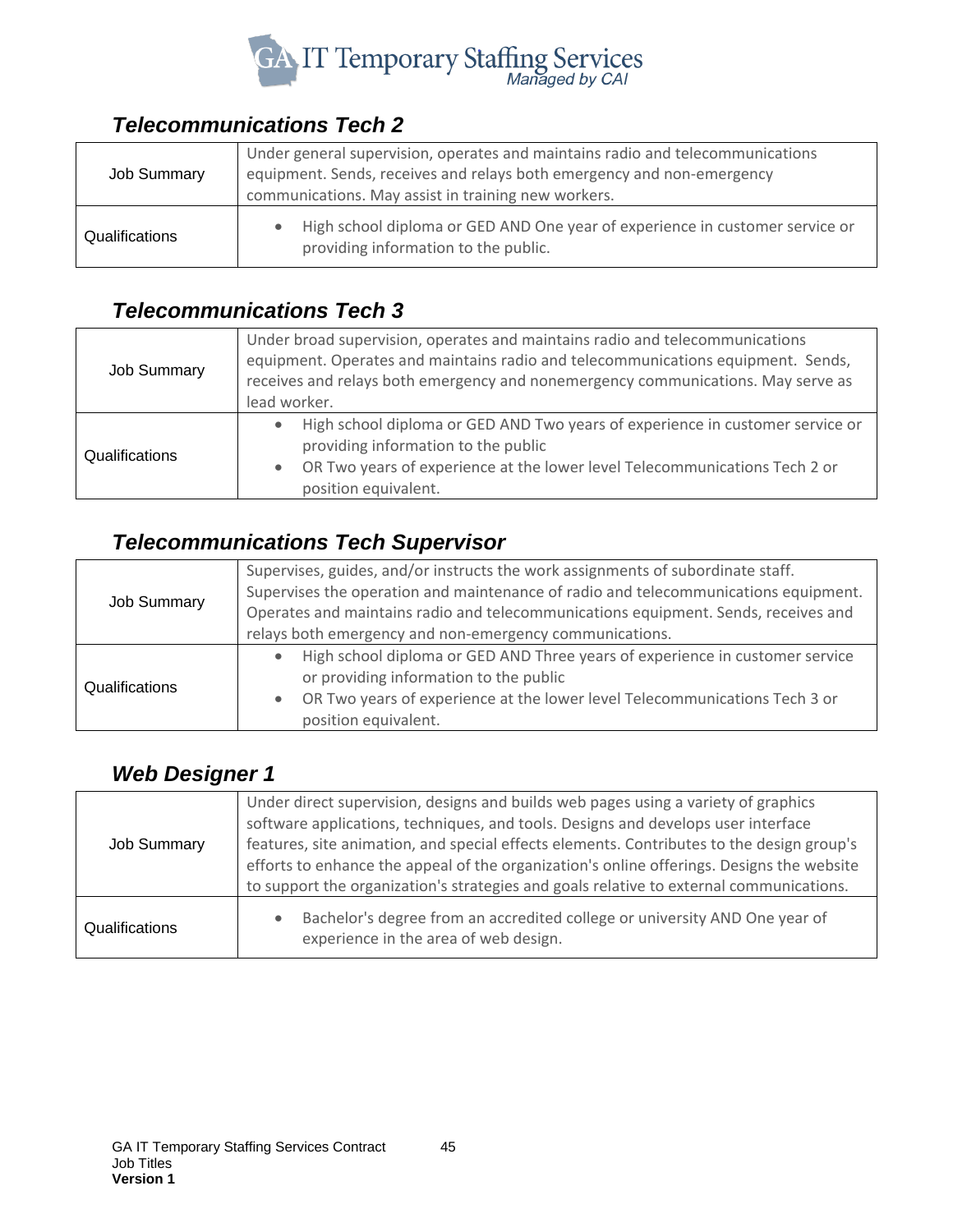

#### <span id="page-45-0"></span>*Web Designer 2*

| <b>Job Summary</b> | Under general supervision, designs and builds web pages using a variety of graphics<br>software applications, techniques, and tools. Designs and develops user interface<br>features, site animation, and special effects elements. Contributes to the design group's |
|--------------------|-----------------------------------------------------------------------------------------------------------------------------------------------------------------------------------------------------------------------------------------------------------------------|
|                    | efforts to enhance the appeal of the organization's online offerings. Designs the website<br>to support the organization's strategies and goals relative to external communications.                                                                                  |
| Qualifications     | Bachelor's degree from an accredited college or university AND Two years of<br>experience in the area of web design.                                                                                                                                                  |

## <span id="page-45-1"></span>*Web Designer 3*

| <b>Job Summary</b> | Under broad supervision, uses a variety of graphics software applications, techniques,<br>and tools. Designs and develops user interface features, site animation, and<br>special-effects elements. Contributes to the design group's efforts to enhance the appeal<br>of the organization's online offerings. Owns assigned tasks. May serve as lead or train<br>staff. |
|--------------------|--------------------------------------------------------------------------------------------------------------------------------------------------------------------------------------------------------------------------------------------------------------------------------------------------------------------------------------------------------------------------|
| Qualifications     | Bachelor's degree from an accredited college or university AND<br>Four years of experience in the area of web design.                                                                                                                                                                                                                                                    |

#### <span id="page-45-2"></span>*Webmaster 1*

| Job Summary    | Under supervision, learns to implement web technology to create and maintain<br>websites. Develops and manages the content, design, layout and scheme for agency<br>and/or division sites.                               |
|----------------|--------------------------------------------------------------------------------------------------------------------------------------------------------------------------------------------------------------------------|
| Qualifications | Associate's degree in business administration, graphic design or a related field<br>from an accredited college or university<br>OR One year of experience in designing, editing, and maintaining a business web<br>site. |

#### <span id="page-45-3"></span>*Webmaster 2*

| <b>Job Summary</b> | Under general supervision, learns to implement web technology to create and maintain<br>websites. Develops and manages the content, design, layout and scheme for agency<br>and/or division sites.                       |
|--------------------|--------------------------------------------------------------------------------------------------------------------------------------------------------------------------------------------------------------------------|
| Qualifications     | Bachelor's degree in business administration, graphic design or a related field<br>from an accredited college or university<br>OR Two years of experience in designing, editing, and maintaining a business<br>web site. |